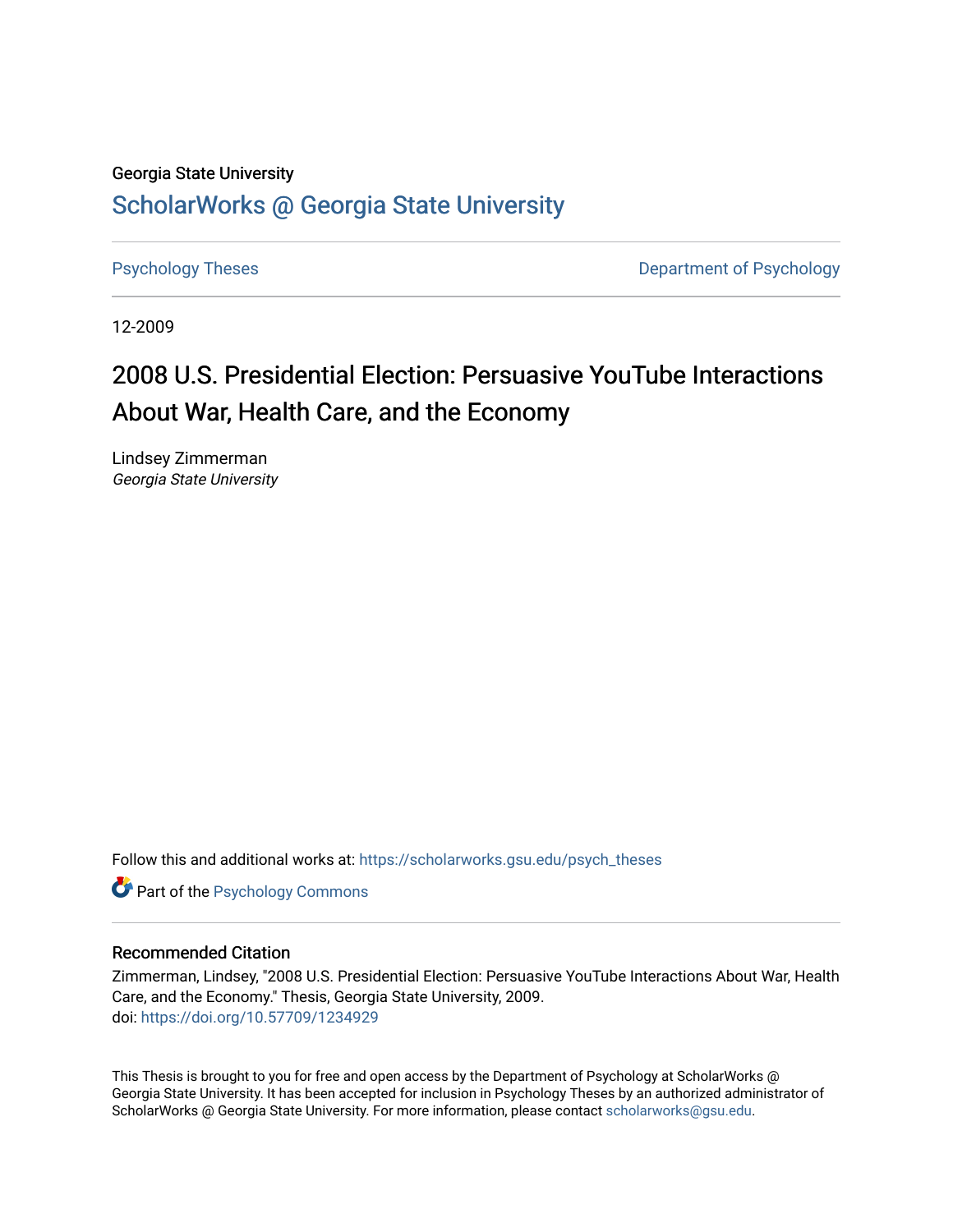# 2008 U.S. PRESIDENTIAL ELECTION: PERSUASIVE YOUTUBE APPEALS ABOUT WAR, HEALTH CARE, AND THE ECONOMY

by

#### LINDSEY ZIMMERMAN

Under the Direction of Lisa P. Armistead

#### ABSTRACT

Persuasive appeals posted to United States presidential candidates' YouTube videos were coded using a grounded theory mixed-methods design. 37,562 comments about education, energy, Iraq, health care, the economy, and the presidential debates were randomly collected by date and time for three studies using coding analysis: pilot, presidential primaries, and the presidential election. Seven argument types were identified and theoretically refined according to dual process models of persuasion: reason-based, candidate-based, emotion-based, endorsements, enthusiasmheuristic, other-interest and self-interest. Theoretical comparisons and hypothesis testing of argument types were conducted by issue and election event. Consistent with impression involvement, reason-based appeals were more frequent during the primaries, whereas consistent with value and outcome involvement, emotion- and candidate-based appeals were more frequent during the election.

INDEX WORDS: Persuasion, Dual process models, Internet, Agenda-setting, Media, United States, Psychology, Politics, Iraq war, Economy, Health care, Reason, Emotion, Self-interest, Altruism, YouTube, Grounded theory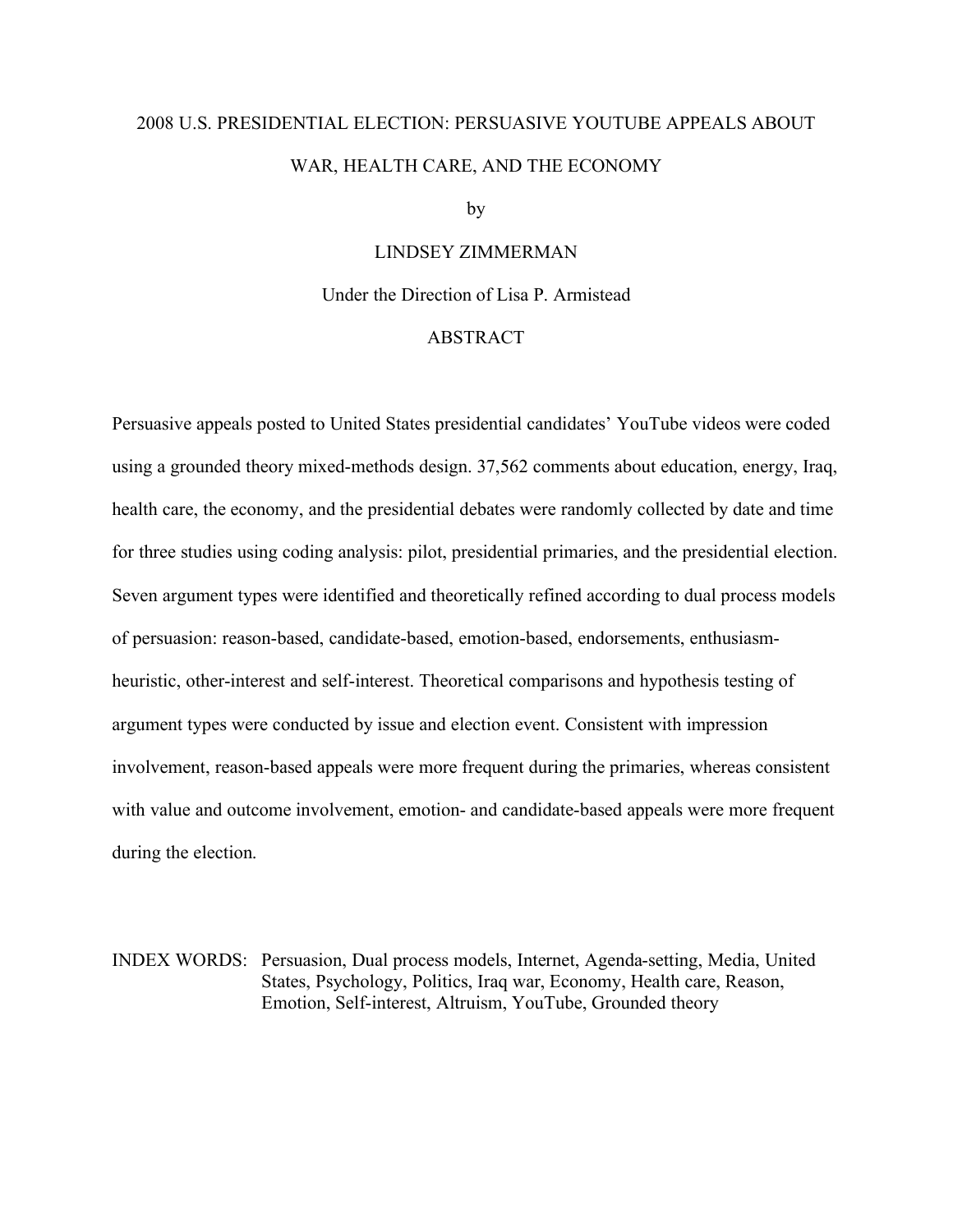# 2008 U.S. PRESIDENTIAL ELECTION: PERSUASIVE YOUTUBE INTERACTIONS ABOUT WAR, HEALTH CARE, AND THE ECONOMY

by

# LINDSEY ZIMMERMAN

A Thesis Submitted in Partial Fulfillment of the Requirements for the Degree of

Master of Arts

in the College of Arts and Sciences

Georgia State University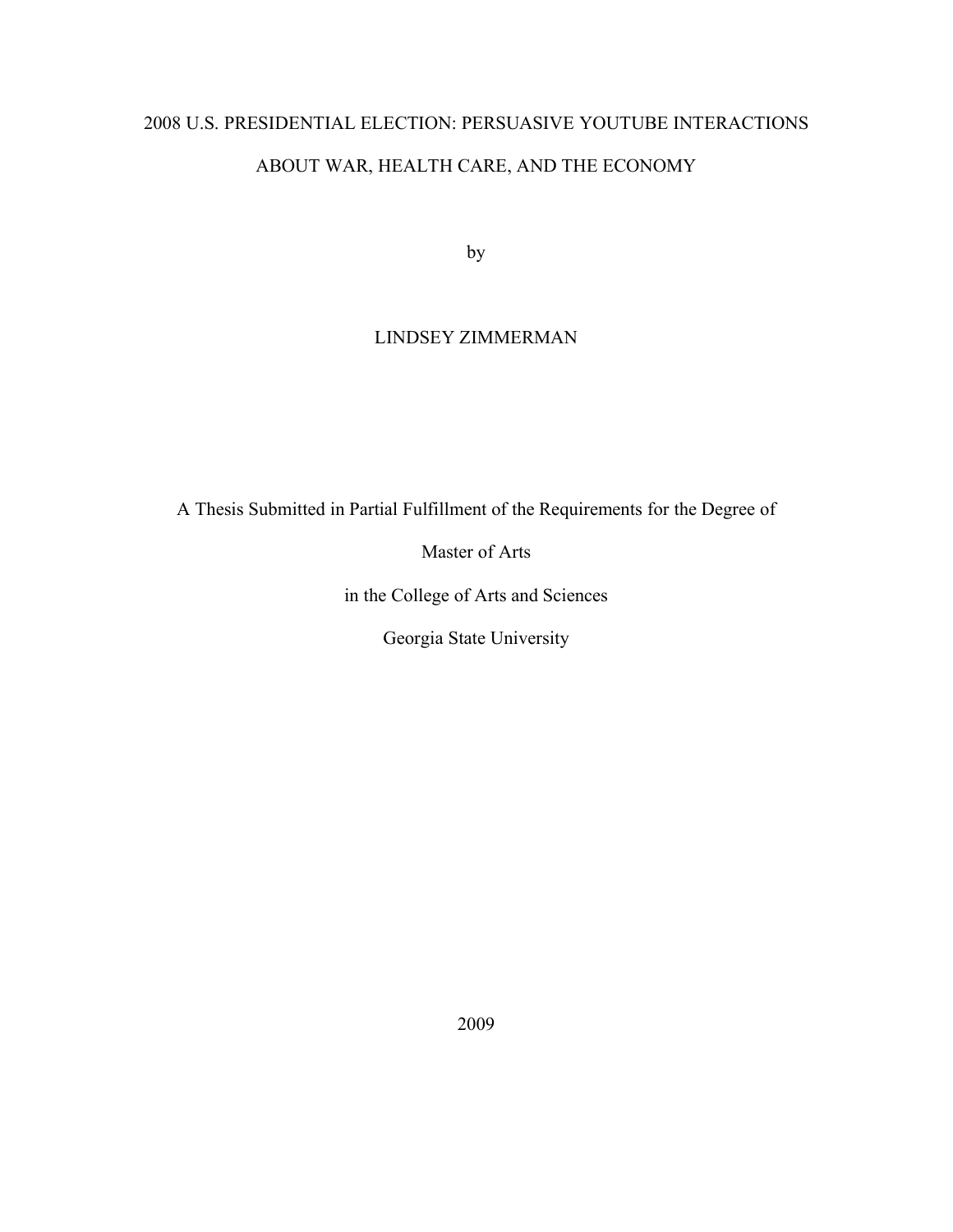Copyright by Lindsey Zimmerman 2009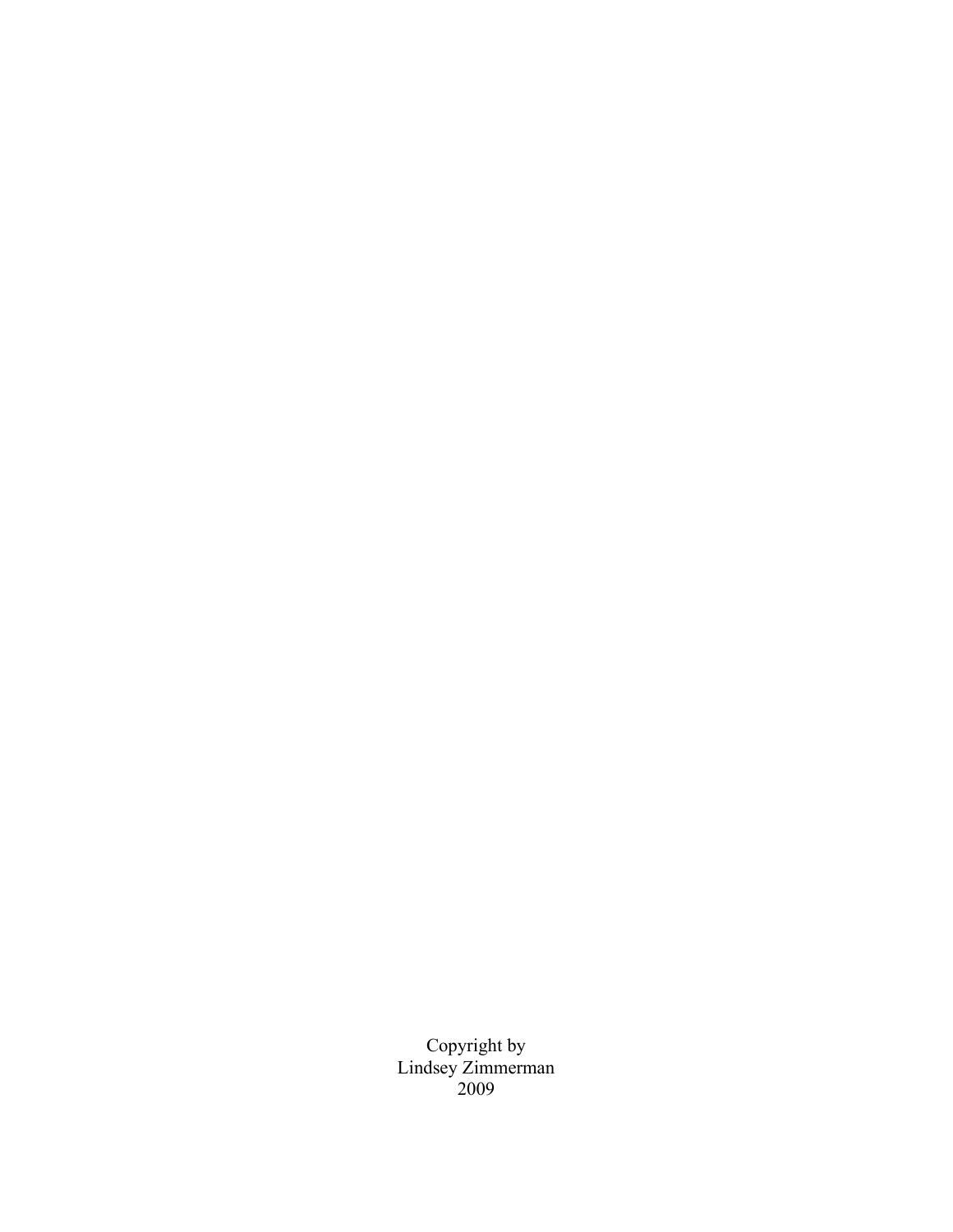# 2008 U.S. PRESIDENTIAL ELECTION: PERSUASIVE YOUTUBE INTERACTIONS ABOUT WAR, HEALTH CARE, AND THE ECONOMY

by

# LINDSEY ZIMMERMAN

Committee Chair: Lisa P. Armistead

 Committee: Sarah S. Brosnan Sarah L. Cook

Electronic Version Approved:

Office of Graduate Studies College of Arts and Sciences Georgia State University December 2009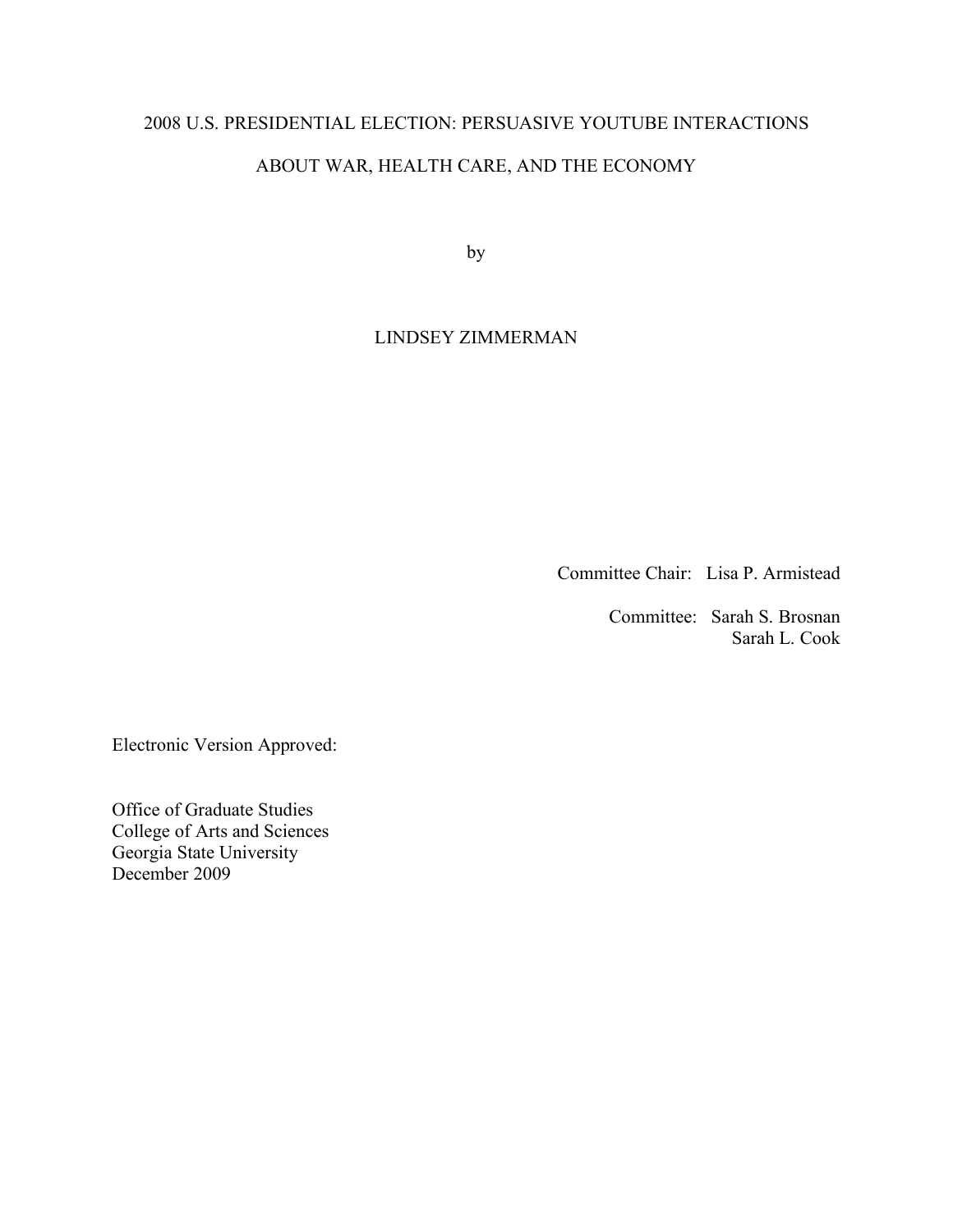# TABLE OF CONTENTS

| <b>LIST OF TABLES</b>                                  | $\overline{vi}$ |
|--------------------------------------------------------|-----------------|
| <b>LIST OF FIGURES</b>                                 | vii             |
| <b>CHAPTER</b>                                         |                 |
| <b>GENERAL INTRODUCTION</b><br>1.                      | $\mathbf{1}$    |
| Grounded Theory Methodology: Three Preliminary Studies | $\mathbf{1}$    |
| Politics on YouTube                                    | $\overline{2}$  |
| <b>STUDY 1: PILOT</b><br>2.                            | 5               |
| Introduction: Theoretical Sampling and Open Coding     | 5               |
| <b>Theoretical Sampling</b>                            | 5               |
| Open Coding                                            | $\tau$          |
| Naturalistic Observation                               | 8               |
| Pilot Study Literature Review                          | 9               |
| Persuasive Behavior                                    | 9               |
| Previous Persuasion Research                           | 9               |
| Dual Process Models of Persuasion                      | 9               |
| Pilot Study Method                                     | 11              |
| Procedure: Coding with NVivo 8                         | 11              |
| <b>Coder Training</b>                                  | 11              |
| Coder Observation Reliability: Cohen's Kappa           | 12              |
| Persuasion Constructs Identified Online                | 13              |
| <b>Pilot Study Results</b>                             | 17              |
| Persuasive Appeals Codebook                            | 17              |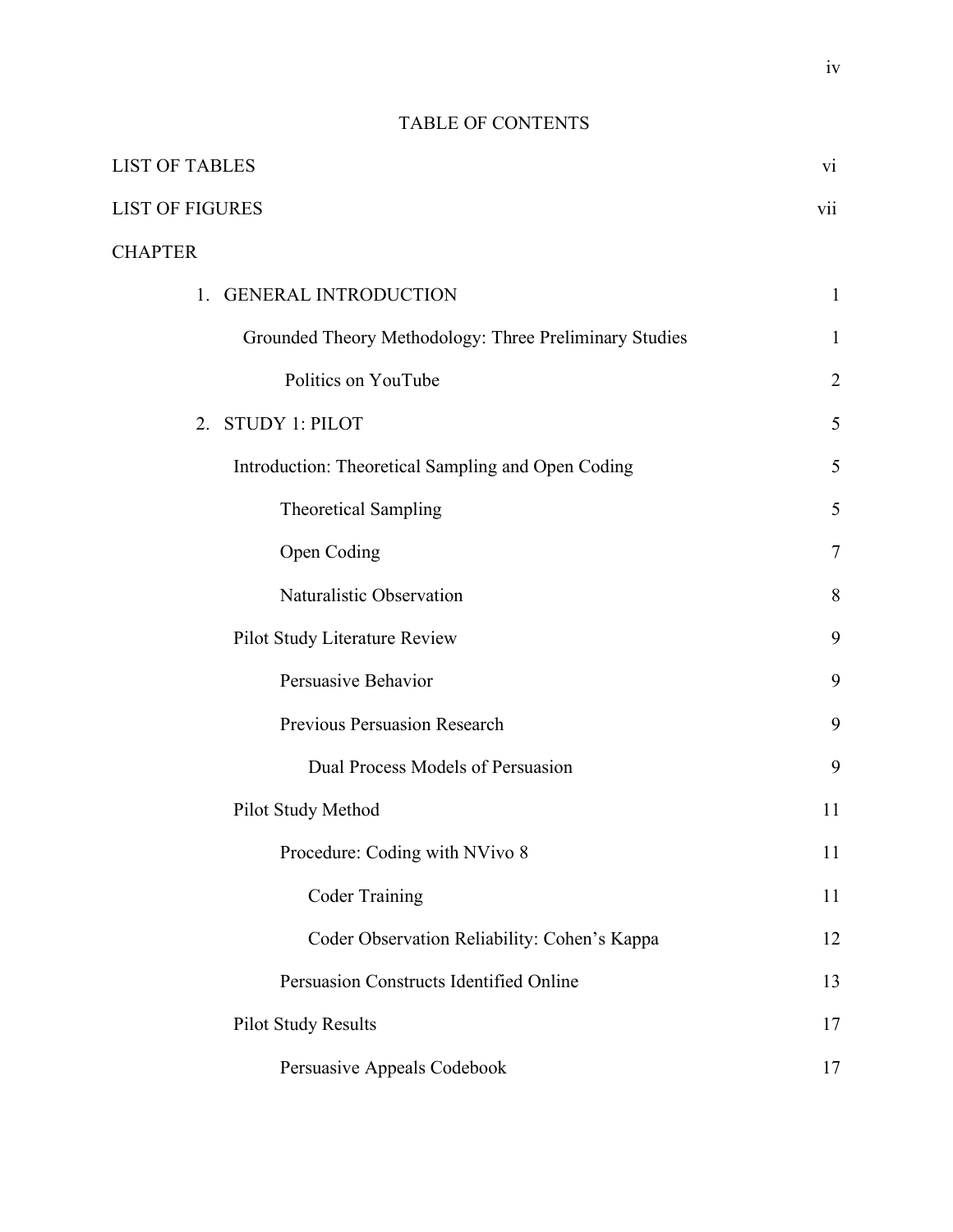|                | <b>Pilot Study Discussion</b>                    | 19 |
|----------------|--------------------------------------------------|----|
| 3 <sub>1</sub> | <b>STUDY 2: PRIMARY ELECTION</b>                 | 21 |
|                | Introduction: Primary Election Issue Videos      | 21 |
|                | Study 2 Method                                   | 26 |
|                | Split-half Randomization and Coding              | 26 |
|                | <b>Study 2 Results</b>                           | 30 |
|                | Primary Election: Argument Types by Issue        | 30 |
|                | <b>Study 2 Discussion</b>                        | 33 |
| 4.             | STUDY 3: PRESIDENTIAL ELECTION                   | 36 |
|                | Introduction: Involvement                        | 36 |
|                | Impression Involvement                           | 37 |
|                | Value Involvement                                | 41 |
|                | Outcome Involvement                              | 42 |
|                | Study 3 Hypotheses                               | 43 |
|                | Study 3 Method                                   | 43 |
|                | <b>Theoretical Sampling</b>                      | 43 |
|                | <b>Coding Procedure</b>                          | 44 |
|                | Study 3 Results                                  | 44 |
|                | Primary Election: Argument Type Frequencies      | 44 |
|                | Presidential Election: Argument Type Frequencies | 46 |
|                | <b>Hypothesis Tests</b>                          | 48 |
|                | <b>Study 3 Discussion</b>                        | 49 |
| 5.             | <b>GENERAL DISCUSSION</b>                        | 52 |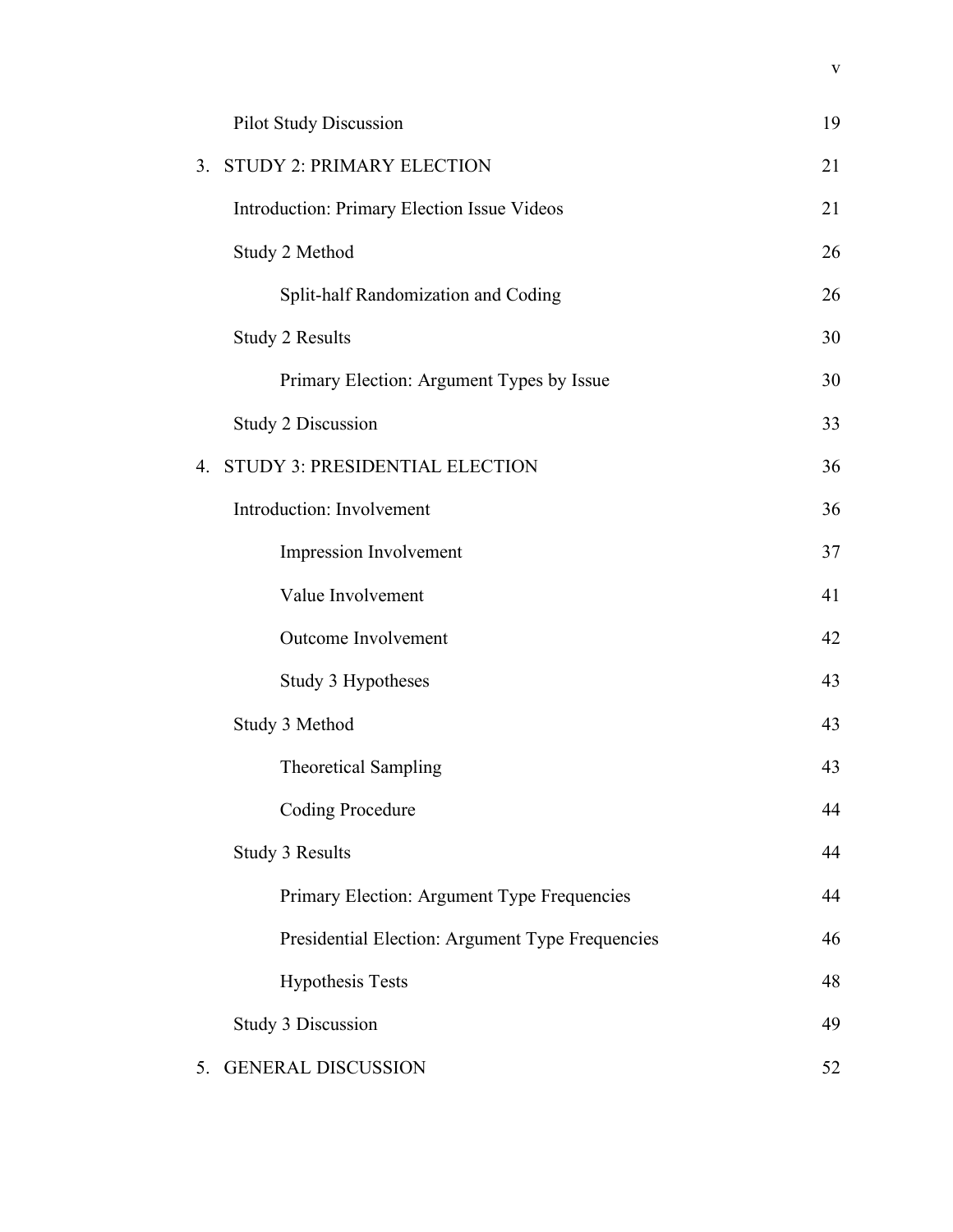|                   | Recommendations for Future Research                                     | 54 |
|-------------------|-------------------------------------------------------------------------|----|
| <b>REFERENCES</b> |                                                                         | 58 |
|                   | APPENDIX: CODER AGREEMENT DATA FOR THREE STUDIES:<br>COHEN'S $(\kappa)$ | 66 |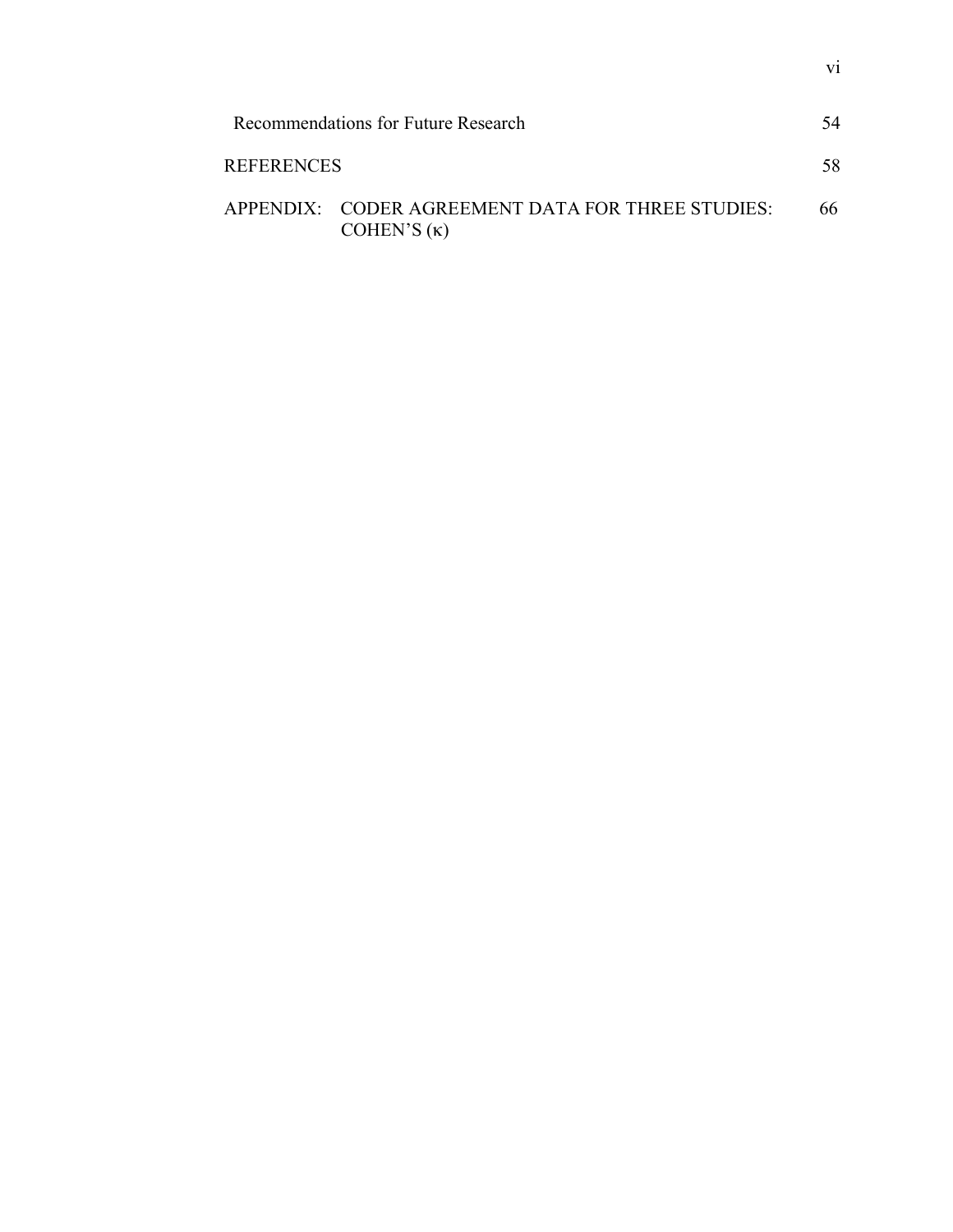# LIST OF TABLES

| Table 1:  | YouTube Candidate Channel Traffic – Views and subscribers –<br>January 16, 2008                        | 6  |
|-----------|--------------------------------------------------------------------------------------------------------|----|
| Table 2:  | YouTube Posted Video Descriptions and Search Terms -<br>Iraq - January 18, 2008                        | 22 |
| Table 3:  | YouTube Posted Video Descriptions and Search Terms -<br>Health Care - January 18, 2008                 | 23 |
| Table 4:  | YouTube Posted Video Descriptions and Search Terms -<br>Economy - January 18, 2008                     | 24 |
| Table 5:  | YouTube Primary Issues Traffic Percentages by Party:<br>January 18, 2008                               | 25 |
| Table 6:  | Split-half Analysis: Percent of Argument Types Across<br>Primary Issues on YouTube                     | 32 |
| Table 7:  | YouTube Presidential Debate Traffic Rankings by Country:<br>October 19, 2008                           | 38 |
| Table 8:  | Percent of Unique and Overlapping Codes for Seven Argument Types on<br>YouTube - Primary Election      | 45 |
| Table 9:  | Percent of Unique and Overlapping Codes for Seven Argument Types on<br>YouTube - Presidential Election | 47 |
| Table 10: | Chi-Square: Argument Type Election Coding for Hypothesis Testing                                       | 48 |
| Table 11: | Twenty Percent of Traffic Sources to Primary Election YouTube<br>Candidate Videos - May 11, 2008       | 56 |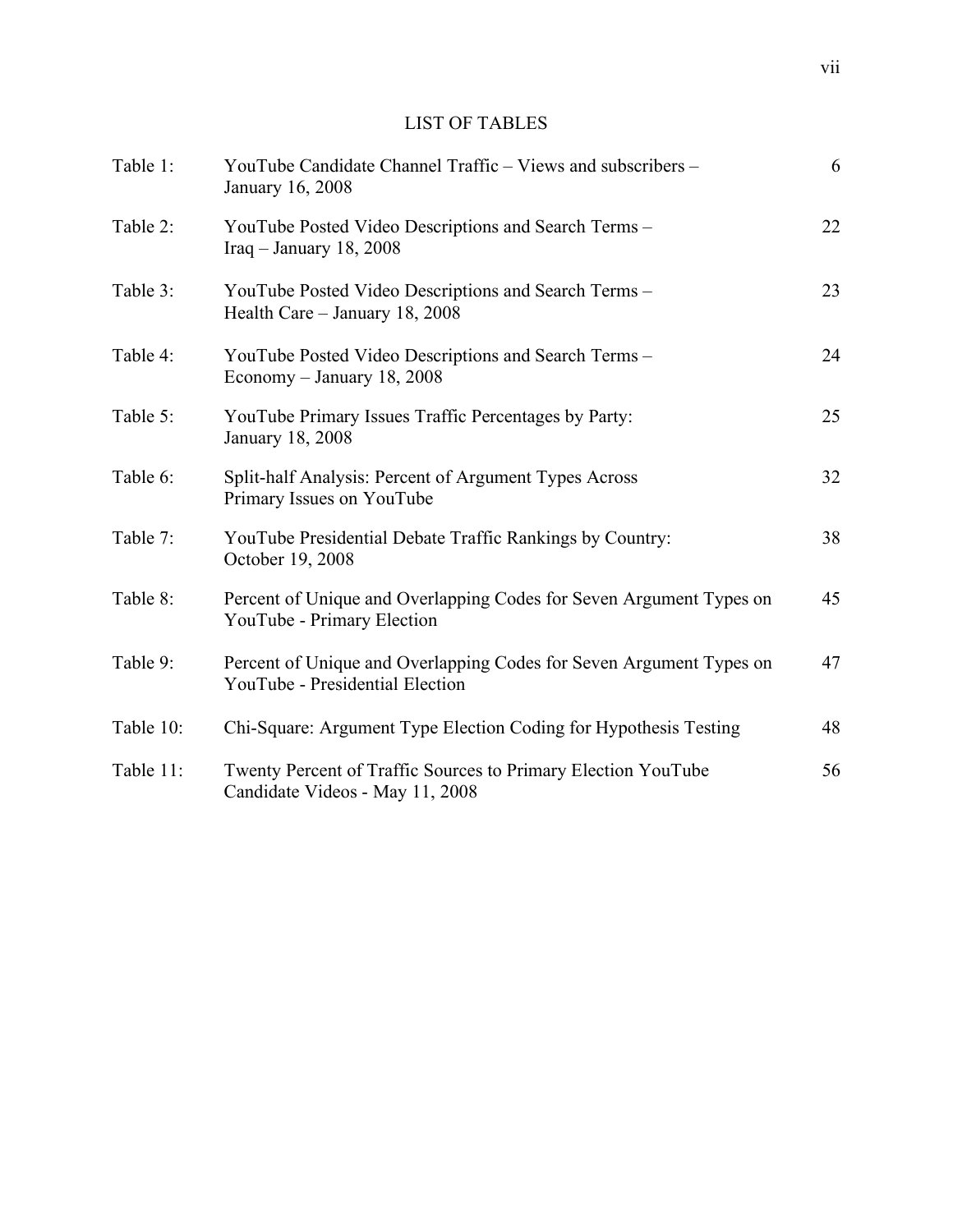# LIST OF FIGURES

| Figure 1: | Argument Type Examples Identified During Open Coding:<br>Reason-based and Candidate-based                 | 14 |
|-----------|-----------------------------------------------------------------------------------------------------------|----|
| Figure 2: | Argument Type Examples Identified During Open Coding:<br>Emotion-based, Enthusiasm-heuristic, Endorsement | 15 |
| Figure 3: | Argument Type Examples Identified During Open Coding:<br>Self-Interest and Other-Interest                 | 17 |
| Figure 4: | YouTube Argument Types Identified During Open Coding:<br>Reason-based and Candidate-based                 | 27 |
| Figure 5: | YouTube Argument Types Identified During Open Coding:<br>Emotion-based, Enthusiasm-heuristic, Endorsement | 28 |
| Figure 6: | YouTube Argument Types Identified During Open coding:<br>Self-Interest and Other-Interest                 | 29 |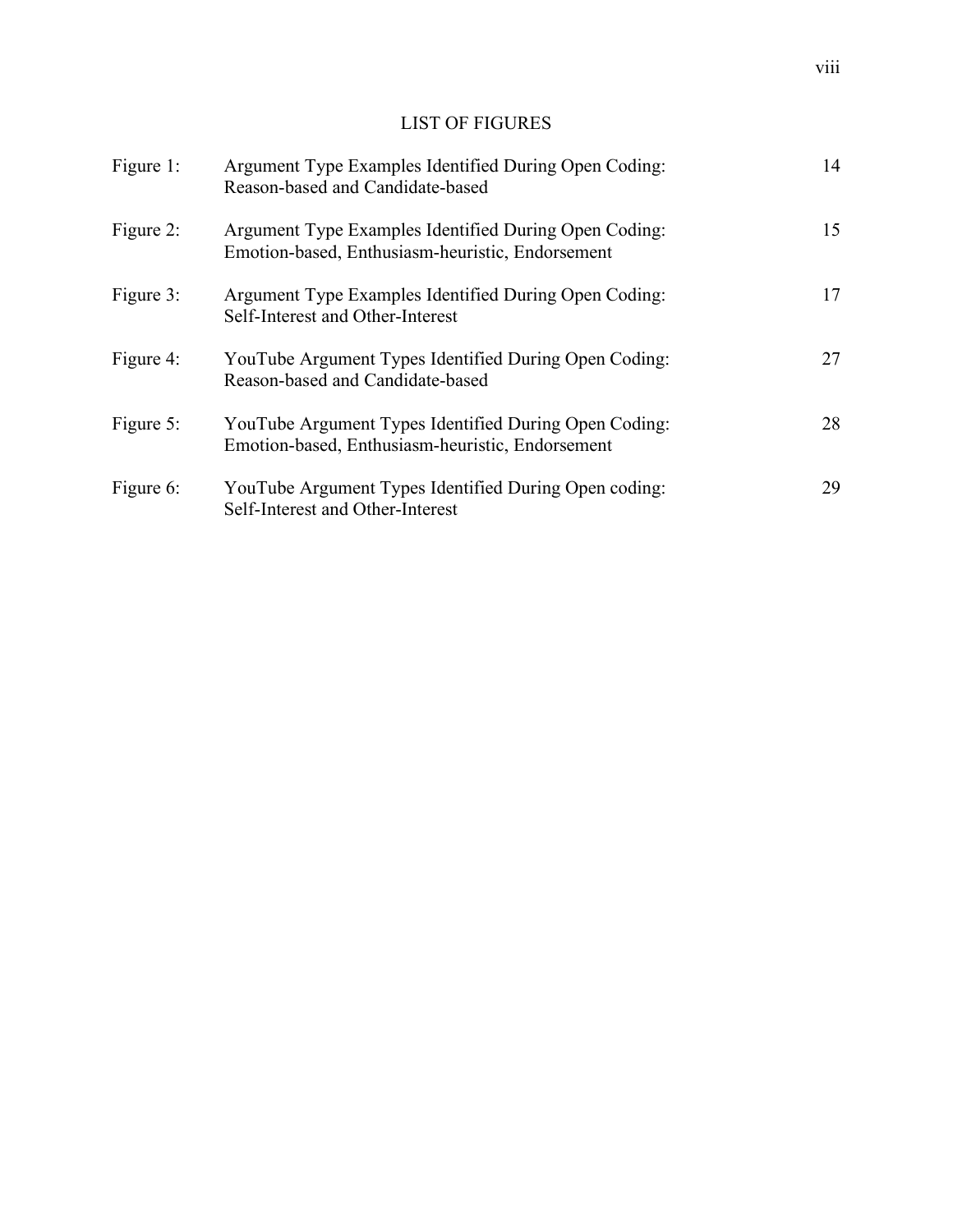#### CHAPTER 1.

#### GENERAL INTRODUCTION

"Social science needs an integration of psychology, sociology, and cultural anthropology into an instrument for studying group life. Modern society demands a deeper understanding and a more efficient and less prejudicial handling of group problems. I am persuaded that this need is particularly acute and particularly essential in a democracy."

(Kurt Lewin, 1945)

Conventional wisdom suggests that there are two subjects to avoid discussing with family and friends: religion and politics. Yet, a significant number of people do discuss politics with family, neighbors, coworkers, and friends (Mutz & Martin, 2001; Mutz & Mondak, 2006). Individuals encounter the most crosscutting views with coworkers, over neighbors and family, and with television news above interpersonal interactions (Mutz & Mondak, 2006). Introducing a middle ground between mass media and interpersonal communication, the video-sharing website YouTube was created in December 2005. By July 2007, the site launched "YouChoose 2008," an organization of official United States presidential candidate videos. Individuals could now anonymously discuss political views across party, ideological, generational, and other societal divides. Interactions were publicly posted online, providing the psychologist the opportunity to unobtrusively observe their content. However, despite widespread Internet behaviors, methods to theoretically classify their psychological underpinnings have yet to be established.

#### **Grounded Theory Methodology: Three Preliminary Studies**

The present investigation comprised a grounded theory mixed-methods framework to code pilot, primary election and election debate YouTube interactions. Grounded theory designs emphasize culturally created meanings shaped through social interactions in natural contexts (Glaser, 1992). Behavioral prediction is based on theoretical sampling, comparative qualitative analysis, and theoretical elaboration of quantitative data (Glaser  $\&$  Strauss, 1967). Thus, mixed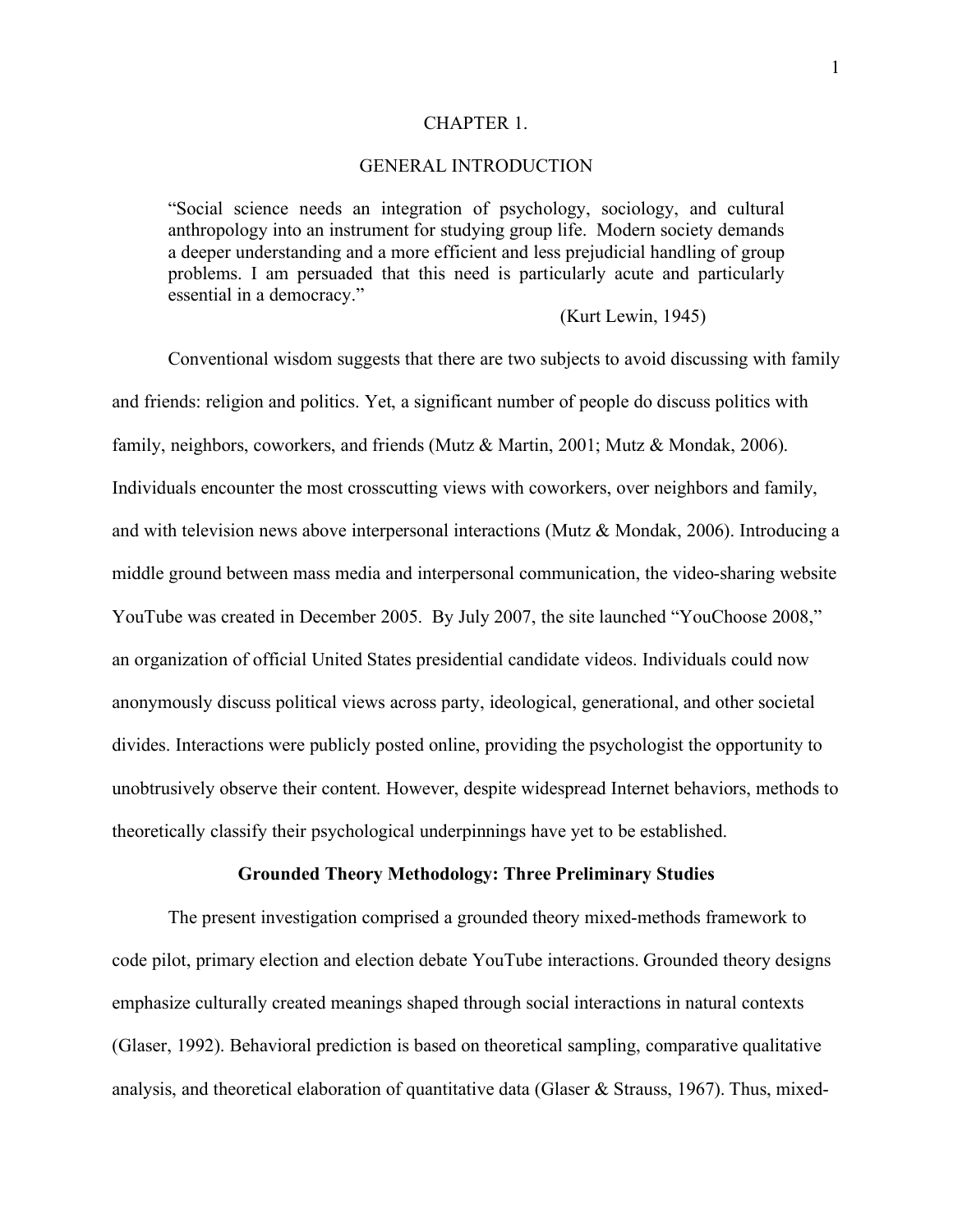methods analysis includes the benefits of both depth and breadth. We approached the YouTube data case-by-case, interpreting the comments in their interactive context. This report presents three empirical studies of social interaction on YouTube during the 2008 United States election and concludes with a general discussion of the findings and recommendations for future research.

#### *Politics on YouTube*

The innovation of YouTube has been widely acknowledged. In 2006, YouTube was TIME magazine's invention of the year, and the *person* of the year issue cover was a mirrored computer monitor to suggest that "You" were the person of the year because of YouTube (Grossman, 2006). By fall 2007, all the candidates for the democratic and republican parties had official YouTube channels and were regularly posting video content, encouraging others to join in and "be heard" by the candidates. This lead to extensive interchanges between posters and generated widespread interest in how the video-sharing website may impact the upcoming United States presidential election. For example, CNN conducted a CNN/YouTube democratic debate in July 2007, and a republican debate in November 2007, where the questions came from YouTube participants. Rosenberg and Leyden (2007), asserted that this cultural shift was akin to the introduction of radio to the 1932 presidential election. Supporting their argument, Rosenberg and Leyden (2007) referenced how in 1980 over 50 million people watched the network evening news on any given night. By 2005 that number was down to 27 million. In contrast, YouTube has re-ignited interest in a shared media source. Estimates are that since 2006, 100 million videos are being downloaded from YouTube every day (Alexa.com). If the top two search engines, Google and Yahoo are excluded, YouTube is the most visited website in the world (Alexa.com). Candidate participation, incorporation with television news, and increasing broadband access, all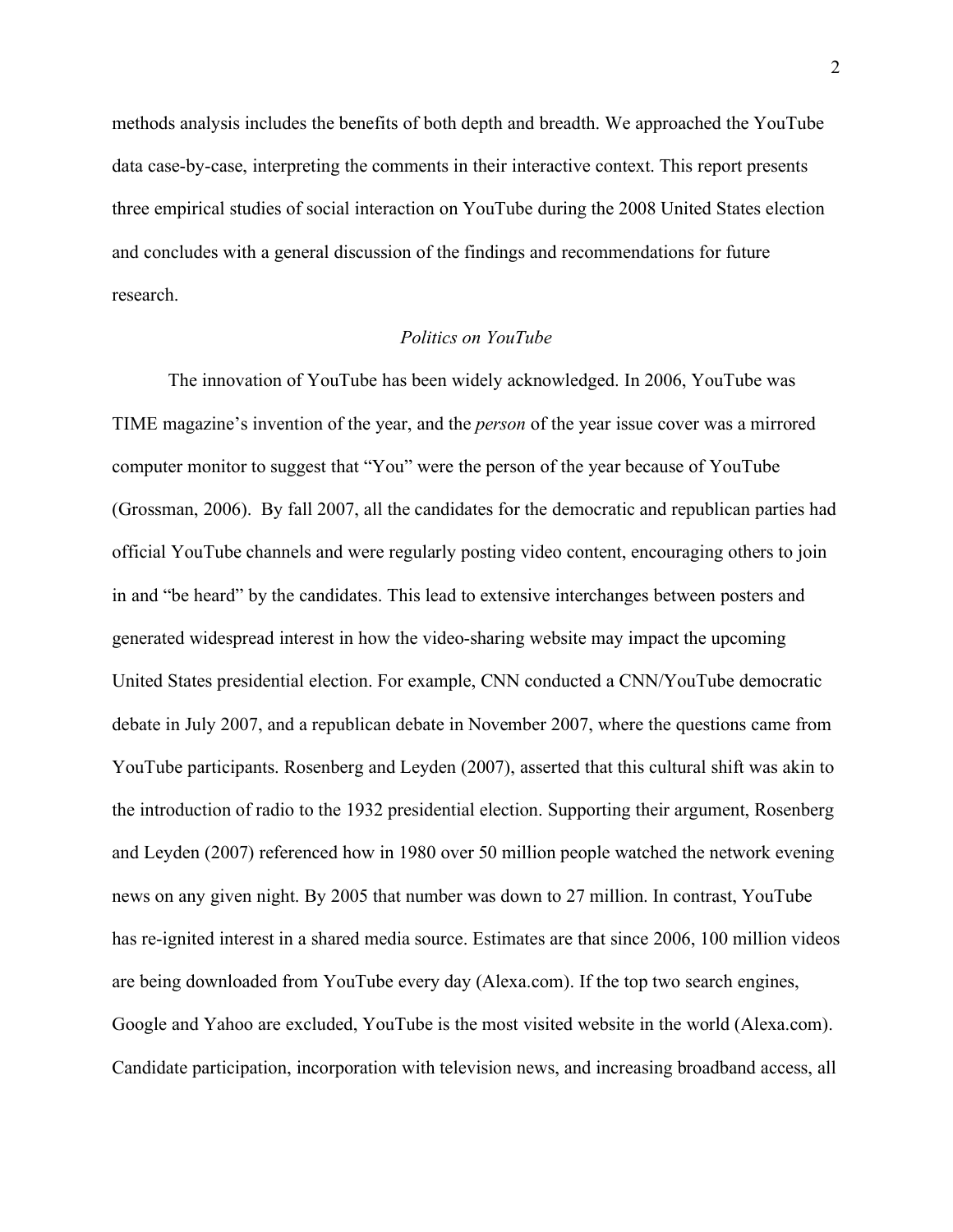suggest that persuasion on YouTube and similar user-generated forums may become an increasingly important agenda setting medium in United States elections (Guadagno & Cialdini, 2002; Miller, 2007).

The belief that YouTube is a website primarily visited by the young may reflect early adoption of the technology but is not supported by the data. Nielsen/Netratings reports from January 2006 to March 2008 indicated that the most represented age groups on YouTube have consistently been those over 35 years old, ranging from 59% of total users in 2006 to 63% in 2008. YouTube proudly states on its page targeting advertisers that its users' demographics "closely mirrors the demographics of the US online population." Moreover, Internet researchers report that social networking websites have become "age neutral" (Stroud, 2008). Relevant to the present investigation, recent Nielsen data demonstrate that 82% of the participants on YouTube are of voting age (YouTube, 2008).

As the societal role of YouTube developed, the researchers began a programmatic inquiry to inform a broad understanding of web interaction. YouTube data about immunization had already been used to inform the medical field about widely held beliefs and available information (Keelan, Pavri-Garcia, Tomlinson, & Wilson, 2007). In relation to the 2008 election, the PEW Internet and American Life Project (Smith & Rainie, 2008) found that by June 2008, 46% of Americans had used the Internet to get political news and discuss the presidential campaign, which was more activity than in the entire 2004 election-year. The most common activity, reported by 35% of a randomly selected sample  $(N = 2,251)$ , was watching online videos related to presidential campaigns.

To access presidential candidate videos on YouTube, participants could go to the main "YouChoose" organization page, which from July 2007 until February 2008 included the eight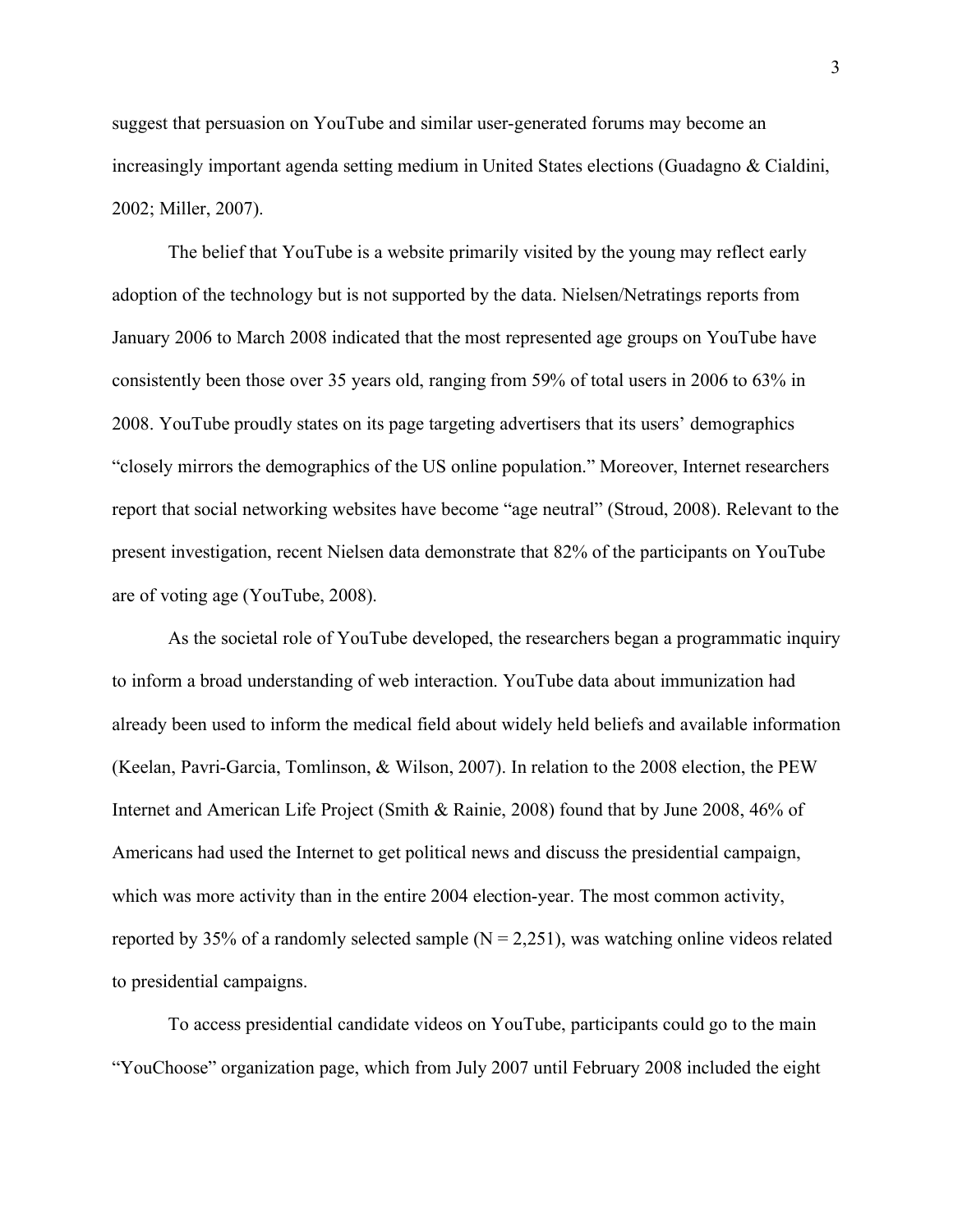democratic and eight republican candidates. There, participants on YouTube found five political issue links to candidate videos about Iraq, energy, the economy, health care, and education. Clicking on a candidate video to view his/her stance exposed YouTube participants to geographic regions and social groups beyond typical boundaries (e.g., home, work, neighborhoods). These interactions occurred from the security of home, providing a new scientific opportunity.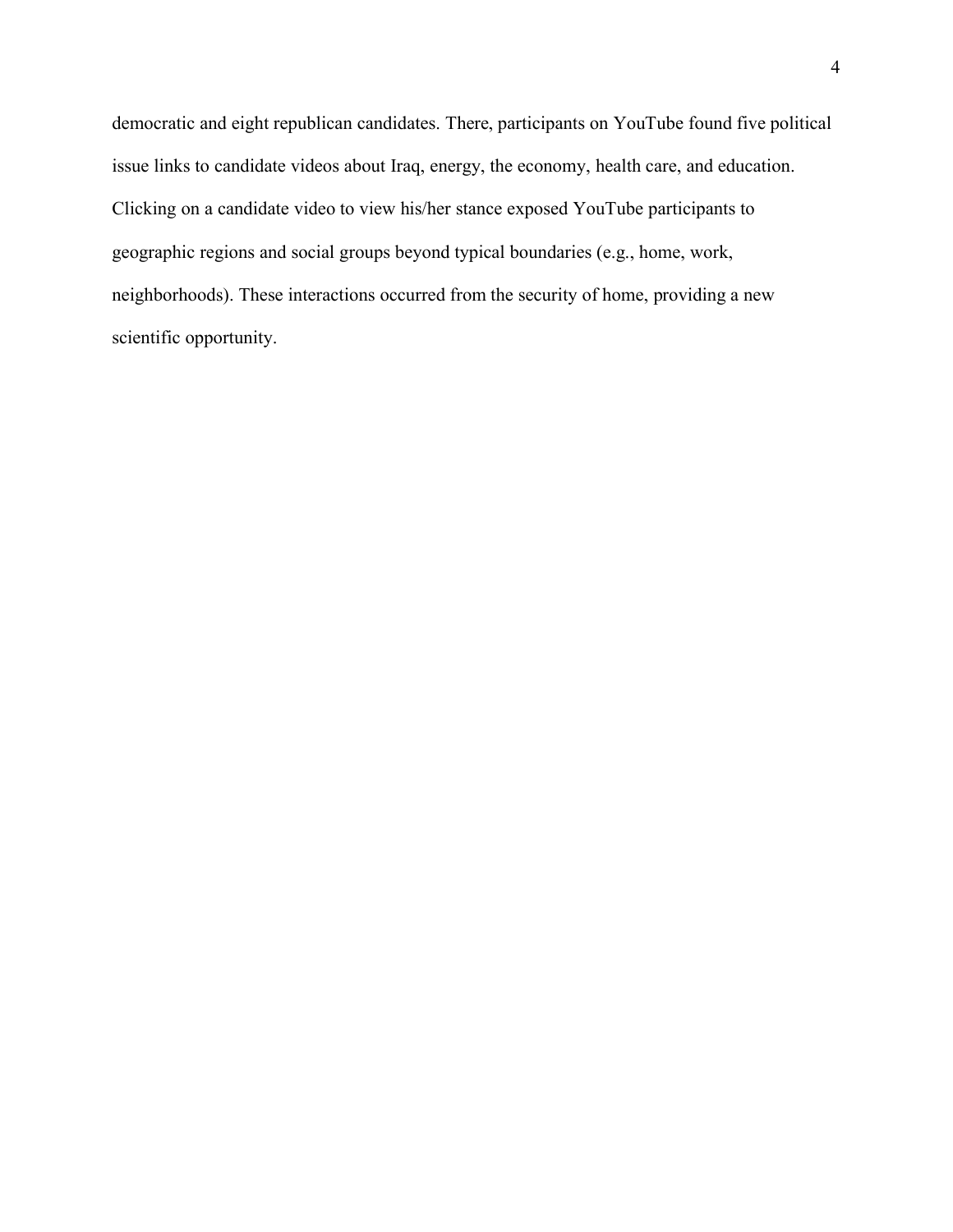#### CHAPTER 2

### STUDY 1: PILOT

#### **Introduction: Theoretical Sampling and Open Coding**

In study 1, we qualitatively identified a coding scheme using pilot data. NVivo 8 is a software program frequently used for grounded theory research and it was used for the present investigation. NVivo can be used for coding text and other media for qualitative and quantitative analysis. The first aim of the pilot study was to identify social behaviors on YouTube. The second aim of the pilot study was to refine the operational definitions of behaviors observed on YouTube with a delayed literature review. After consulting the literature, the research team applied the dual process models of persuasion to online interactions. The result of the pilot study was a data-driven codebook for the persuasive appeals with robust reliability.

#### *Theoretical Sampling*

Using the randomization function of Microsoft Excel, the researchers selected one date and time during the first month of the presidential primaries (January 18) for data collection. The principal investigator collected responses to the videos of the top four candidates of each party (defined by web "traffic" or the total views of the candidate's YouTube videos and subscribers to their YouTube Channel; see Table 1, page 6): McCain, Romney, Paul, Huckabee, Obama, Clinton, Edwards, and Kucinich. Although he was the third most viewed and subscribed to republican candidate on YouTube on January 16, no comments were posted to Guiliani videos. Therefore, responses to McCain and Huckabee videos were included instead for analysis. Random collection of data by date and time ensured that every comment in response to YouTube candidate videos during the first month of the primary had an equally likely chance of being selected for coding.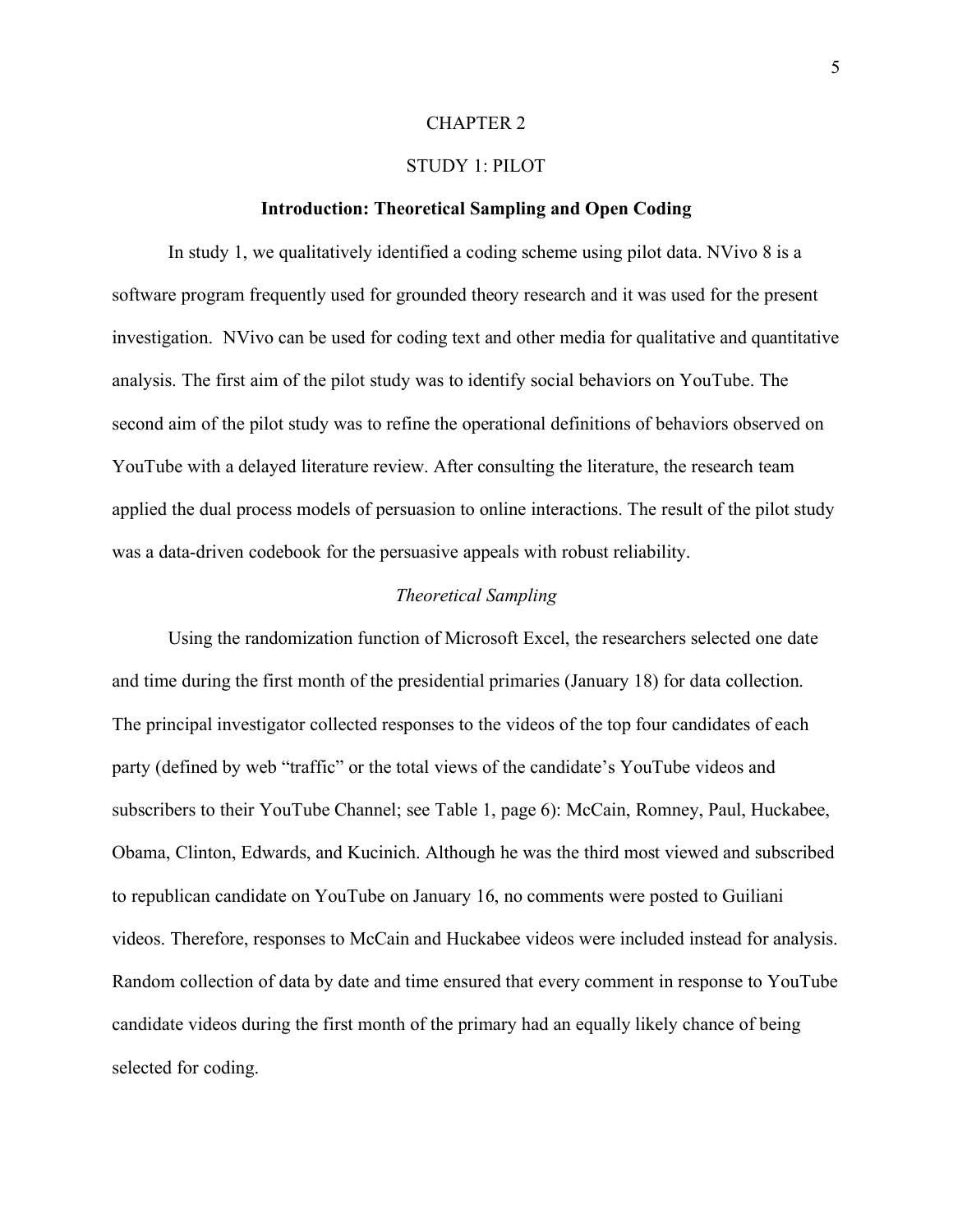Table 1 *YouTube Candidate Channel Traffic – Views and Subscribers - January 16, 2008*

| Republican                                                                                        | Views      | Subscribers |
|---------------------------------------------------------------------------------------------------|------------|-------------|
| Ron Paul                                                                                          | 11,711,526 | 45,467      |
| Mitt Romney                                                                                       | 960,458    | 3,817       |
| Rudy Giuliani <sup>1</sup>                                                                        | 823,318    | 3,141       |
| John McCain                                                                                       | 573,613    | 2,164       |
| Mike Huckabee                                                                                     | 427,529    | 3,603       |
| Democrat                                                                                          |            |             |
| Barack Obama                                                                                      | 6,721,903  | 17,517      |
| <b>Hillary Clinton</b>                                                                            | 1,254,434  | 8,391       |
| John Edwards                                                                                      | 764,365    | 5,183       |
| Dennis Kucinich<br>Note <sup>I</sup> Subscribers choose to receive undates any time the condidate | 669,167    | 5,701       |

Note. <sup>1</sup>Subscribers choose to receive updates any time the candidate posts a new video. <sup>2</sup> No comments were posted to Guiliani videos.

The researchers randomly selected YouTube comments by date and time during the primaries. Based on the structure of the website, candidate videos focused on five political issues. Responses about education and energy comprised the *pilot* dataset (the other three issues are described in study 2). Initially, the researchers incorporated a meaning-based perspective to identify what social need the posters were trying to meet. Through open coding of the pilot data, it became clear that the majority of the comments included attempts to persuade others.

The political issues and events discussed on YouTube were enlisted to inform a broad understanding of persuasion across Internet interactions. The researchers recognized that YouTube posters perceived the interactions as part of a public forum to discuss politics.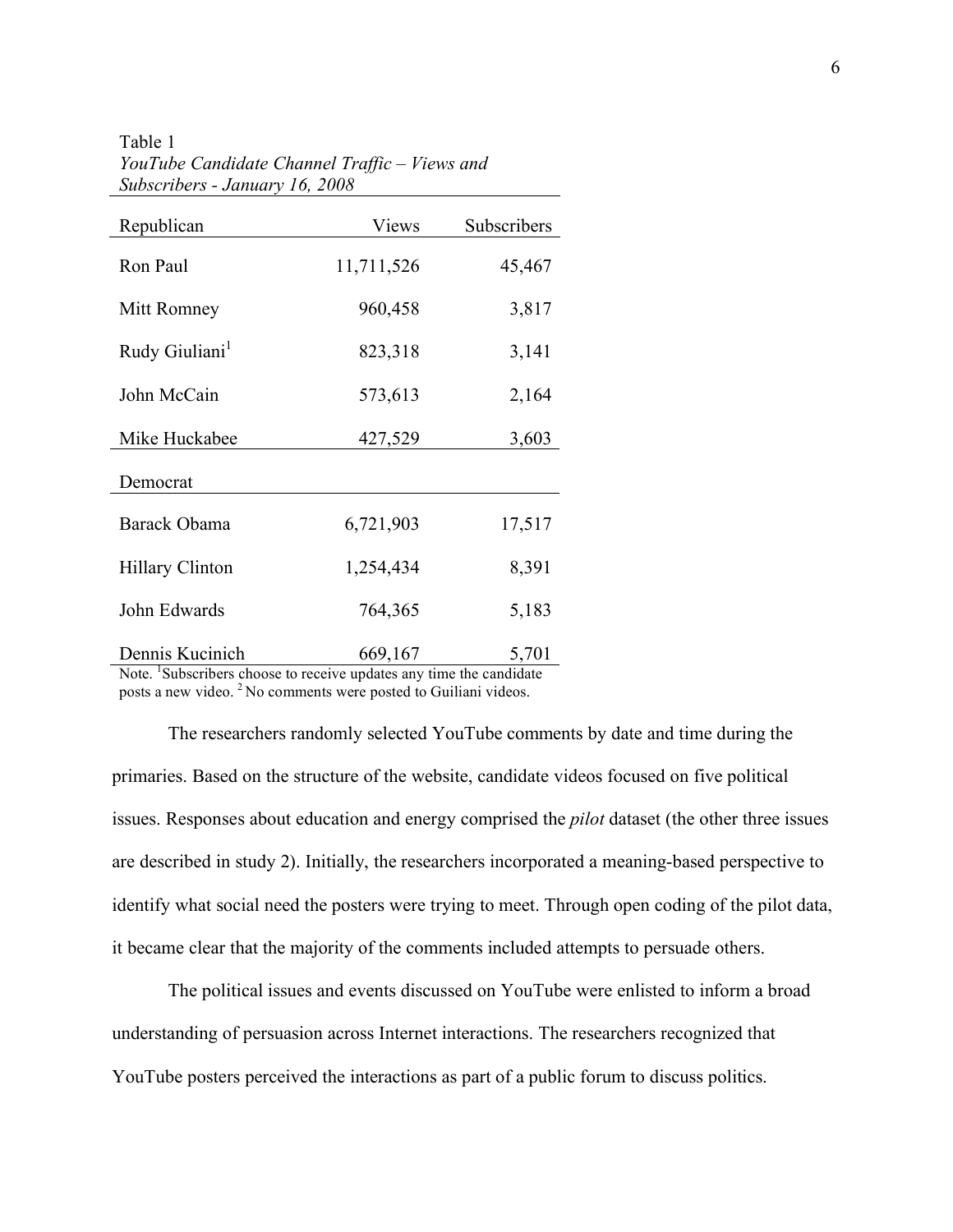Approaching these data with this recognition is consistent with Bronfenbrenner's (1977) definition of ecological validity, which asserts that ecological validity is present when the researcher accurately perceives the research context the way that participants perceive it. The focus on the 2008 political context sought to be consistent with the assertion of Krosnick & McGraw (2002), who stated:

 "Because the goal of psychology is *generalizations* about human nature, scholars engaged in political psychology "true to its name" (Krosnick, in press) would *not* be primarily interested in identifying and explaining relationships that hold only in the political context, but rather would make use of the political context to generate more general principles that are pancontextual." (p. 80)

The purpose of using psychological coding of political content according to historical event and issue was to use YouTube to provide an ecological understanding of social interaction online. The researchers used random selection of the comments - not the posters - by date and time. Therefore any comments posted to candidate videos during the first month of the primaries or posted to the third presidential debate during the last month of the election had an equally likely chance of being selected for analysis. The causes and conditions of the persuasive behavior remained intact: the participants responded to the actual presidential candidates' videos about their actual issue stances, as well as to other real participants, in real time, in response to historical events.

### *Open Coding*

Given the emphasis on demographic characteristics to investigate political attitudes and opinions in polls, the researchers examined whether individuals used their social identities to lend credibility to their attempts to persuade others. Use of NVivo to query for the following terms: white/black, man/woman, Christian/Muslim, Democrat/Republican,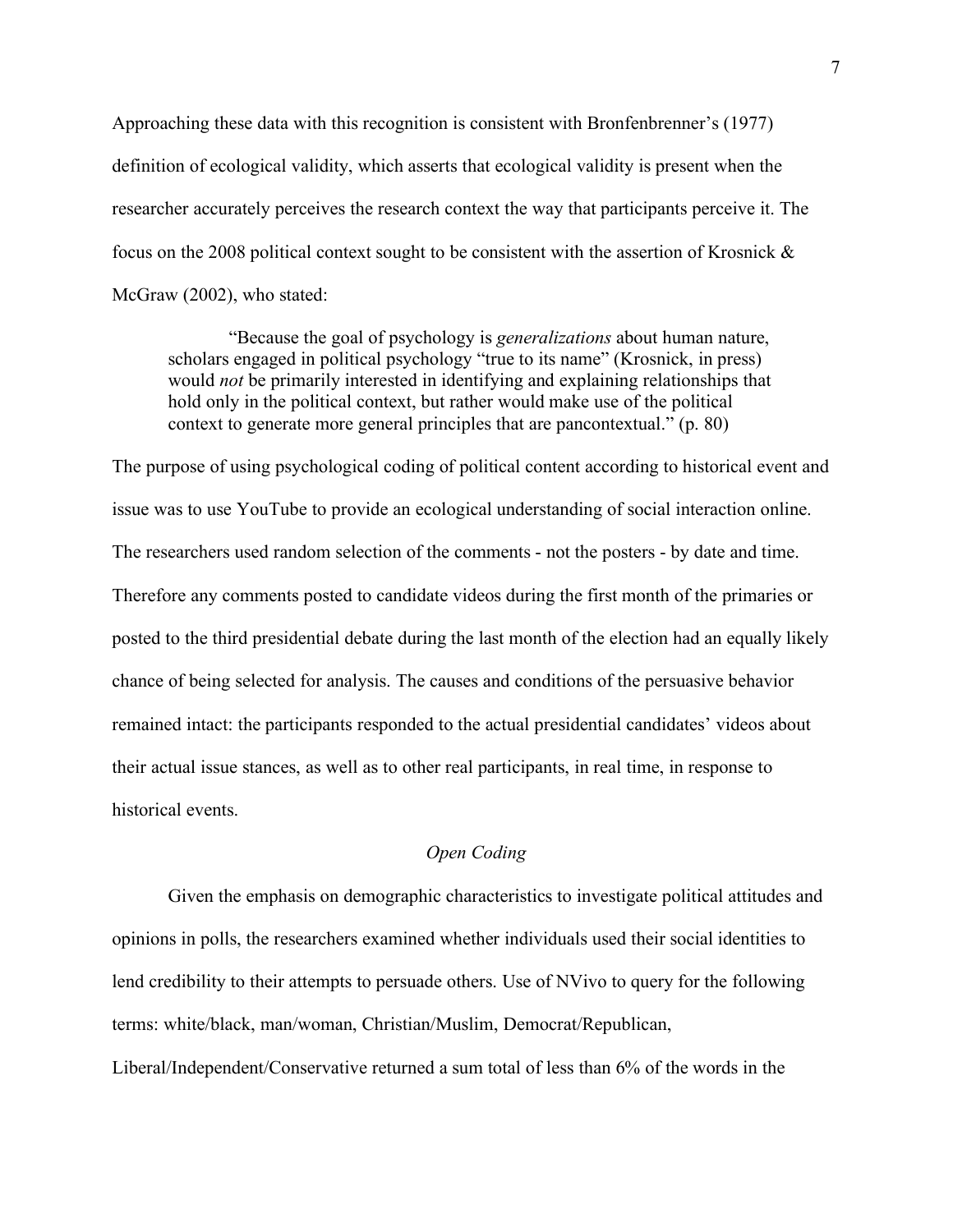dataset. These NVivo queries clarified that YouTube persuaders primarily interacted without enlisting their social identities. To the authors' knowledge, this is the first study of how anonymous people use an online forum to persuade during U.S. elections.

#### *Naturalistic Observation*

Anonymity benefits the source of a persuasive message (Rains, 2007), who may feel more comfortable stating their true opinions and beliefs without revealing their identity. Relevant to U.S. political history, the American Revolution persuasive tracts *Common Sense* and *The Federalist Papers* were both written with pseudonyms to protect the authors' identities (Rains & Scott, 2007). The protective benefit of anonymity to the generators (sources) of YouTube appeals contributes novel data to the canon of persuasion research by reducing social desirability bias. Social desirability bias is the tendency for research participants to adjust their actions in research settings to fit their estimation of what the researcher will deem socially desirable (Tourangeau & Yan, 2007). In the case of this study, which relies on naturalistic observation of online behavior, participants self-selected for YouTube not research. The researchers unobtrusively coded persuasive behaviors that are typically only studied via observation in the laboratory (Carstensen, Gottman, & Levenson, 1995; Floyd, O'Farrell, & Goldberg, 1987; Gottman, & Levenson, 1992). In addition, the high accessibility of YouTube at home and work, combined with use computers, as opposed to paper-and-pencil (Tourangeau  $& Yan, 2007$ ), alters threats to external validity that are unavoidable during laboratory, survey, or interview research. Without any researcher influences on the YouTube behaviors (see Miller, 1999), evidence of key theoretical constructs such as reason, self- and other-interest, and emotion, informs theory development. Internet observation generalizes persuasion research beyond self-reported attitude change to *how people persuade*.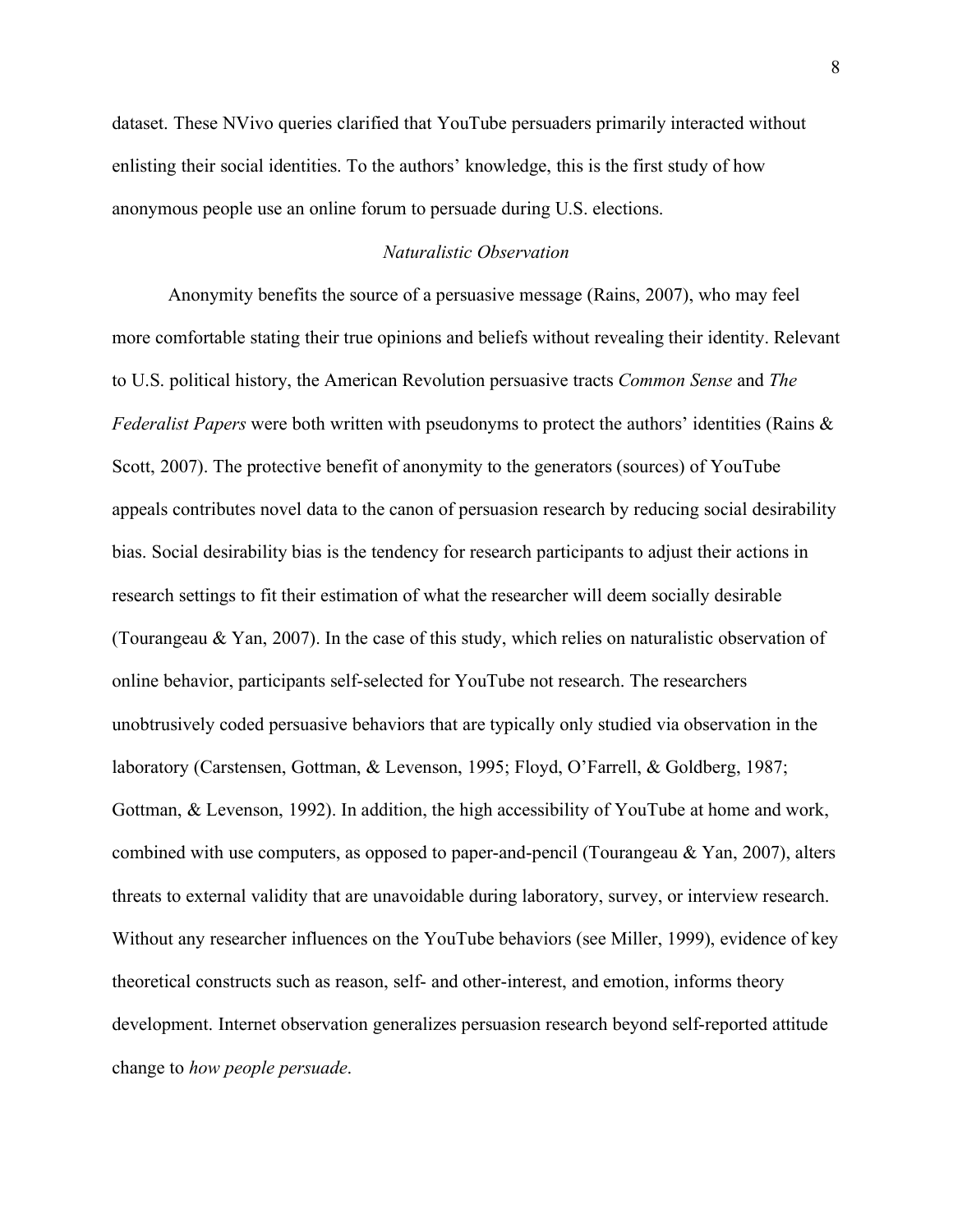#### **Pilot Study Literature Review**

#### *Persuasive Behavior*

Perhaps the most influential treatise on how people persuade is Aristotle's *On Rhetoric.* Aristotle defined three means of persuasion: 1) appeals based on the credibility of the source of the message (*epieikeia/ethos*), 2) appeals based on emotion (*pathos*), and 3) appeals based on the use of logical arguments (*logoi*) (Aristotle/Kennedy, 2007). The first three argument types identified in the YouTube data were consistent with Aristotle's observations that three principal means of persuasion include reason-based arguments, emotion-based arguments, and arguments about the source of the message (i.e., the political candidate).

#### *Previous Persuasion Research*

Unfortunately the large body of persuasion research provided little empirical guidance about how an average person attempts to persuade another. The majority of research on persuasion focuses on the impact of persuasive messages using expert-generated messages and laboratory or survey methods with college student samples (Kumkale & Albarracin, 2004). When researchers examined persuasion, aspects of the message, source, and/or audience, were all controlled (Stiff & Mongeau, 2003). Typically, researchers manipulated either the message content or "cues," such as the credibility of the source, to determine the impact on the audience (e.g., Barker, 2005; Cobb & Kuklinski, 1997; Gross, 2008).

#### *Dual Process Models of Persuasion*

In the present investigation, constructs were theoretically refined based on the processing continuum proposed by the Elaboration Likelihood (ELM; Petty & Cacioppo, 1986) and Heuristic Systematic (HSM; Chaiken, 1980) models of persuasion, which are frequently called "dual process models." The ELM and HSM suggest that a persuasive communication is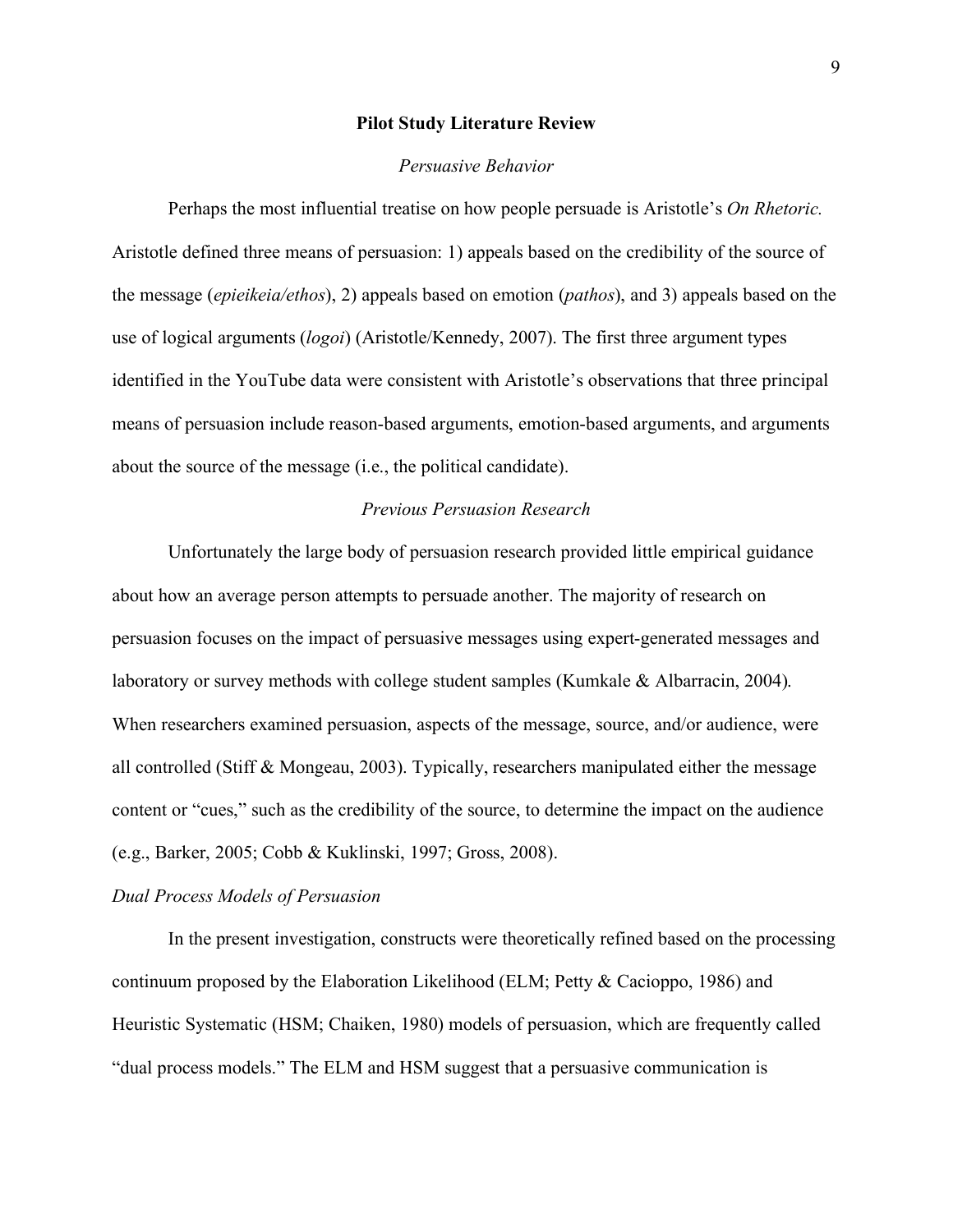processed along a continuum of effort from highest (called the elaborative/central route or systematic route) to lowest (called the peripheral route or heuristic route).

The diverse sources of user-generated persuasive messages highlight the novel application of dual process models to the Internet. Message recipients may filter out face-to-face or media-based arguments that conflict with their values or ideology (Petty, Wegener,  $\&$ Fabricar, 1997; Zaller, 1992). However, the PEW Internet and Family Life Project found that "wired" Americans hear more points of view about candidates and issues than other citizens, and "Internet use predicts exposure to arguments that challenge their views" (Horrigan, Garrett,  $\&$ Resnick, 2004). Moreover, in a series of studies, Harkins and Petty (1987) demonstrated that information presented by multiple sources invokes higher level processing, particularly when the information contains dissimilar perspectives, and written (textual) persuasive messages are more highly scrutinized than audio or video messages where communicator cues are more salient (Chaiken & Eagly, 1983). Thus, YouTube data in the current study were generated under conditions likely to lead to effortful processing, because anonymous strangers posted crosscutting appeals in text.

When the source of the argument is unknown and the argument textual, the message (the argument quality/strength) becomes the principal force of the persuasive appeal (Chaiken & Eagly, 1983). Typical social emotional cues (e.g., body language), which can provide processing shortcuts (heuristics), are absent. Therefore, based on the ELM and HSM, processing of textual Internet arguments should be effortful, primarily driven by the central or systematic processing route.

In a recent review article, Petty and Brinol (2008) suggest that the primary focus of the ELM and HSM is to explicate underlying psychological processes that account for how *any*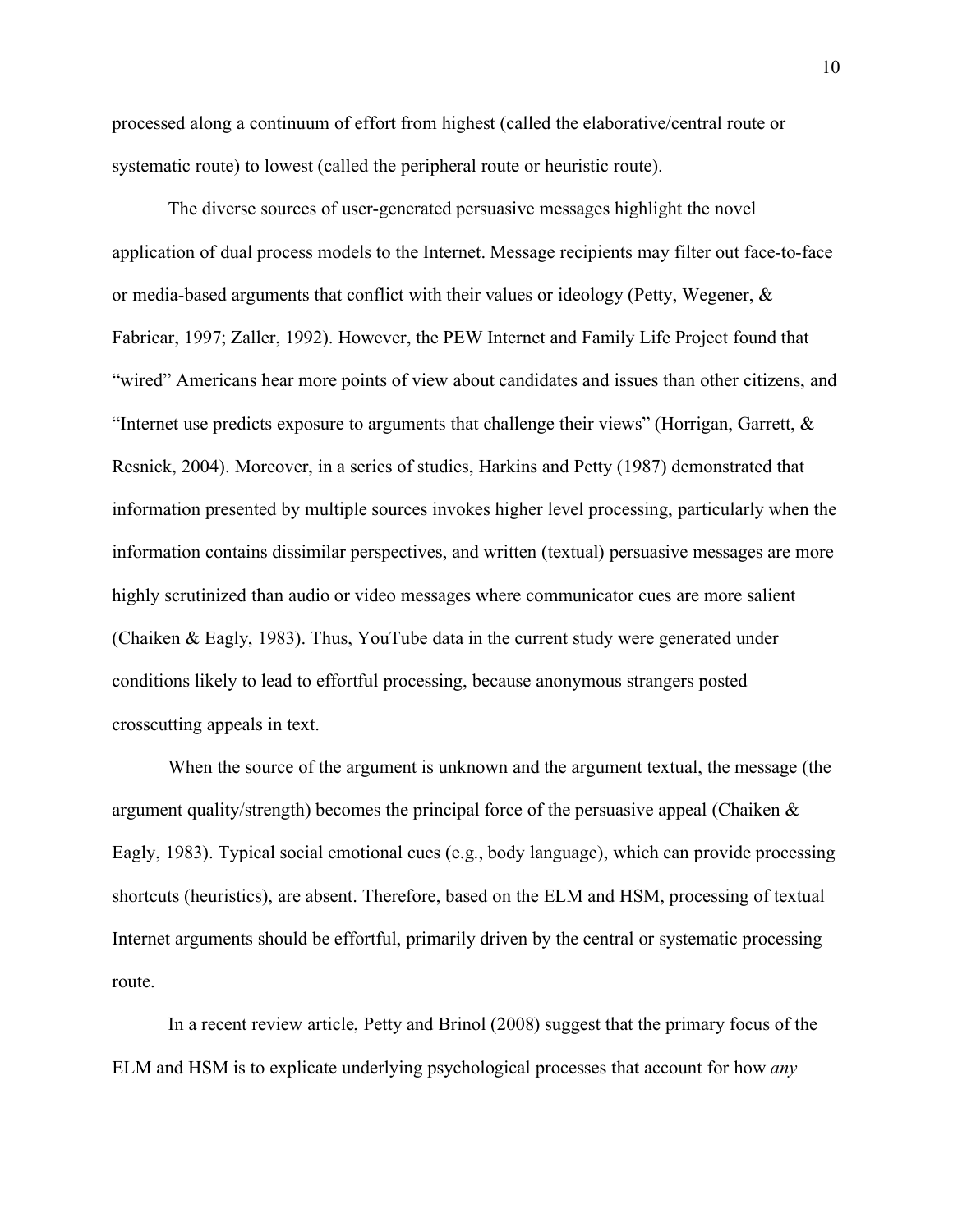*variables*, such as credible sources or a person's emotions, can produce attitude change. Although their focus is on the recipient of a persuasive message, Petty and Brinol (2008) carefully point out that any one variable could lead to different persuasive effects based on the psychological processes involved. When individuals find low personal relevance in a persuasive communication, the likelihood of more effortful thinking is also low. In this low-involvement case, the expertise of the message source may serve as a simple cue to the hearer. In contrast, expertise of the message source can instead be systematically evaluated as an argument when the hearer has high involvement/motivation to process systematically. After 30 years of persuasion research, Petty concluded that any persuasive content can be processed by the *hearer* in multiple ways depending on the context. Therefore, it is particularly useful that the present investigation consists of a single real-world context (Petty & Brinol, 2008), where the involvement level of the *persuaders* is not induced artificially and is believed to be uniformly high.

#### **Pilot Study Method**

#### *Procedure: Coding with NVivo 8*

#### *Coder Training*

Two undergraduate coders were trained to use NVivo via 20 weekly training sessions. YouTube posters' responses to candidate videos about education and energy on January 18, 2008 comprised the pilot dataset used to conduct the open coding. Initially the coders worked qualitatively to identify observable constructs in the pilot dataset. Once the identifiable types of persuasive behaviors were determined to be exhaustive, the focus of the investigation became the classification of the emergent persuasive argument types. Ultimately, seven argument types were identified: reason-based, candidate-based, emotion-based, endorsements, enthusiasm-heuristic, self-interested and other-interested. The most sophisticated, effortful YouTube appeals often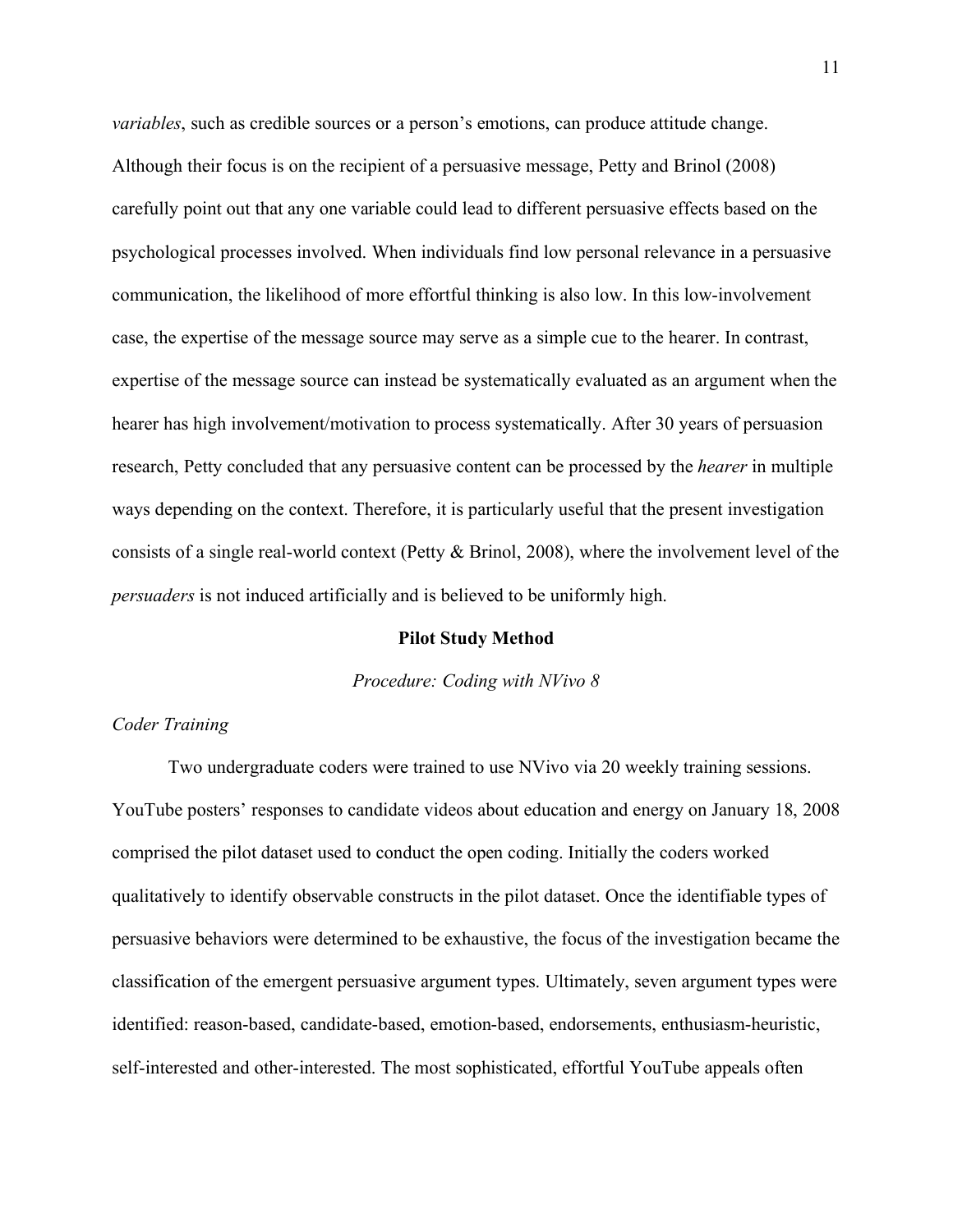comprised more than one argument type. Therefore, the argument types could overlap if a comment met the threshold for coding one argument type from the codebook (e.g., reason) in one pass and met the threshold for another type (e.g., other-interest) during another pass. Therefore, the coding procedure allowed for the presence of overlapping types while still meeting the assumptions of Cohen's kappa.

#### *Coder Observation Reliability: Cohen's Kappa*

Reliability is presumed to set the cap on the validity of code operation. Observer agreement is commonly used to assess the reliability of a coding scheme. The purpose of measuring intercoder reliability is to address how well the coding reflects the constructs under investigation. For coding analysis, the two coders worked separately, and both coded 100% of the data. The coding measure in the present study is coder-agreement assessed with kappa. Cohen's kappa (κ) is a more robust measure of agreement between coders than simple percent agreement because it uses marginal values to compute a corrective term to reduce the influence of agreement due to chance (Bakeman, 2000; Cohen, 1960). NVivo 8 computes kappa using characters as the unit of analysis. The numerator of the formula is comprised of the total percent agreement, where coder A and coder B both *agreed* the argument type *was* present. The numerator is corrected by the percent that coder A and coder B *agreed* the argument type *was not* present. The denominator of the formula is comprised of the total percent that the coders *disagreed* that the argument type was present. In sum, the values for kappa in Appendix A (p. 63; pilot study overall  $\kappa = .77$ ) are very robust and require "substantial" coding agreement as defined by qualitative assessments of kappa values (Landis & Koch, 1977).

In order to achieve these kappa values, coder training included reading articles about the argument types in previous dual process model research to better refine the operational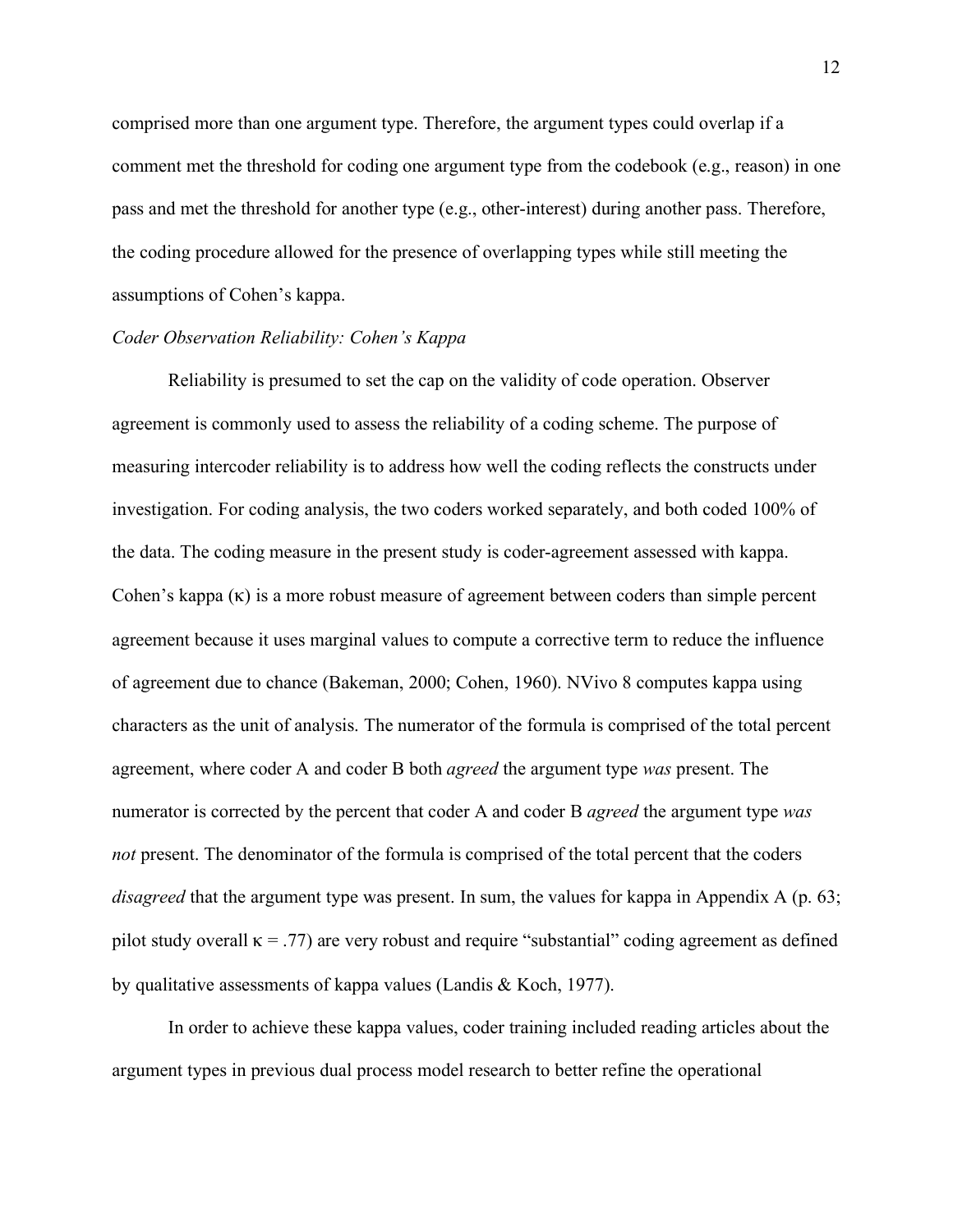definitions. The principal investigator and the coders met weekly throughout the piloting process to refine the codebook. First, the coders would focus on a particular argument type in the research literature and at the weekly meeting discuss the application of key concepts in the articles to the YouTube data. Then, the following week, the coders would code a section of pilot data focused on the argument type just reviewed in the literature. Once the seven nodes had been finalized and adequate coding kappas were reached, members of the coding team worked independently to code in a step-wise fashion (one argument-type at a time) to meet the assumptions of Cohen's kappa: dichotomous categories (i.e., a single type is present or it isn't), and mutually exclusive decision-making (i.e., types/categories do not depend on one another). The coders were blind as to how the data had been coded by the other coder.

#### *Persuasion Constructs Identified Online*

Two of the first types of persuasion identified were appeals using reasons and appeals based on the candidate in the YouTube video (see Figure 1, p. 14). The third type of persuasion identified in the pilot data was emotion-based appeals (see Figure 2, p. 15). These three types of arguments had high face validity and were readily identified in the pilot data. Other types of attempts to influence others were also observed. For example, the heuristic processing component of the ELM and HSM specifies low-involvement situations when cognitive engagement with persuasive material is distinguished by minimal mental effort. Individuals commonly use processing shortcuts (i.e., heuristics) for social decision-making (Tversky & Kahneman, 1974), and many social behaviors are not fully conscious, but rather operate implicitly or automatically (Greenwald & Banaji, 1995). In the present dataset evidence of minimal effort constructing an appeal to influence others was coded as cues to enthusiasm, such as "Mitt is it!" This positivelyvalenced type of appeal was called the "enthusiasm-heuristic" (see Figure 2, p. 15).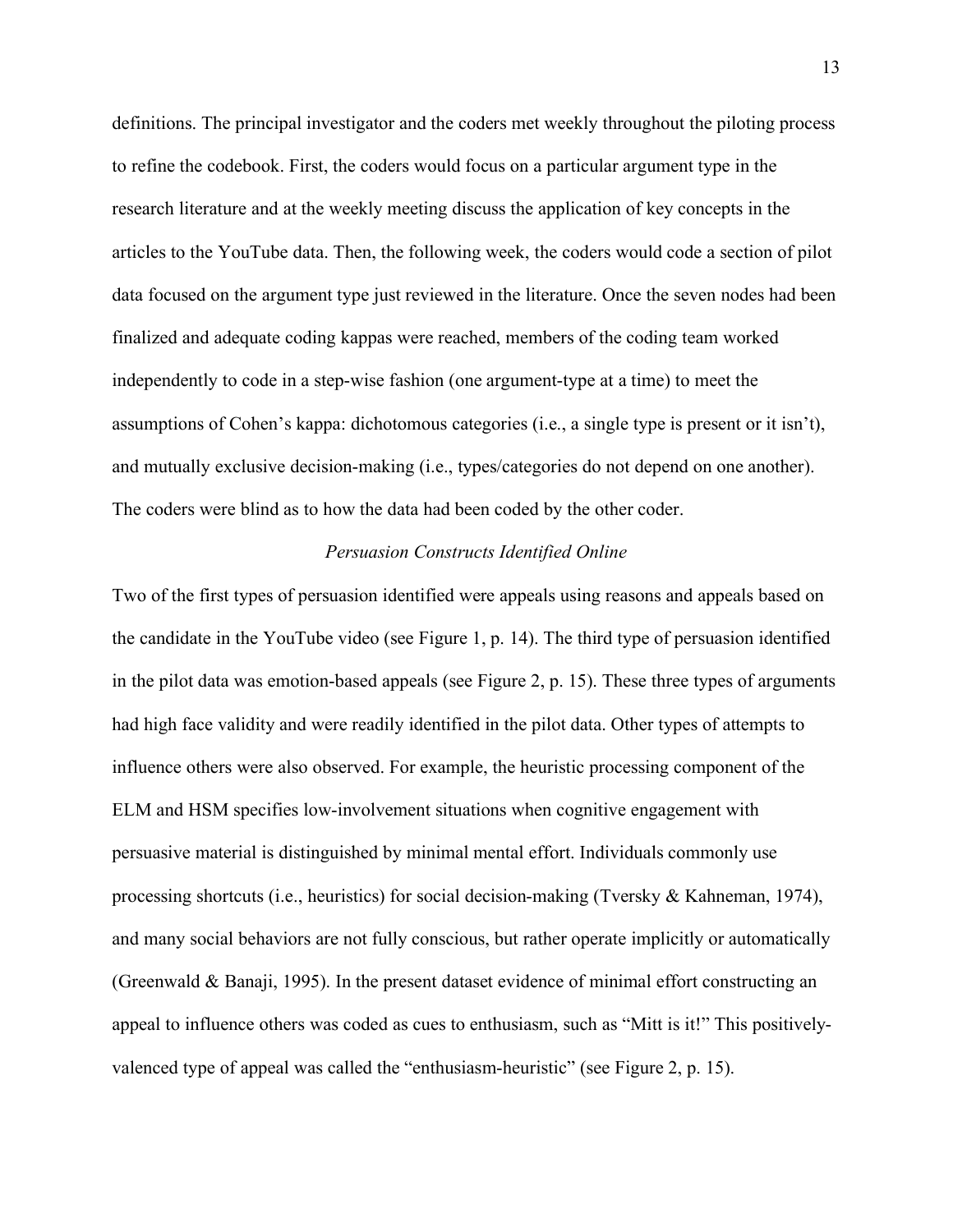| Reason-based                                                                                                                                                                                                                                                                                                                                                                                                                                                                                                                                                                                                                                                                                                                                                                                                                                                                                                                                                                                                                                          | Candidate                                                                                                                                                                                                                                                                                                                                                                                                                                                                                                                                                                                                                                                                                                                                                                                                                                                                                                                                                                                                                                                                                                                                                                                                            |  |
|-------------------------------------------------------------------------------------------------------------------------------------------------------------------------------------------------------------------------------------------------------------------------------------------------------------------------------------------------------------------------------------------------------------------------------------------------------------------------------------------------------------------------------------------------------------------------------------------------------------------------------------------------------------------------------------------------------------------------------------------------------------------------------------------------------------------------------------------------------------------------------------------------------------------------------------------------------------------------------------------------------------------------------------------------------|----------------------------------------------------------------------------------------------------------------------------------------------------------------------------------------------------------------------------------------------------------------------------------------------------------------------------------------------------------------------------------------------------------------------------------------------------------------------------------------------------------------------------------------------------------------------------------------------------------------------------------------------------------------------------------------------------------------------------------------------------------------------------------------------------------------------------------------------------------------------------------------------------------------------------------------------------------------------------------------------------------------------------------------------------------------------------------------------------------------------------------------------------------------------------------------------------------------------|--|
| EDUCATION:                                                                                                                                                                                                                                                                                                                                                                                                                                                                                                                                                                                                                                                                                                                                                                                                                                                                                                                                                                                                                                            | EDUCATION:                                                                                                                                                                                                                                                                                                                                                                                                                                                                                                                                                                                                                                                                                                                                                                                                                                                                                                                                                                                                                                                                                                                                                                                                           |  |
| "Yes, we need vouchers at the K-12 level. In fact we<br>already have vouchers for the college level. It's called<br>"grants" and each student can take his Pell grant to<br>any accredited college. It has worked well at the<br>college level for decades, and it could work well at the<br>$k-12$ level."<br>"An educated population is critical of all political<br>candidates and holds them to a higher standard. An<br>educated population is not easy to deceive. To see the<br>state of our education we need to look no further than<br>our government. We are growing ever dependant on it.<br>Before long it will be too late. We must protect and<br>reward good teachers by giving students choice! There<br>is hope. RON PAUL 2008!"<br>"OK if she's elected, she has no direct approach on<br>how to change education. she said she'd fund the<br>schools, but for what? teachers? equipment?<br>buildings? i'd like to know what the money of the US<br>citizens is going to be used for specifically before i<br>choose a candidate" | "Thanks for your recognition of Obama and what he<br>has to offer to this country. He is truly dynamic. He is<br>not merely well-educated, but a seasoned intellectual.<br>He is a college law professor that specializes in<br>constitutional law. He truly has mastered the workings<br>of the American government from the inside out. I'm<br>not sure we've ever had a presidential candidate as<br>impressive."<br>"finally, a human being is running for president."<br>"I don't particularily like Mitt Romney, but I agree on<br>his purposal on education. I think the bigger of the two<br>questions is where are all of these teacher bonus' going<br>to come from? We are so far in debt from the war that<br>we don't have that kind of money to spend. Especially<br>because if Romney does get elected, he doesn't plan on<br>releasing out troops from Iraq. So my question to Gov.<br>Romney is where is this money going to come from?<br>Frankly, I just don't trust the guy."<br>"I hope you reconsider your support for Hillary<br>Clinton. Hate What George Bush has done to our<br>country here and abroad? Well, Hillary voted for it.<br>Hillary Clinton, unfortunately, more of the same." |  |
| ENERGY:                                                                                                                                                                                                                                                                                                                                                                                                                                                                                                                                                                                                                                                                                                                                                                                                                                                                                                                                                                                                                                               | ENERGY:                                                                                                                                                                                                                                                                                                                                                                                                                                                                                                                                                                                                                                                                                                                                                                                                                                                                                                                                                                                                                                                                                                                                                                                                              |  |
| "I don't care about green house gases (carbon<br>dioxide). I only care about smog (NOX, CO, VOC),<br>which cause real problems today and are measurable.<br>The problem with cars is the fairness issue - people<br>with less money still want cars. They do not want to<br>pay 20,000\$ for a clean car. This comes from a go $vt$<br>in spector."                                                                                                                                                                                                                                                                                                                                                                                                                                                                                                                                                                                                                                                                                                   | "Great speech by Sen. Obama.<br>I took a lot away from this, but one thing merits special<br>mention. Sen. Obama believes government can do<br>something positive for all Americans. That's a welcome<br>relief. I'm sick of being led by politicians who see<br>government as a mechanism for satisfying special<br>interests."                                                                                                                                                                                                                                                                                                                                                                                                                                                                                                                                                                                                                                                                                                                                                                                                                                                                                     |  |
| "This is a mistaken notion - that government is not<br>responsible to change an industry. Government has<br>been the catylyst for social and industrial change since<br>the beginning of time. We can't leave this up to the<br>whims of consumers. The whims of consumers have<br>brought us to the brink with lust for bigger, faster, gas<br>guzzlers. These will become museum pieces as they<br>become obsolete -- through voluntary action or<br>government action."                                                                                                                                                                                                                                                                                                                                                                                                                                                                                                                                                                            | "hello hillary,<br>a very nice innovative plan to make the country energy<br>independent and utilising the alternative resources of<br>energy, well madam you are right, thats the call for the<br>current scenario when oil prices are reaching sky high<br>limits.this is a very nice policy, i must say that you are a<br>true visionary, have a nice day madam.looking forward<br>to see you as the president.<br>your fan<br>anks"                                                                                                                                                                                                                                                                                                                                                                                                                                                                                                                                                                                                                                                                                                                                                                              |  |

# Figure 1

*Argument Type Examples Identified During Open Coding: Reason-based and Candidate-based* Note. Arguments are reprinted exactly as they were posted on YouTube (with the exception of profanity, which is indicated with dashes).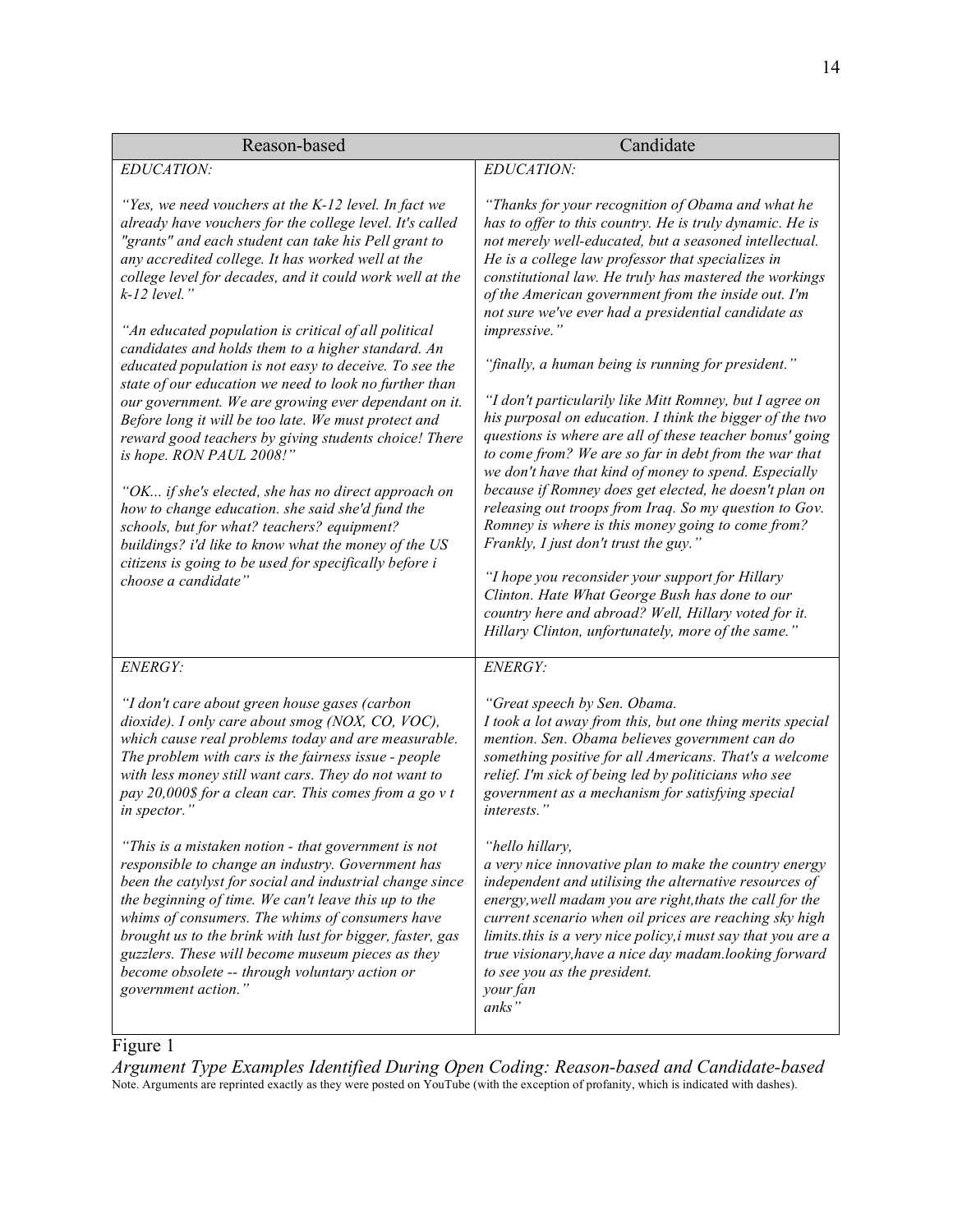| Emotion-based                                                                                                                                                                                                                                                                                                                                                                                                                                                                                                                                                                                                                                                                                                                                                                                                                                                                                                                                                                                                                                                                                                                                                                       | Enthusiasm-                                                                | Endorsement                                                                                                                                                                                                                                                                                                                                                                                                                                                                                                                                                                                                                                                                                                                                                                                                                                                                                                                                                                                                                                            |
|-------------------------------------------------------------------------------------------------------------------------------------------------------------------------------------------------------------------------------------------------------------------------------------------------------------------------------------------------------------------------------------------------------------------------------------------------------------------------------------------------------------------------------------------------------------------------------------------------------------------------------------------------------------------------------------------------------------------------------------------------------------------------------------------------------------------------------------------------------------------------------------------------------------------------------------------------------------------------------------------------------------------------------------------------------------------------------------------------------------------------------------------------------------------------------------|----------------------------------------------------------------------------|--------------------------------------------------------------------------------------------------------------------------------------------------------------------------------------------------------------------------------------------------------------------------------------------------------------------------------------------------------------------------------------------------------------------------------------------------------------------------------------------------------------------------------------------------------------------------------------------------------------------------------------------------------------------------------------------------------------------------------------------------------------------------------------------------------------------------------------------------------------------------------------------------------------------------------------------------------------------------------------------------------------------------------------------------------|
|                                                                                                                                                                                                                                                                                                                                                                                                                                                                                                                                                                                                                                                                                                                                                                                                                                                                                                                                                                                                                                                                                                                                                                                     | heuristic                                                                  |                                                                                                                                                                                                                                                                                                                                                                                                                                                                                                                                                                                                                                                                                                                                                                                                                                                                                                                                                                                                                                                        |
| EDUCATION:<br>"What is with all the IGNORANT Ron Paul<br>people who think that you can illiminate<br>funding for public education without<br>ELIMINATING the middle class?! Then, we<br>can watch them all go up, the crime<br>rate, murder rate, unemployment rate, poverty<br>rate, dru-addiction rate! Woohoowe'll be<br>almost as uneducated as a third world<br>country!!! I thought Ron Paul was okay until<br>all his supporters started saying we should stop<br>educating our people. ARE YOU GUYS<br>STUPID??!!"<br>"You dumb, dumb, DUMB American.<br>Go take a look at Norway, we're drowning in<br>Taxes (I'm paying 35% Tax at the moment), and<br>I can assure you that I get a lot more money<br>than you into my pocket. But guess what, the<br>government pays for our education and ensures<br>that we have healthcare and choice in what we<br>want to do. Go research before you open your<br>dumb mouth. Perhaps you should download<br>SiCKO through a torrent site."<br>"Dead educated children, that's the Kucinich<br>plan.Loot the military and fund socialism; it's<br>Osama Bin Laden approved! "Liberalism is a<br>mental disorder!" Michael Savage." | EDUCATION:<br>"Go-bama!"<br>"Yay for<br>Kucinich!"<br>"You Go,<br>Sister!" | <b>EDUCATION:</b><br>"AH!! I hope he wins, I'll be voting for him in<br>the primary and donating what little money I<br>have."<br>"Hillary you are great. You got my vote."<br>"If you're voting Democrat, then cast your<br>vote for John Edwards. He wants to give a<br>break to all Americans regardless of their<br>financial means. I would like to know his mind<br>on matters of the Bible, Jesus Christ, and his<br>own moral values based upon those important<br>topics. "As a man believes in his heart, so<br>shall he be."<br>"This is exactly why I love Dennis. In my<br>mind, my tax money is much better spent<br>ensuring that the children, who are the future<br>of our country, get a full education, regardless<br>of their socio-economic status.<br>Children who attend preschool are more<br>prepared when they enter elementary school.<br>Preschool also gives educators an opportunity<br>to introduce children to the arts, music, and<br>other creative ventures that so often get left<br>behind in elementary school." |
| <b>ENERGY:</b><br>"I hope social justice actually does well this<br>election rather than being bought down by<br>morons who wouldn't vote for anything that<br>seems like "socialism" who would actually be<br>able to gain from said proposals."                                                                                                                                                                                                                                                                                                                                                                                                                                                                                                                                                                                                                                                                                                                                                                                                                                                                                                                                   | ENERGY:<br>"I hope he<br>gets in!"                                         | ENERGY:<br>"Indeed - what's needed is a smaller<br>government that doesn't get in the way of what<br>people and businesses ought to be doing:<br>making money.<br>I agree. Ron Paul is the way to go"<br>"If Obama doesn't win the primary, the USA<br>will be shamed even further. It is obvious from<br>looking at the ratings of his YouTube videos<br>that he is the most popular candidate among<br>YouTube users so please, if you are 18 or<br>older, register to vote and help this man win<br>the primary. Our future depends on it."                                                                                                                                                                                                                                                                                                                                                                                                                                                                                                         |

Figure 2

*Argument Type Examples Identified During Open Coding: Emotion-based, Enthusiasm-heuristic, Endorsement*

Note. Arguments are reprinted exactly as they were posted on YouTube (with the exception of profanity, which is indicated with dashes).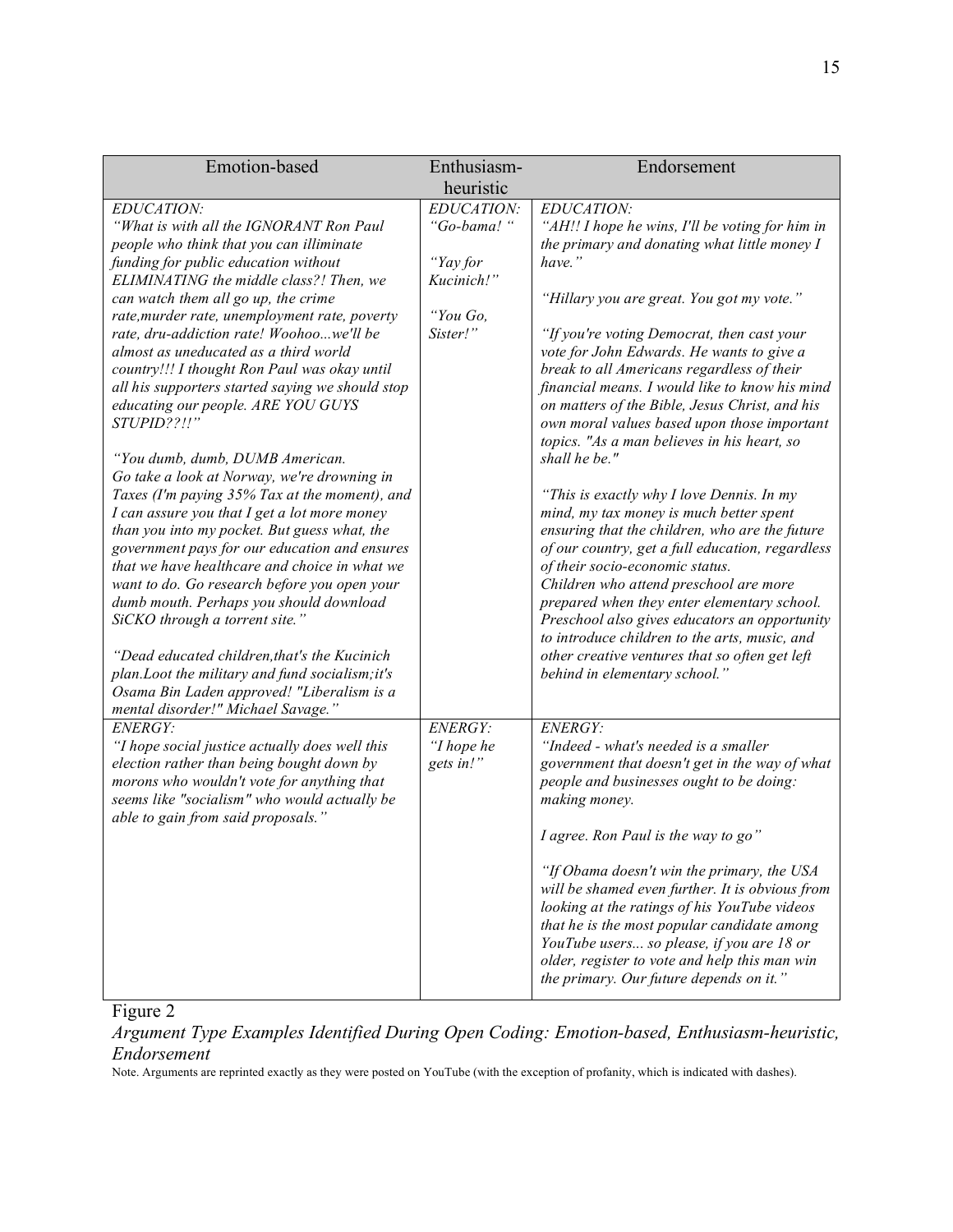Social cues, such as endorsements, can be highly persuasive when they come from an expert or likable source (see Chaiken & Trope, Eds., 1999). YouTube posters rarely preferred to identify themselves or their level of expertise. However, they would sometimes state their agreement with a candidate or poster. In the present study, this type of appeal was called "endorsement" (see Figure 2, p. 14)

Two constructs often examined in relation to political behaviors were observed: selfinterest and other-interest (see Figure 3, p. 17). Most people believe that other's attitudes and behaviors are highly influenced by material and other personal considerations (i.e., self-interest) (Miller & Ratner, 1998). But, previous research on the role of self-interest in political behaviors has been equivocal. For example, in their study of attitudes toward the Vietnam War, Lau, Brown, and Sears (1978) defined self-interest based on participants' friends' and relatives' military service, and found that self-interest did not impact attitudes toward Vietnam War policies. In the current study, self-interest was coded in appeals referring to maximizing personal benefits and minimizing harms to an individual. Other-interest is a complex social-emotional orientation consisting of both a cognitive and affective neural-activation dichotomy (Shamay-Tsoory, Aharon-Peretz, & Perry, 2008). Other-interest was coded in appeals made from the standpoint of maximizing universal or public benefits for others.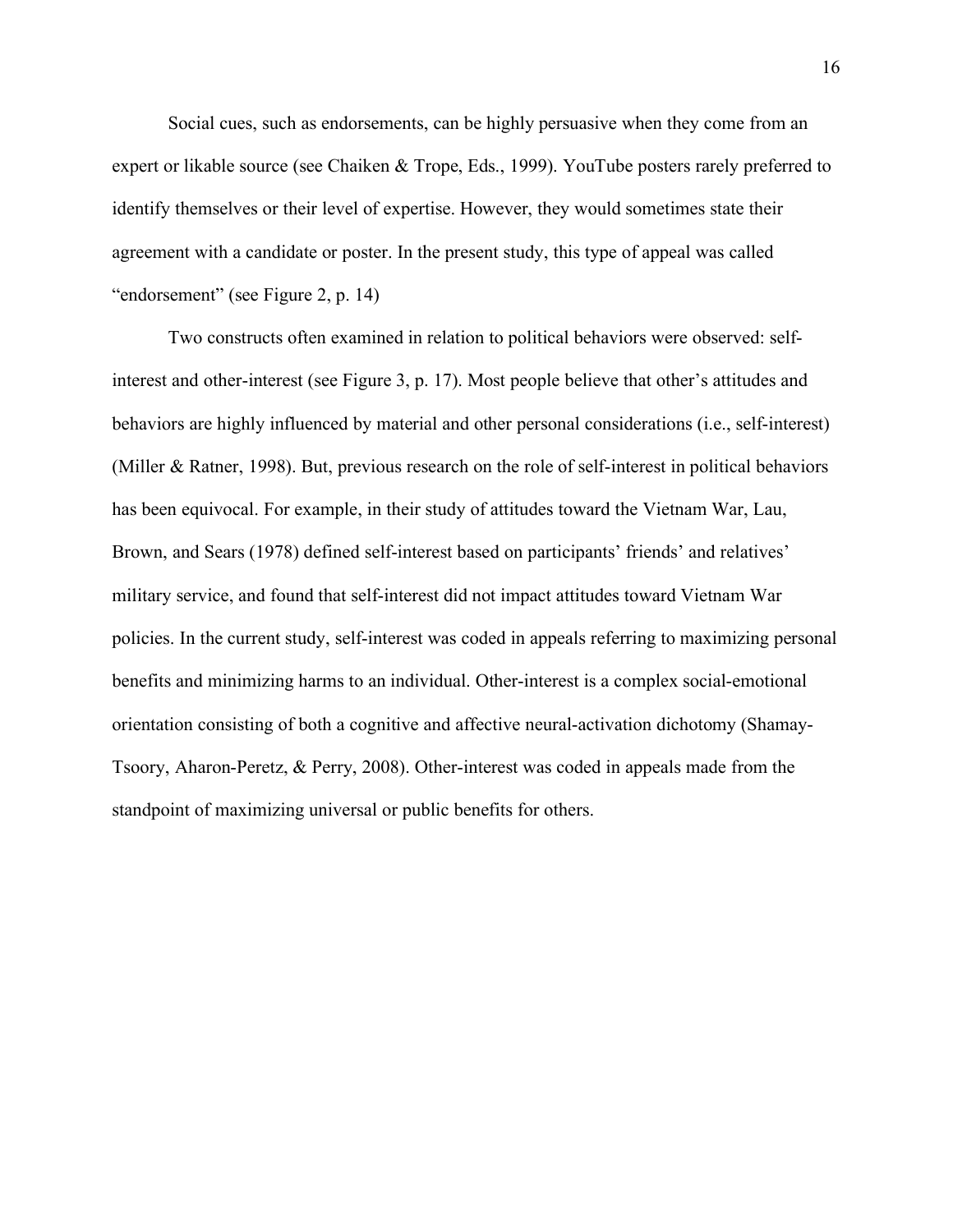| Self-Interest                                                                                                                                                                                                                                                                                                                                                                                                                                                                                                                                                                                                                                                                                                                                                          | Other-Interest                                                                                                                                                                                                                                                                                                                                                                                                                                                                                                                                                                                                                                                       |  |
|------------------------------------------------------------------------------------------------------------------------------------------------------------------------------------------------------------------------------------------------------------------------------------------------------------------------------------------------------------------------------------------------------------------------------------------------------------------------------------------------------------------------------------------------------------------------------------------------------------------------------------------------------------------------------------------------------------------------------------------------------------------------|----------------------------------------------------------------------------------------------------------------------------------------------------------------------------------------------------------------------------------------------------------------------------------------------------------------------------------------------------------------------------------------------------------------------------------------------------------------------------------------------------------------------------------------------------------------------------------------------------------------------------------------------------------------------|--|
| EDUCATION:                                                                                                                                                                                                                                                                                                                                                                                                                                                                                                                                                                                                                                                                                                                                                             | EDUCATION:                                                                                                                                                                                                                                                                                                                                                                                                                                                                                                                                                                                                                                                           |  |
| "psh. Quality public schools. I'd like to know what he<br>was doing when he visited those schools, not asking<br>"those kids" what they thought about the education<br>system. No Child Left Behind is penalizing the smart<br>kids who actually want to learn, if kids don't want to go<br>to school, they can go to a trade school and go straight<br>into the work force. Why make them do something they<br>dont' want to do, and simulateously penalize the kids<br>who do want to learn. Man, this is crazy."<br>"Brother, you ARE paying for it, through taxes. You<br>think school is for free? Education is a human right<br>indeed, and it should be left up to YOU and NOT THE<br>GOVT to run your child's mind. Take responsibility for<br>your children." | "If there is any One thing I am behind. Its Education.<br>When I lived in ATL, There was a lady who didn't know<br>what the CDC was. It was a block down the road. I<br>realized there were a lot of other things she did not<br>know. I went home and cried. I really think we should<br>have the best education in the world."<br>"School vouchers, remember them? They would allow<br>innercity resident parents to send their children to<br>superior private schools!How much better are private<br>schools than the sewers that are public schools? Well<br>the Clintons sent Chelsea to private schools as do all<br>elites! Why can't the poor do likewise?" |  |
| <b>ENERGY:</b>                                                                                                                                                                                                                                                                                                                                                                                                                                                                                                                                                                                                                                                                                                                                                         | ENERGY:                                                                                                                                                                                                                                                                                                                                                                                                                                                                                                                                                                                                                                                              |  |
| "wow youre "drowning in taxes"! well good for you.<br>You see, unlike yourself, I don't WANT to depend on<br>the government for my existance. I can do MUCH<br>better making MY OWN decisions as to how I want to<br>spend MY money. I received a fine education<br>WITHOUT government intervention, and I can recieve<br>WONDERFUL healthcare WITHOUT government<br>intervention. mr moore is more interested in telling<br>truth than pushing a socialist/communist agenda. the<br>government doesnt pay for ANYTHING, taxpayers do."                                                                                                                                                                                                                                | "before you bash socialism educate yourself on it. a<br>government for everybody to help everybody. the<br>government we live in today is only beneficial if you<br>make more than 97,500 dollars a year. that is only 6%<br>of America."                                                                                                                                                                                                                                                                                                                                                                                                                            |  |

#### Figure 3

*Argument Type Examples Identified During Open Coding: Self-Interest and Other-Interest* Note*.* Arguments are reprinted exactly as they were posted on YouTube (with the exception of profanity, which is indicated with dashes).

### **Pilot Study Results**

#### *Persuasive Appeals Codebook*

The seven emergent argument types were refined based on dual processing models of

persuasion, which posit that processing of a persuasive communication exists along a continuum

of effort from high to low. Each argument type was conceptually independent and was coded if it

was present. A threshold for coding was determined for each argument type, and the final

argument codebook is described below.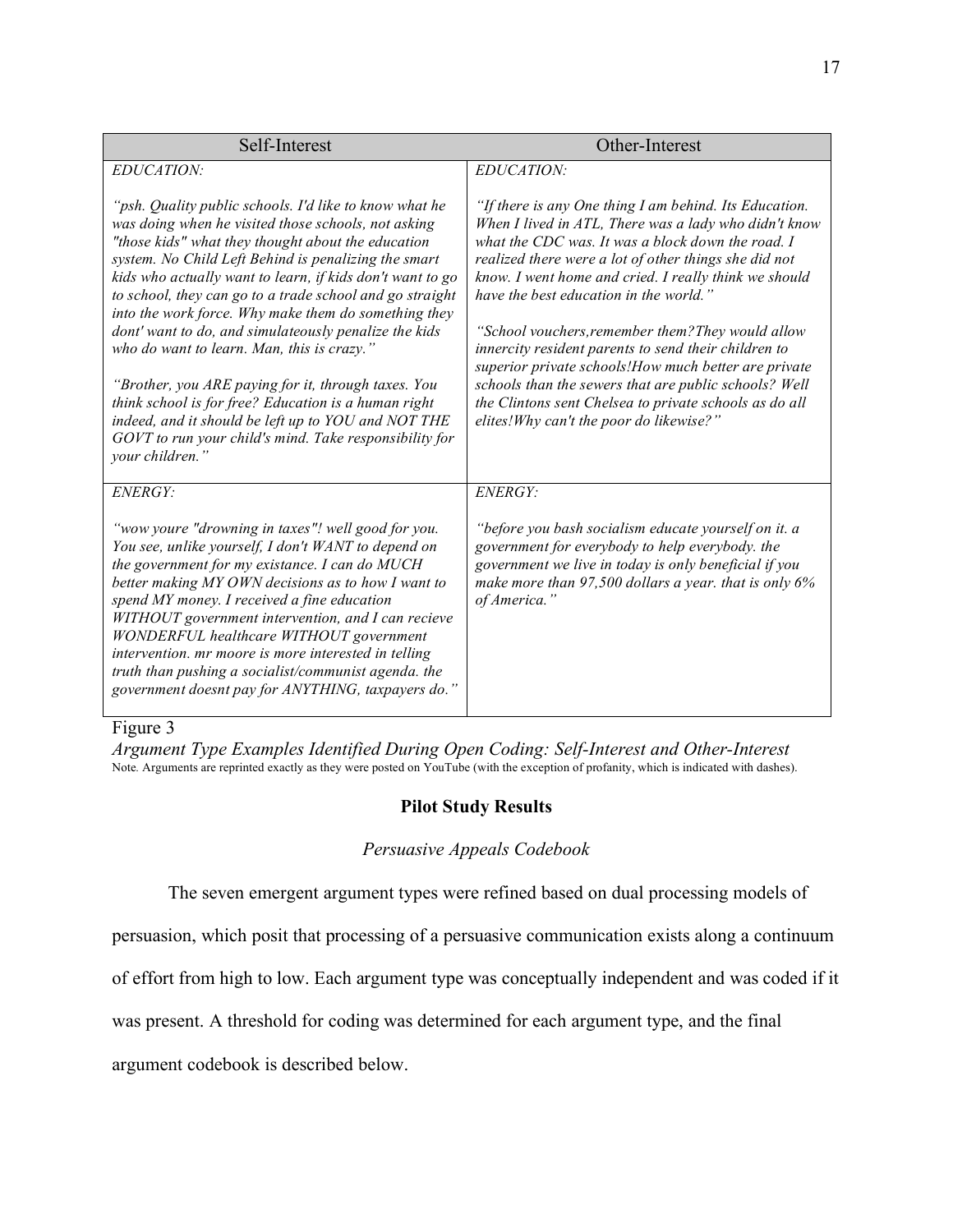*Reason-based*. One of the emergent argument types identified was reason-based appeals, which was defined as posters' attempts to use reasonable links between a statement of stance and a statement of support as a strategy to influence others. The poster may explain the stance with another statement, a fact, or a reference to another source or statistic. The accuracy of the posts' logic was not assessed. The minimum evidence required to code a reason-based appeal was that the post contained evidence that the poster was trying to influence others by explaining why he/she thought the way he/she did. Based on the dual process models of persuasion, these comments were believed to represent the highest level of processing of the issue stance in the candidate's video or of the candidate his/her self.

*Candidate-based*. Candidate-based appeals were defined as posters' attempts to use arguments about the candidate in the video and not the video's issue stance. The minimum evidence required to code a candidate argument was the inclusion of a statement in the comment indicating that the poster was arguing about the candidate in the video and not the issue stance.

*Endorsements*. Endorsements were defined as posters' attempts to influence others by stating his/her agreement with the issue stance or candidate in the video. The minimum evidence required to code an endorsement was a clear statement of agreement with the candidate, issue stance *or* another poster in the interaction stream.

*Emotion-based*. Emotion-based appeals were defined as posters' attempts to influence others by appealing to emotions through the use of fear, name-calling, sarcasm, guilt or sadness.

*Enthusiasm heuristic.* The enthusiasm-heuristic comments were defined as posters' attempts to influence others by "weighing-in" their support with a brief statement of positiveemotional valence, e.g. "Go Hillary!" Therefore, heuristic cues to enthusiasm could be differentiated from other emotional appeals or from statements of agreement (endorsement). The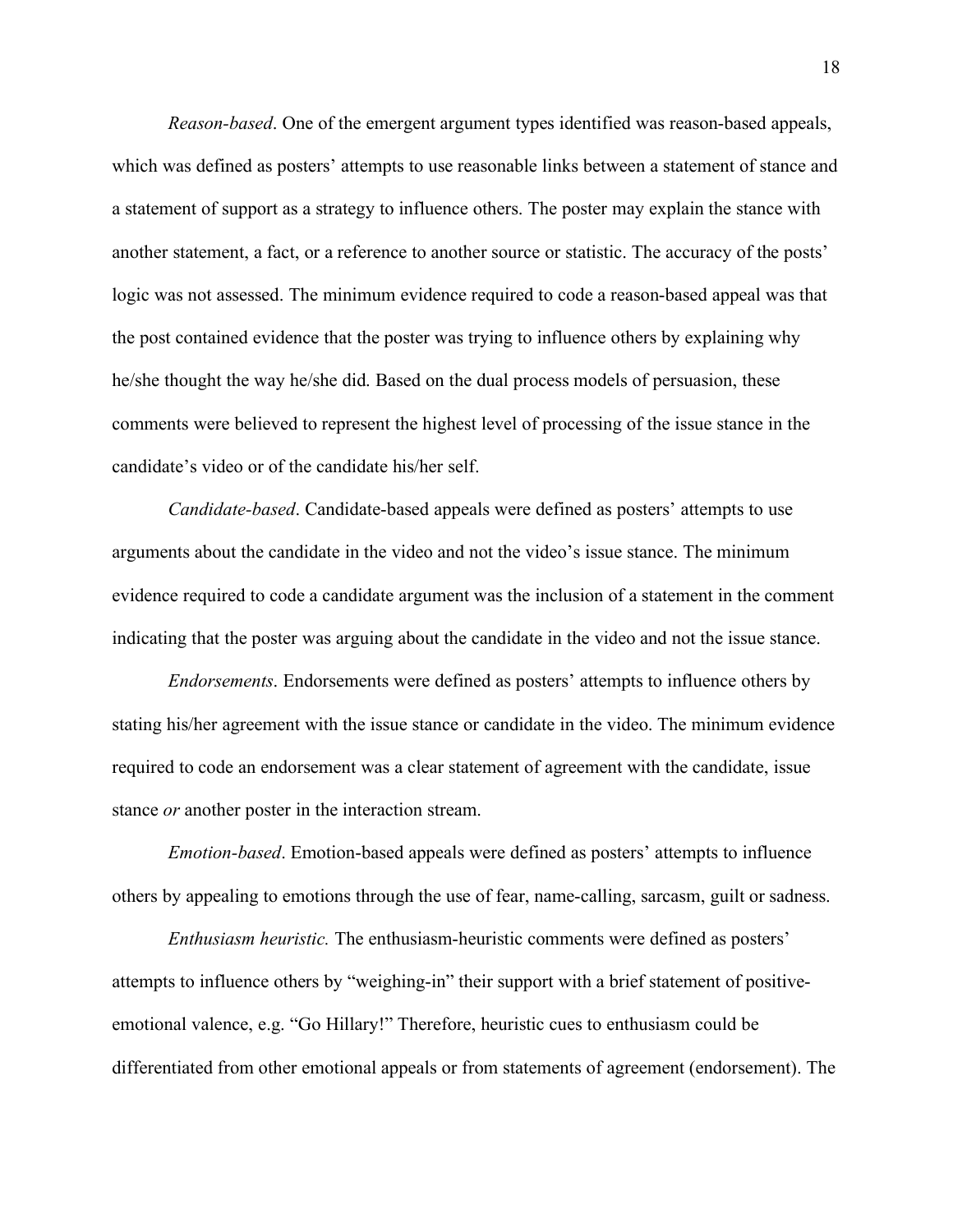minimum evidence required to code enthusiasm was that the comment was brief, positively valenced, and indicative of minimal processing of the candidate or issue.

*Self-interested*. A self-interested comment was defined as posters' attempts to influence others by appealing to maximizing benefits or minimizing harms to the individual *Self.* The minimum evidence required to code a self-interested argument was a statement indicating that the standpoint from which the argument was made emphasized individual-level gains or reduced individual-level losses.

*Other-interested*. Other-interest was defined as posters' attempts to influence others by appealing to other-interest, public-regard, or collective welfare, often described as altruism. The minimum evidence required to code an other-interested argument was a *should* statement referring to universal application or benefit.

#### **Pilot Study Discussion**

Initial open coding during the pilot study clarified that the comments posted on YouTube in response to the presidential candidates' videos primarily comprised persuasive appeals intended to influence others. The second determination was that the interactions were comprised of candidate-based, reason-based, emotion-based, endorsement, enthusiasm-heuristic, selfinterested, and other-interested appeals. These types of arguments represent constructs frequently studied in psychology and in relation to the political issues of war, economy, and health care albeit, assessed via other methodologies. Despite the diversity of posters to YouTube these seven argument types were coded reliably using stringent coding procedures, conveying that the codebook of argument types had adequate construct validity.

The research team decided to focus on the political context in order to inform Internet interactions in other contexts as well. The political events of the 2008 election made YouTube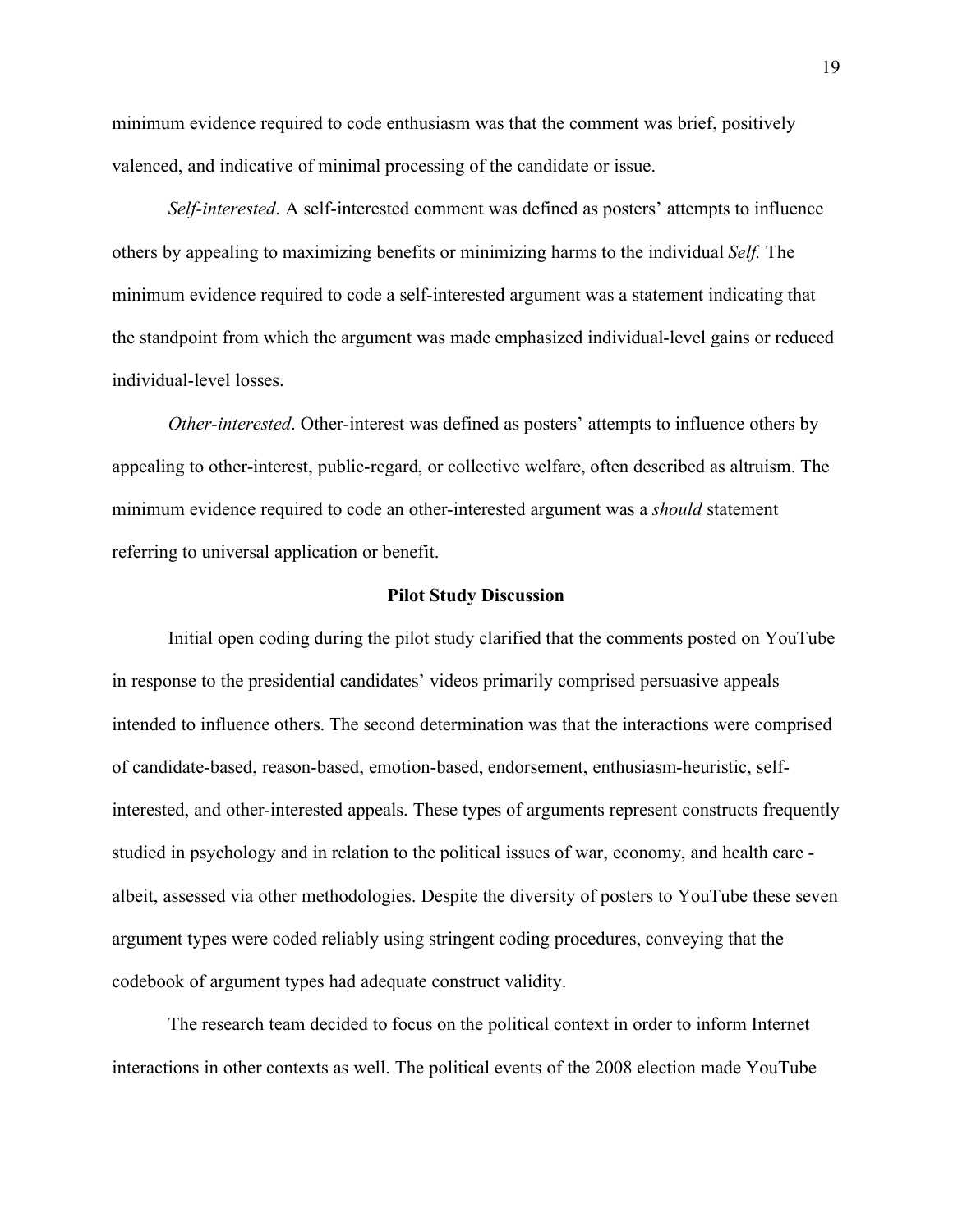data an ecologically interpretable online context. By translating the dual process models from their primary evaluation in the laboratory to a more ecologically derived dataset, the present naturalistic observation qualitatively distinguished theoretical constructs in the "real world" for classification.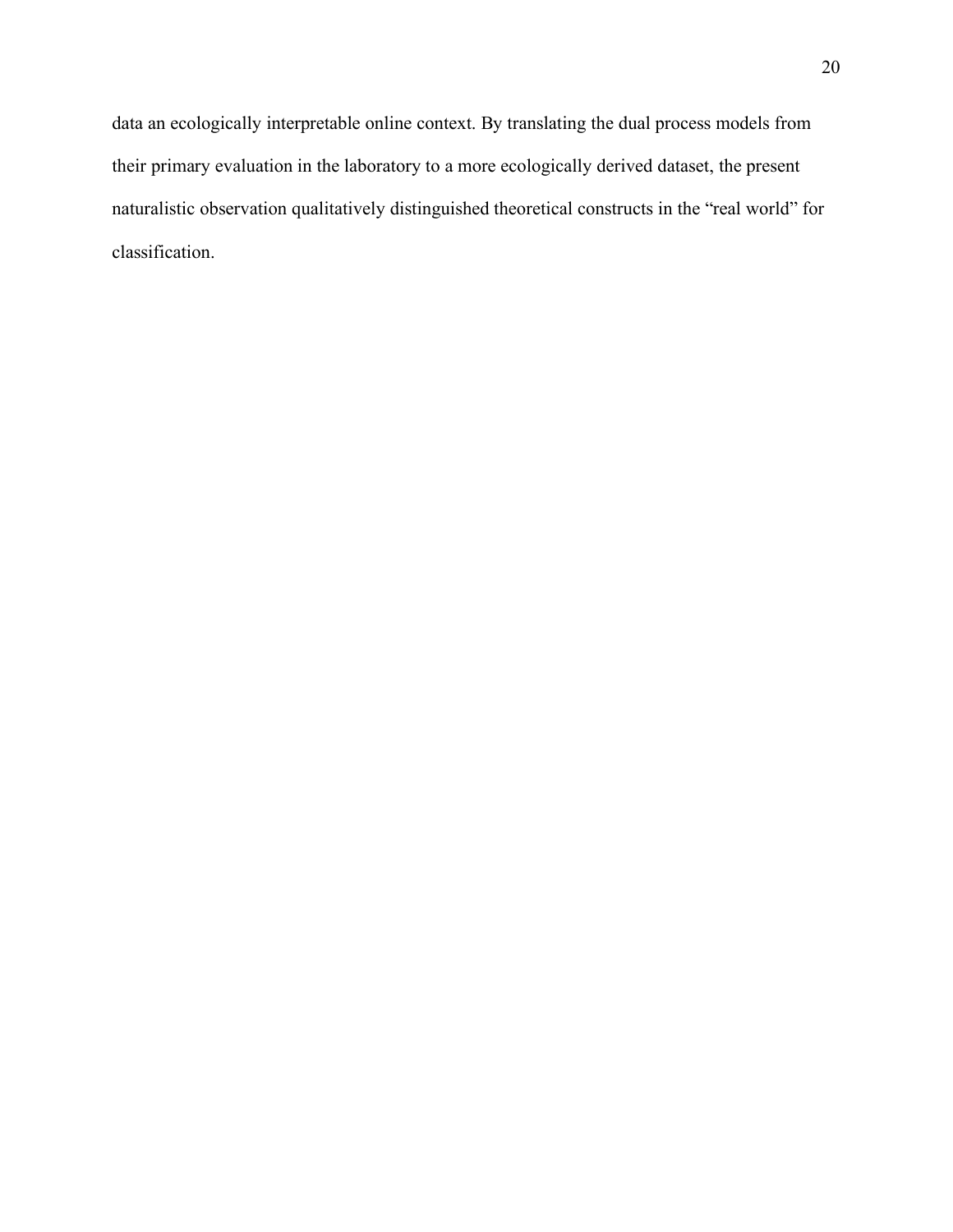#### CHAPTER 3

### STUDY 2: PRIMARY ELECTION

#### **Introduction: Primary Election Issue Videos**

Grounded theory research engages in comparative qualitative analysis. To this end, the purpose of Study 2 was to determine the proportion that they seven argument types were enlisted on YouTube in response to the political issues of health care, the economy, and the war in Iraq during the presidential primaries. Although attitudes about war (Lau, Brown, & Sears, 1987; Gaines, Kuklinski, Quirk, Peyton, & Verkuilen, 2007), economy (Downs, 1957; Feldman, 1982; Lewis-Beck & Paldam, 2000), and health care (Berk, Gaylin, & Schur, 2006; Blendon & Altman, 2006; Blendon, Altman, Deane, Benson, Brodie, & Bhur, 2008) have been examined extensively, research participants rarely generated arguments about the issues (Forgas, 2007). All of the videos that comprised the Primary Election Study were candidates describing their stances on the issues, typically in a speech to a community group. Tables 2, 3, and 4 (pgs. 22, 23, & 24), list the description of the videos posted by the candidates and the search terms associated with the video. The search terms indicate what words typed into YouTube or Google would return that particular video, which provided the researchers with information about how YouTube participants could find the candidate videos as well as frame the issue and the candidate's stance using web searching technology.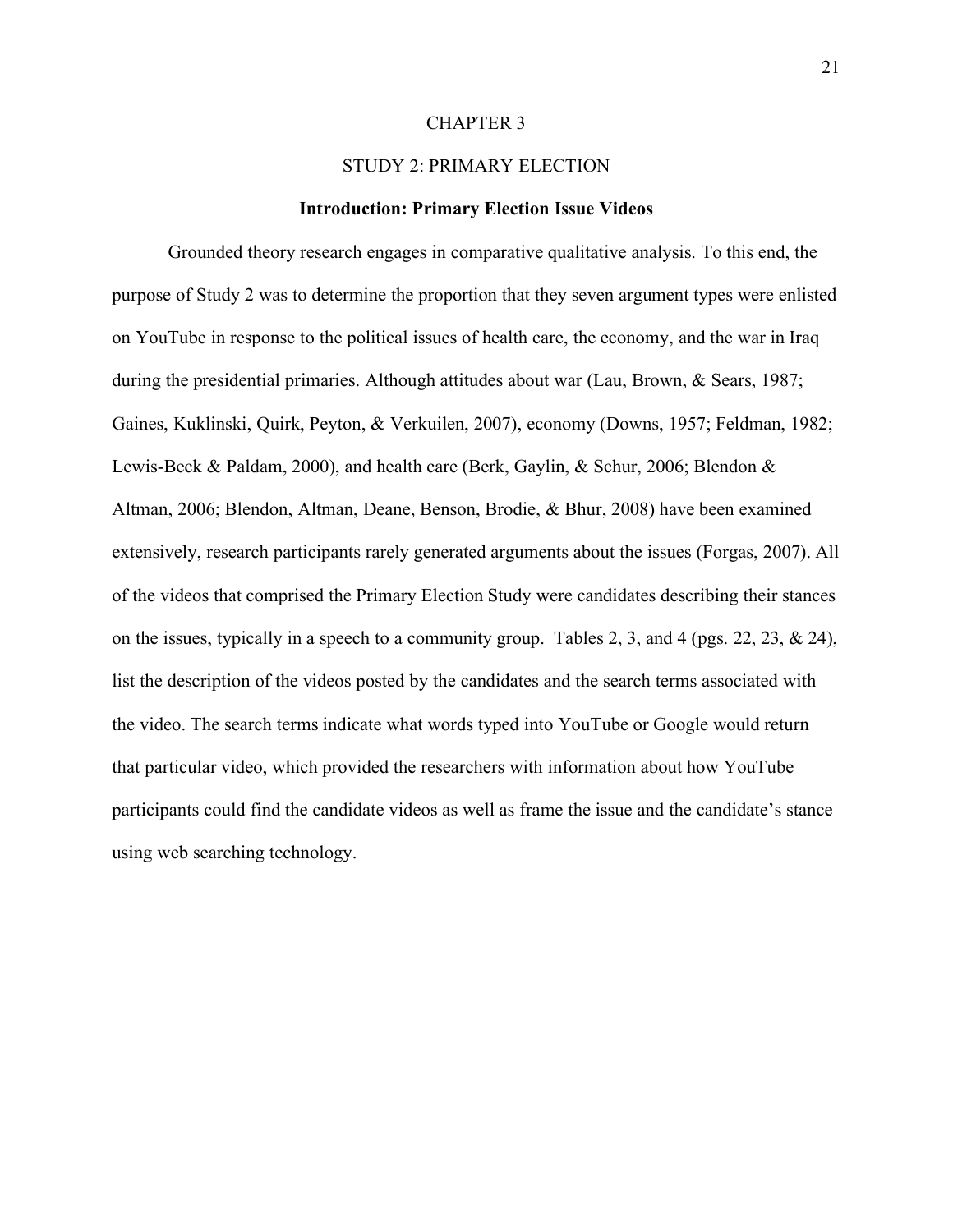*Republican Candidate Videos*

- Governor Romney On Iraq (2-13-07) *Search terms: mitt romney mittromney iraq terror mission strength*
- Congressman Ron Paul and Michael Scheuer educate Rudy Giuliani on American foreign policy (May 24, 2007) *Search terms: ron-paul rudy-giuliani michael-scheuer foreign-policy presidential-candidate*
- John McCain's speech at VMI on April 11, 2007 *Search terms: John McCain Senator War Iraq VMI Speech*
- Mike Huckabee speaks on national security *Search terms: Huckabee White House President 08 campaign*

*Democrat Candidate Videos*

- Barack Obama opposed this war before it even began. Watch clips of his opposition before and after the war as well as his plan for moving forward. *Search terms: barack obama iraq war*
- When Others Were Silent Dennis Kucinich's stand against the war 2002-2004 *Search terms: vegas puppetgov infowars 911 Impeach Bush protest peace war Lies Iraq rumsfeld colin kucinich*
- John Edwards answers a question at a community meeting in Tama, Iowa on June 15, 2007

*Search terms: john edwards democrat president election candidate 2008 iraq democrats congress bill funding war troops iowa caucus*

• Hillary sits down with a group of Iowans to talk about the best way to end the Iraq war. Hear what they have to say about Hillary's plan for bringing our troops home *Search termss: Hillary Clinton*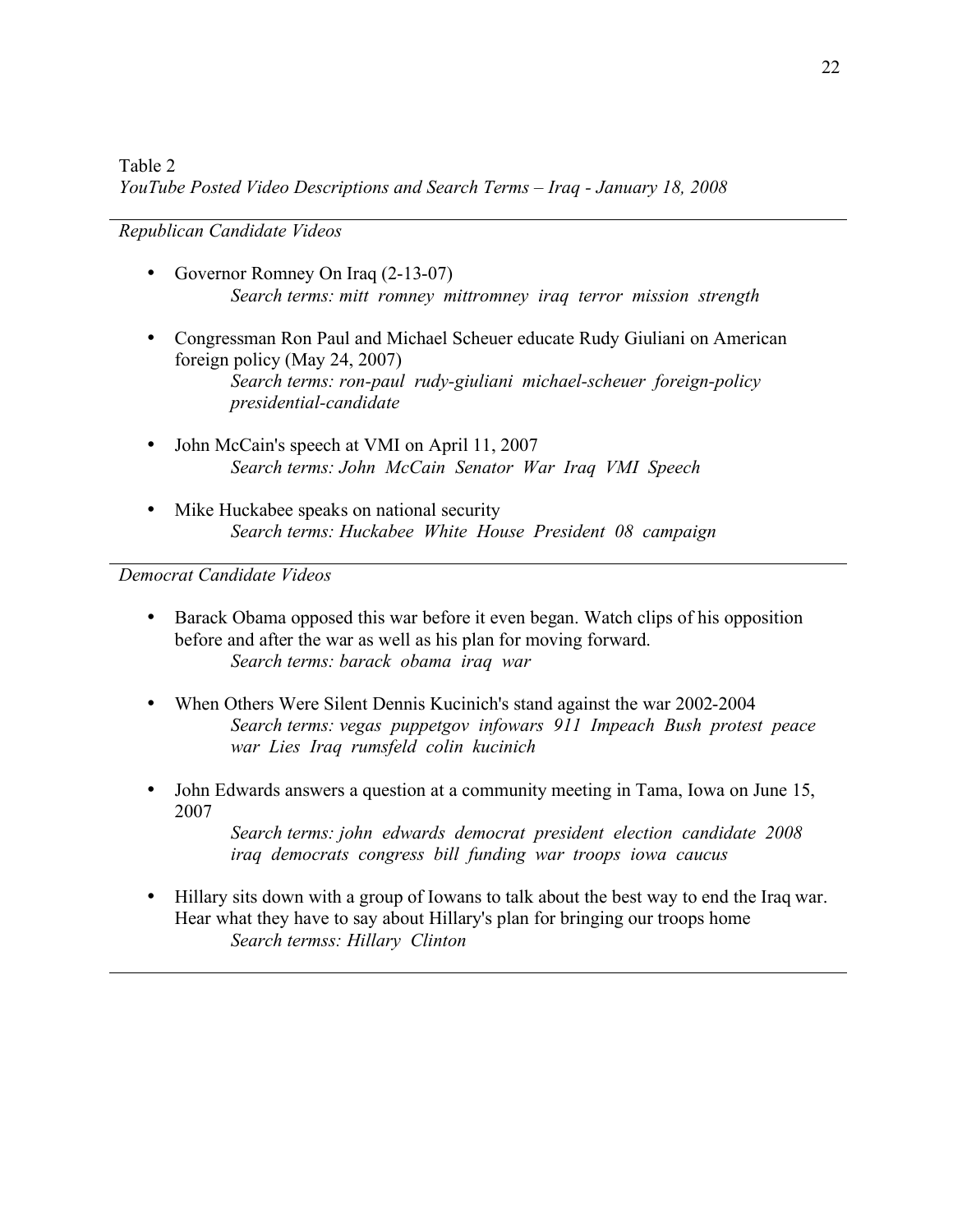## Table 3

*YouTube Posted Video Descriptions and Search Terms – Health Care - January 18, 2008*

## *Republican Candidate Videos*

The health care system in this country is irrevocably broken, in part because it is only a "health care" system. We don't need universal healthcare mandated by federal edict or funding through ever-higher taxes. We do need to get serious about preventive health care instead of chasing more and more dollars to treat chronic disease that is often avoidable. The result is that we'll be able to deliver better care where and when it's needed.

*Search terms: Huckabee White House President 08 campaign*

- This is Day 3 of our YouChoose '08 Spotlight week. Throughout this week we will be featuring a new video every day of presidential candidate Ron Paul talking about different issues. Please submit your questions, comments or your positions on the issues by posting your video comments on our video pages. *Search terms: ron-paul presidential candidate*
- Governor Romney On Healthcare (3-1-07) *Search terms: mitt romney mittromney healthcare*

## *Democrat Candidate Videos*

- Hillary introduced the Children's Health First Act to make quality, affordable health care coverage available to every child in America *Search terms: Hillary Clinton 2008 President Election Democrat Health Care Healthcare Children Kids*
- John Edwards speaks about health care during the CNN/YouTube Democratic debate, July 23, 2007

*Search terms: John Edwards health care healthcare debate campaign election Democrat candidate president*

- Thank you, Dennis, for offering REAL health care reform *Search terms: Dennis Kucinich health care reform presidential candidates election 2008*
- Barack Obama discusses his healthcare plan, and tells the personal story of a supporter in Iowa City on May 29, 2007 *Search terms: barack obama iowa healthcare*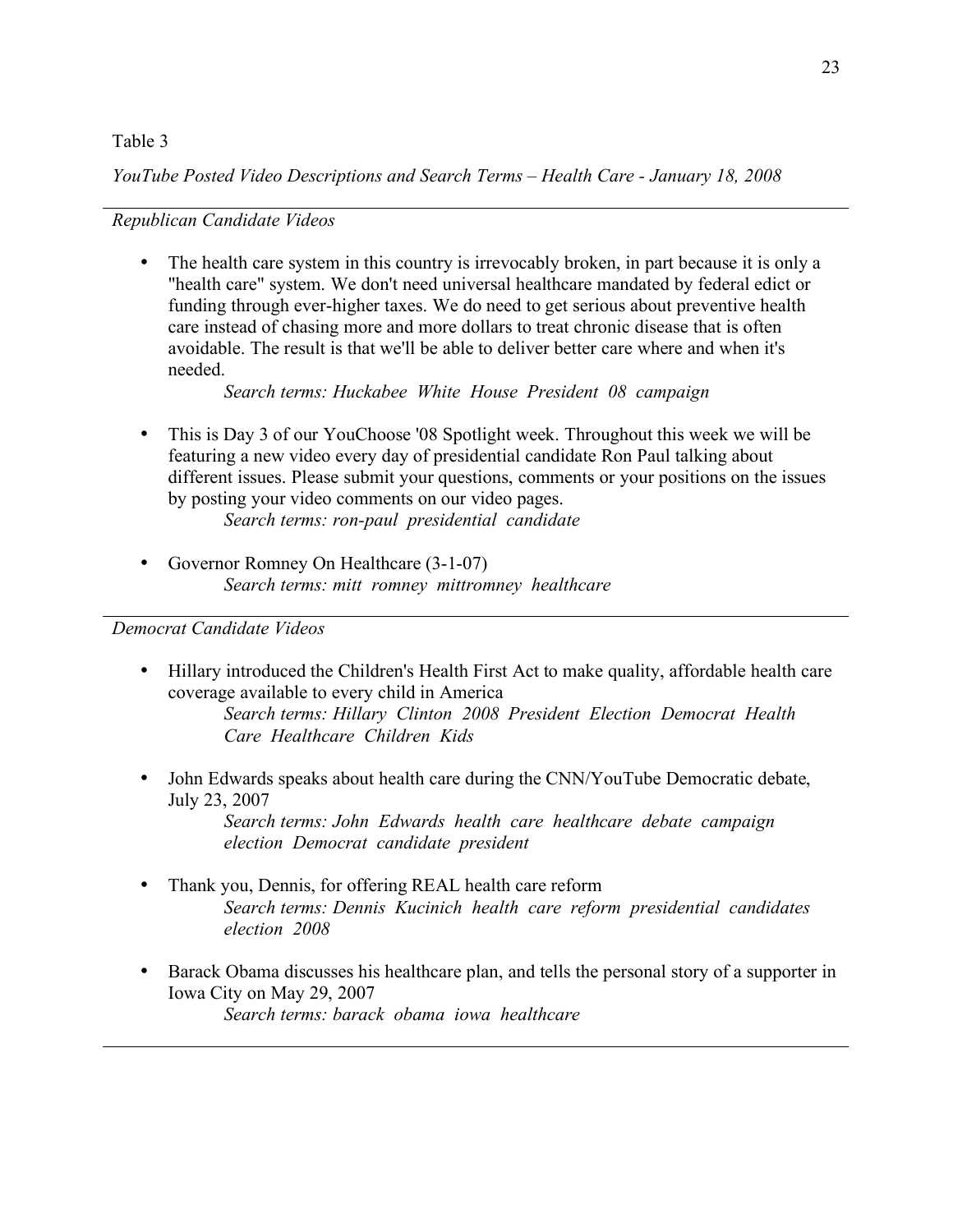*Republican Candidate Videos*

• I believe federal tax policies should be family friendly, starting with making the 2001 and 2003 Bush tax cuts permanent. As President, I will also push for elimination of the marriage penalty

*Search terms: Huckabee White House President 08 campaign*

- From The Economic Club of Memphis *Search terms: mccain economic memphis speech mccain200*
- This is Day 7 of our YouChoose '08 Spotlight week. Throughout this week we have featured a new video every day of presidential candidate Ron Paul talking about different issues. Please submit your questions, comments or your positions on the issues by posting your video comments on our video pages *Search terms: ron-paul presidential candidate*
- Governor Romney On The Economy (4-3-07) *Search terms: mitt romney mittromney debt budget spending*

*Democrat Candidate Videos*

• Hillary outlined her vision for economic growth with fairness and restoring a strong middle class

*Search terms: Hillary Clinton*

• John Edwards speaks about economic inequality at The Cooper Union in New York, NY on June 21, 2007

*Search terms: john edwards democrat president election candidate 2008 new york cooper union economic inequality two americas fairness*

- The Works Green Administration *Search terms: The Works Green Administration*
- Obama speaks with a group at Mt. Moriah Baptist Church in Spartanburg, SC *Search terms: barack obama economy families*

As is evident in Tables 2, 3, and 4, the videos varied little other than the issue stance of

the candidate and the candidate-speakers themselves. All of the videos were listed in the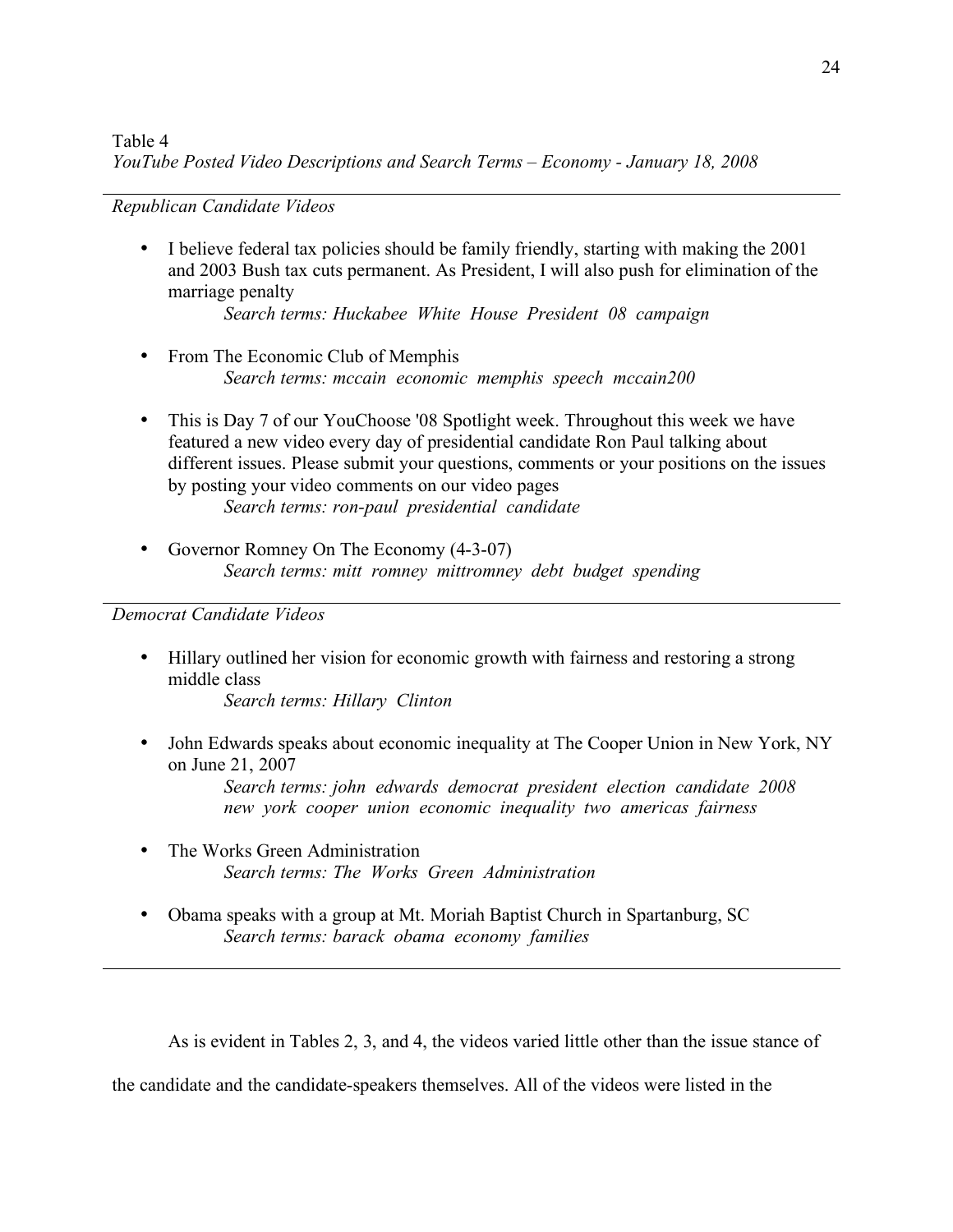YouTube category, "News and Politics," and were posted by the candidates (or their staff) to their official candidate YouTube channels. The primary election traffic data (see Table 5; p. 25) showed that YouTube *viewers* were equally likely to view a democrat video (50.2 percent of views), as they were to view a republican video (49.8 percent of views), indicating no systematic partisan bias among YouTube participants in seeking out and viewing republican or democratic candidate media.

Table 5

| YouTube Primary Issues Traffic Percentages by Party: January 18, 2008 |             |                          |          |           |               |
|-----------------------------------------------------------------------|-------------|--------------------------|----------|-----------|---------------|
| Issue                                                                 | Party       | Videos                   | Comments | Views     | Participation |
|                                                                       |             | $(\%)$                   |          |           |               |
| Iraq                                                                  | Republican  | 50                       | 59.6     | 40.7      | 0.67          |
|                                                                       | Democrat    | 50                       | 40.4     | 59.3      | 0.31          |
|                                                                       | Total (n)   | 8                        | 2,807    | 614,252   |               |
| <b>Health Care</b>                                                    | Republican  | 42.86                    | 68.2     | 54        | 0.84          |
|                                                                       | Democrat    | 57.14                    | 31.8     | 46        | 0.46          |
|                                                                       | Total $(n)$ | $\overline{\mathcal{L}}$ | 2,400    | 358,664   |               |
| Economy                                                               | Republican  | 50                       | 75.5     | 76.9      | 0.49          |
|                                                                       | Democrat    | 50                       | 24.5     | 23.1      | 0.53          |
|                                                                       | Total $(n)$ | 8                        | 755      | 150,991   |               |
| <b>Issues Combined</b>                                                | Republican  | 47.83                    | 65.1     | 49.8      | 0.69          |
|                                                                       | Democrat    | 52.17                    | 34.9     | 50.2      | 0.37          |
|                                                                       | Total (n)   | 8                        | 5,962    | 1,123,907 |               |

Note. Participation = comments/views.

Although participants posted more comments in response to republican candidate videos, because the videos of candidates from each party were viewed equally, there was no reason to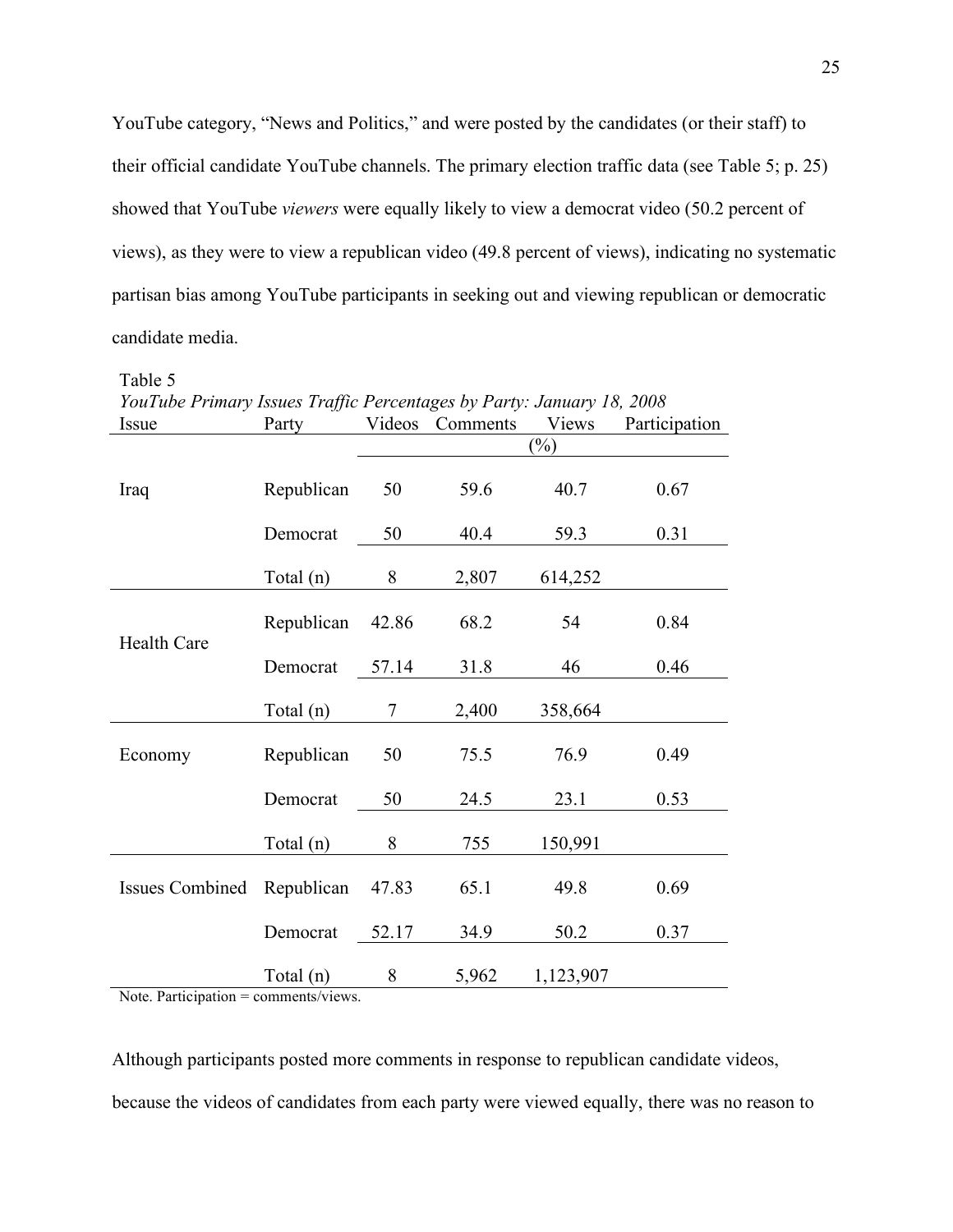assume that the comments posted to the republican candidate videos disproportionately represented opposing democratic or supportive republican stances.

#### **Study 2 Method**

#### *Split-half Randomization and Coding*

Data for study 2 were collected at the same day and time as the pilot study, but the responses were about different issues: Iraq, Health Care, and the Economy. The candidate video stimuli collected on January 18 (8 videos for the economy, 8 for Iraq, and 7 for health care) were randomly split in half to derive two datasets for coding (note that John McCain did not have a posted video for health care leading to  $n = 11$  videos for the first dataset and  $n = 12$  for the second). Split-half randomization of the primary dataset provided an assessment of the stability of the coding proportions within an argument type and between argument types. By randomizing the videos and not the comments, the interactions in response to a given video remained intact. The responses to the candidate videos were collapsed across candidates and parties and randomly assigned to one of two datasets for coding. Random assignment of candidate videos eliminated any systematic partisan errors influencing the observed proportions of persuasive appeals.

The two undergraduate coders trained during the pilot study worked independently to code in a step-wise fashion (one argument-type at a time) to meet the assumptions of Cohen's kappa: dichotomous decisions and mutually exclusive categories. The coders used the seven argument types from the codebook created in the pilot study. Both coded 100% of the data and were blind to how the data had been coded by the other coder. The coding measure in the present study is coder-agreement assessed with kappa (see Appendix A; p. 62). In sum, the values for kappa in Appendix A (primary study 2 overall  $\kappa$  = .86) are very robust and require "near identical" coding agreement as defined by qualitative assessments of kappa values (Landis &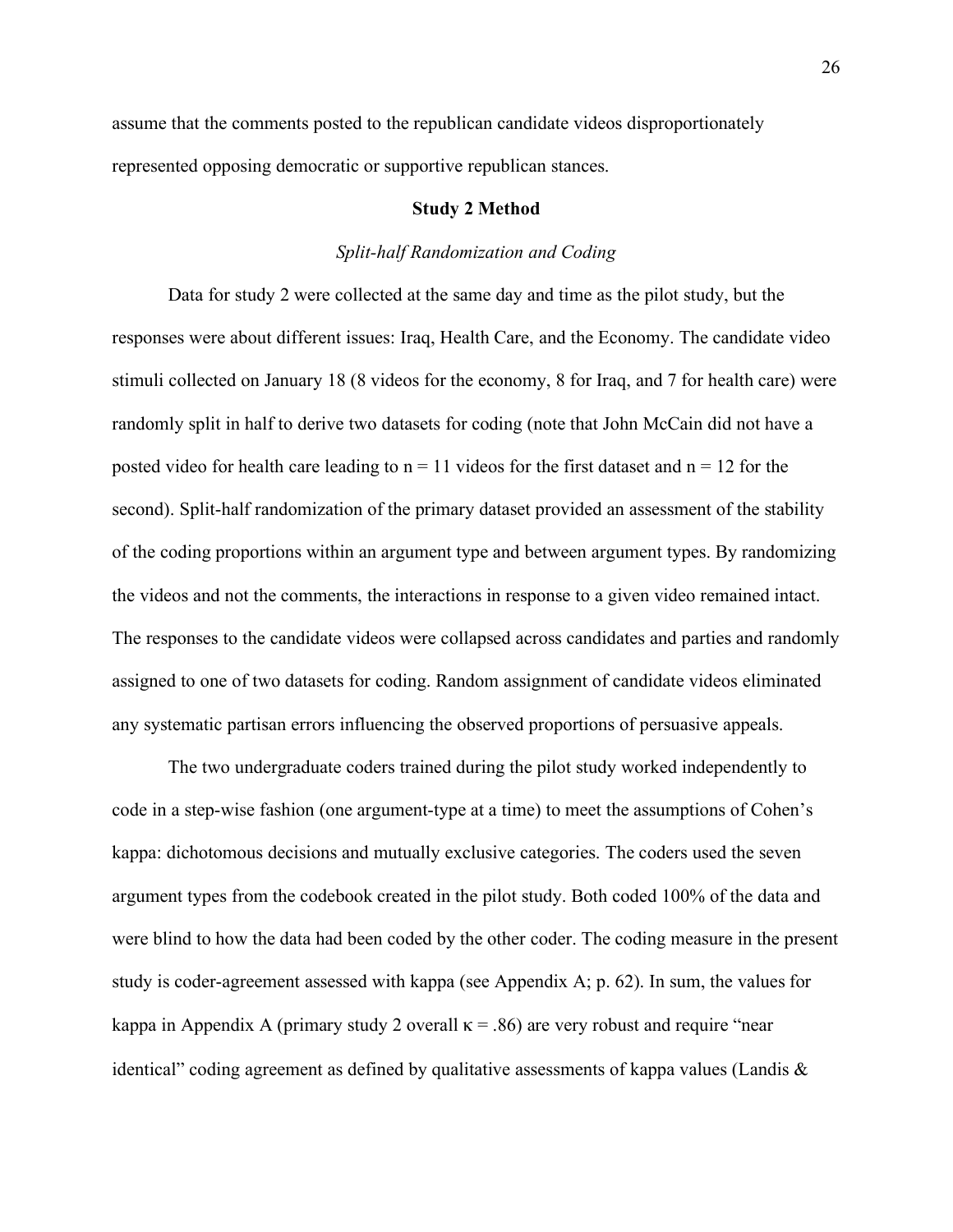# Koch, 1977). Figures 4, 5, and 6 (pgs. 27, 28, & 29) display examples of each of the seven

## argument types identified during coding.

| Reason-based                                                                                                                                                                                                                                                                                                                                                                                                                                                  | Candidate-based                                                                                                                                                                                                                                                                                                                                                                                                                          |
|---------------------------------------------------------------------------------------------------------------------------------------------------------------------------------------------------------------------------------------------------------------------------------------------------------------------------------------------------------------------------------------------------------------------------------------------------------------|------------------------------------------------------------------------------------------------------------------------------------------------------------------------------------------------------------------------------------------------------------------------------------------------------------------------------------------------------------------------------------------------------------------------------------------|
| ECONOMY:                                                                                                                                                                                                                                                                                                                                                                                                                                                      | ECONOMY:                                                                                                                                                                                                                                                                                                                                                                                                                                 |
| "You say you will cut it, but you never seem to mention<br>what you are going to cut. It's easy to make broad<br>claims, but you show nothing that show you mean what<br>you say."<br>"You should check out Dennis' monetary reform<br>policy. He is aware of the Fed, the problem that it has<br>created, and has a solution. Dennis is a huge supporter<br>of the Constitution and will get ride of the IRS too as it<br>is unconstitutional :-)"           | "OMG what a plastic politician. You want someone<br>who knows monetary policy and the economy and who<br>has a 20 year record to prove it? House Finance<br>Services Committee member and ranking member in<br>MonetAry Policy and Trade Subcommittee YOUTUBE<br>RON PAUL/ECONOMY."<br>"Ron Paul is a failed Congressmen that is really a<br>Libertarian in Republican clothes."<br>"Look at his record. He is constantly raising taxes. |
|                                                                                                                                                                                                                                                                                                                                                                                                                                                               | Vote for Ron Paul!"                                                                                                                                                                                                                                                                                                                                                                                                                      |
| HEALTHCARE:                                                                                                                                                                                                                                                                                                                                                                                                                                                   | <b>HEALTHCARE:</b>                                                                                                                                                                                                                                                                                                                                                                                                                       |
| "I'm from Canada and I believe our system is $10x$<br>better than that of the US system. Sanjay Gupta is<br>deceiving the public and Larry King is so far up his<br>a-it's not funny. The US health care system is<br>pathetic. Privatization has destroyed equality of basic<br>health coverage for the American citizen with no<br>insurance. The US government cannot even take care                                                                       | "do what? He never gave HIS plan. All fluff and no<br>substance, just all the other categories, never any<br>answers of substance."<br>"I never read political books, but a friend bought me<br>"The Audacity of Hope" for a present. I'm on pg. 166,<br>and Obama really reminds me of Abraham Lincoln,                                                                                                                                 |
| of it's own people but they are funding an immoral war<br>and the occupation of many countries globally. Very<br>disfunctional."                                                                                                                                                                                                                                                                                                                              | before he was President. Obama just has a great sense<br>of right and wrong, no matter what the party lines<br>stances are. Obama in '08"                                                                                                                                                                                                                                                                                                |
| $IRAQ$ :                                                                                                                                                                                                                                                                                                                                                                                                                                                      | IRAQ:                                                                                                                                                                                                                                                                                                                                                                                                                                    |
| "At today's current cost, it would take about \$2trillion<br>to retrofit every home in America with wind and/or<br>solar power. If it were done on such a massive scale<br>it'd probably cost less. Contrast that with the<br>$\delta$ trillion + cost of the war and hey, take your pick.<br>Dennis, this is a personal freedom issue! Freedom<br>from utility bills! Universal Health means freedom to<br>work where you want! It's all about freedom man!" | "If Edwards were double-jointed he's never come out<br>of the house. What a narcissistic pantywaist. Gomer<br>Pyle without the intellect."                                                                                                                                                                                                                                                                                               |

Figure 4

*Primary Election Coded Argument Types: Reason-based and candidate-based examples* Note. Arguments are reprinted exactly as they were posted on YouTube (with the exception of profanity, which is indicated with dashes).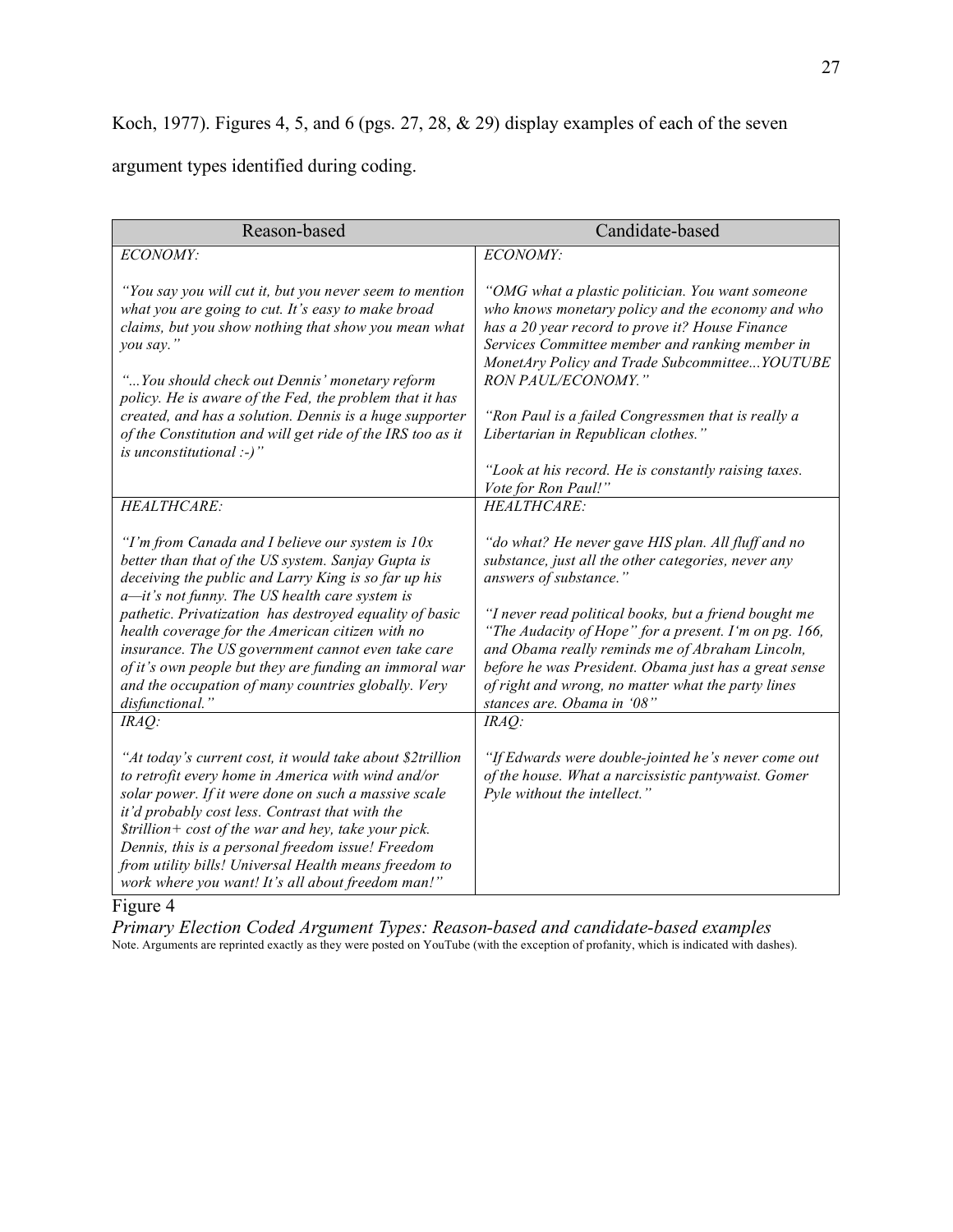| Emotion-based                                                                                                                                                                                                                                                                                                                                                                                                                                                                                        | Enthusiasm-heuristic                                                                                                                              | Endorsement                                                                                                                                                                                                                                                                                                                                                 |
|------------------------------------------------------------------------------------------------------------------------------------------------------------------------------------------------------------------------------------------------------------------------------------------------------------------------------------------------------------------------------------------------------------------------------------------------------------------------------------------------------|---------------------------------------------------------------------------------------------------------------------------------------------------|-------------------------------------------------------------------------------------------------------------------------------------------------------------------------------------------------------------------------------------------------------------------------------------------------------------------------------------------------------------|
| ECONOMY:                                                                                                                                                                                                                                                                                                                                                                                                                                                                                             | ECONOMY:                                                                                                                                          | ECONOMY:                                                                                                                                                                                                                                                                                                                                                    |
| "The same old tired FOX Bullet<br>pointsi knowi knowequitable<br>and just societies are for sissies.<br>Everybody is stealing from youyou<br>rugged individualist youmy bet is<br>you'll be the one whimpering the<br>loudest when life smacks you<br>downyour type are all alikeI'll<br>bet you're the type that'll charge<br>your kids rent when they turn 18 or<br>kick them out for their own good.<br>Yeah, I got ya peggedwhat I hear<br>is 'why should I sharenobody ever<br>shared with me." | "he's amazing. Best candidate."<br>"Sign me up, Dennis!"<br>"Wonderful ideas! You've got my<br>vote."<br>"Go Edwards!"                            | "Nice, makes sense, the tax and<br>spend liberals don't seem to get<br>Romney's vision. Mitt is it 08!"<br>"I couldn't agree more! Dennis is<br>saying everything I think about too!"<br>"Exactly right, strategy minded! And<br>exactly why we need John Edwards<br>to fight for a return to that dream of<br>being able to get ahead by working<br>hard." |
| HEALTHCARE:<br>"You are so right, I mean Geiko,<br>Safe Auto, and Allstate don't<br>compete at all. None of them try to<br>provide low prices and better service<br>for car insurance customers, and<br>neither would the health insurance<br>industry. (Can you feel the sarcasm<br>dripping?)"                                                                                                                                                                                                     | HEALTHCARE:<br>"please win"<br>"heck yeah! Go obama! Whoot!"<br>"OBama '08 BABY, ALL THE<br>$WAY$ "<br>"You rock, a president for the<br>people." | HEALTHCARE:<br>"Hillary health care and your fights<br>to make it better in this country is<br>one of many reasons I support you."<br>"Obama has a good plan and I hope<br>that we can all help him get the<br>word out so that he has the<br>opportunity to prove it!"                                                                                     |
| $IRAQ$ :                                                                                                                                                                                                                                                                                                                                                                                                                                                                                             | IRAQ:                                                                                                                                             | IRAQ:                                                                                                                                                                                                                                                                                                                                                       |
| "For those who don't know, Ron<br>Paul is a huge libertarian. He wants<br>no UN, NATO, taxes, gun control,<br>abortion rights, gay rights, minority                                                                                                                                                                                                                                                                                                                                                  | "I LOVE HIM !!!"<br>"I like Mike!!!"                                                                                                              | "I agree 100%. John Edwards voted<br>for us to go into Iraq on day 1. Ron<br>Paul didn't."                                                                                                                                                                                                                                                                  |
| rights. Sounds good? But he wants<br>to end welfare/benefits, no health<br>care, no control over corporations,<br>no control over the economy at all.<br>Everything that the pre-depression<br>era was all about. Then, the great<br>Depression happened."                                                                                                                                                                                                                                           | "Vote for Romney 2008! Mormons<br>Rock!!                                                                                                          | "Another of the main reasons why<br>I'm supporting Mike! He<br>understands the part of Islam that<br>most politicians don't or don't want<br>to admit. That Radical Islam wants<br>to Dominate the world, so it would<br>seem, But we will defend ourselves!"                                                                                               |

Figure 5

*Primary Election Coded Argument Types: Emotion-based, Enthusiasm-heuristic, Endorsement Examples* Note. Arguments are reprinted exactly as they were posted on YouTube (with the exception of profanity, which is indicated with dashes).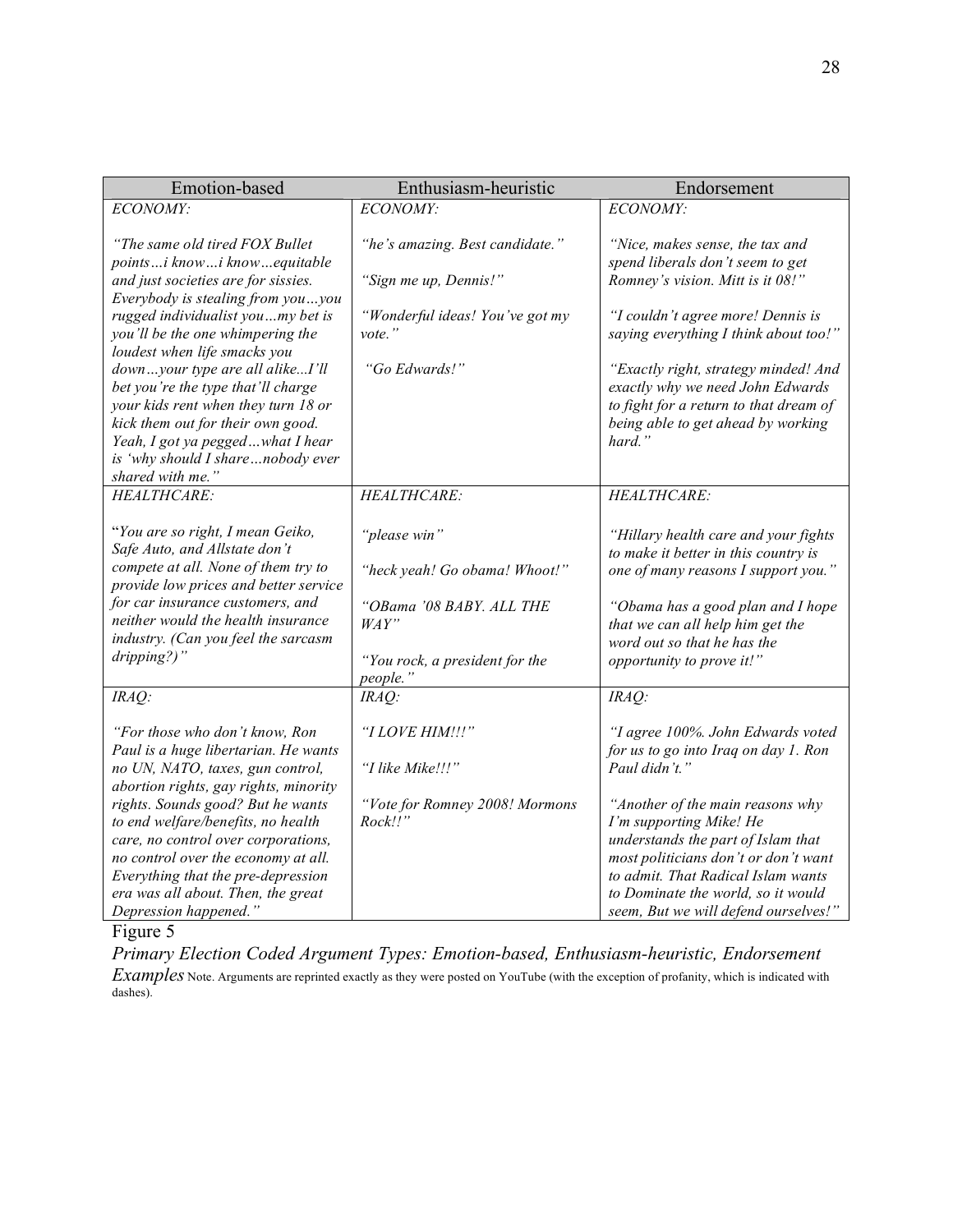| Self-Interest                                                                                                                                                                                                                                                                                                                    | Other-Interest                                                                                                                                                                                                                                                                                                                                                                                                                                                                                                                         |
|----------------------------------------------------------------------------------------------------------------------------------------------------------------------------------------------------------------------------------------------------------------------------------------------------------------------------------|----------------------------------------------------------------------------------------------------------------------------------------------------------------------------------------------------------------------------------------------------------------------------------------------------------------------------------------------------------------------------------------------------------------------------------------------------------------------------------------------------------------------------------------|
| ECONOMY:                                                                                                                                                                                                                                                                                                                         | ECONOMY:                                                                                                                                                                                                                                                                                                                                                                                                                                                                                                                               |
| "What a joke he is. My responsibility is not to go to<br>work and then turn over 60% of what I make to the<br>government so Edwards can given it to a bunch of lazy<br>people who won't get off their rear ends and do<br>something for themselves. How about some freedom<br>from the government, not more government."         | "Every one needs a place to live. What's left over buys<br>food and other necessities. My first job some 35 years<br>ago paid the minimum wage of \$2.32/hr. The price of<br>the average home was about \$15-20,000. 35 years<br>later, the minimum wagein the same part of the country<br>is about $$7/hr$ , but the same home now costs $$400,000$ .<br>The property tax would now be $$4,000/yr$ . or<br>\$333/month. Is ignorance bliss? My heart goes out to<br>the younger generation who will not be able to afford a<br>home." |
| HEALTHCARE:                                                                                                                                                                                                                                                                                                                      | HEALTHCARE:                                                                                                                                                                                                                                                                                                                                                                                                                                                                                                                            |
| "It won't help you. Republicans like market based<br>solutions in health care. The market would take on<br>look at your medical history and run the other way. No<br>insurance company can profit off you, so you are stuck<br>paying for your own care. Good thing we don't leave<br>roads and the military to the free market" | "Immigrating to the USA from Europe, in my mind, the<br>universal healthcare is a single domestic issue that<br>ought to be changed immediately. It is abnormal that<br>out of almost all developed countries, the USA is the<br>one without a comprehensive protection system. Being<br>allowed to remain healthy is not a privilege-it is $A$<br><b>BASIC HUMAN RIGHT</b> , which 1/6 of Americans<br>doesn't have. I can't comprehend why people would be<br>against abortion and euthanasia and NOT support<br>healthcare"         |
| $IRAQ$ :                                                                                                                                                                                                                                                                                                                         | $IRAQ$ :                                                                                                                                                                                                                                                                                                                                                                                                                                                                                                                               |
| "mitt romney doesn't care. Your liberties are going<br>down the drain. Your nation doesn't even know if you<br>have the right of habeas corpus anymore. Police state<br>will be upon you soon and you'll be scared quiet and a<br>never ending recession will aaaaaaaaaaaaaaaah!<br>YOUR TOO IGNORANT."                          | "where're not responsible for what's happening in<br>Iraq?come on people, we invaded iraq, we can't just<br>pullout and let them in a civil war, this would be<br>iresponsability. How can hillary just say that, american<br>life's is important but what about Iraqi's people, we just<br>don't care?is that it?"                                                                                                                                                                                                                    |
| "Everything he says is so true, so obvious. Democrats<br>and ron paul knows all this is true. That is why they<br>want us to pull out, they want massive failure,<br>catostofic stuff, suffering of biblical proportions, just<br>so they can say they were right."                                                              | what's wrong with raising taxes if he's going to put that<br>"money into investments in clean energy and fixing the<br>immigration system? id be much more willing to pay<br>higher taxes for those things than less taxes for nukes,<br>stealth bombers, tanks, and automatic assault rifles."                                                                                                                                                                                                                                        |

## Figure 6

*Primary Election Coded Argument Types: Self-Interest and Other-Interest Examples* Note*.* Arguments are reprinted exactly as they were posted on YouTube (with the exception of profanity, which is indicated with dashes).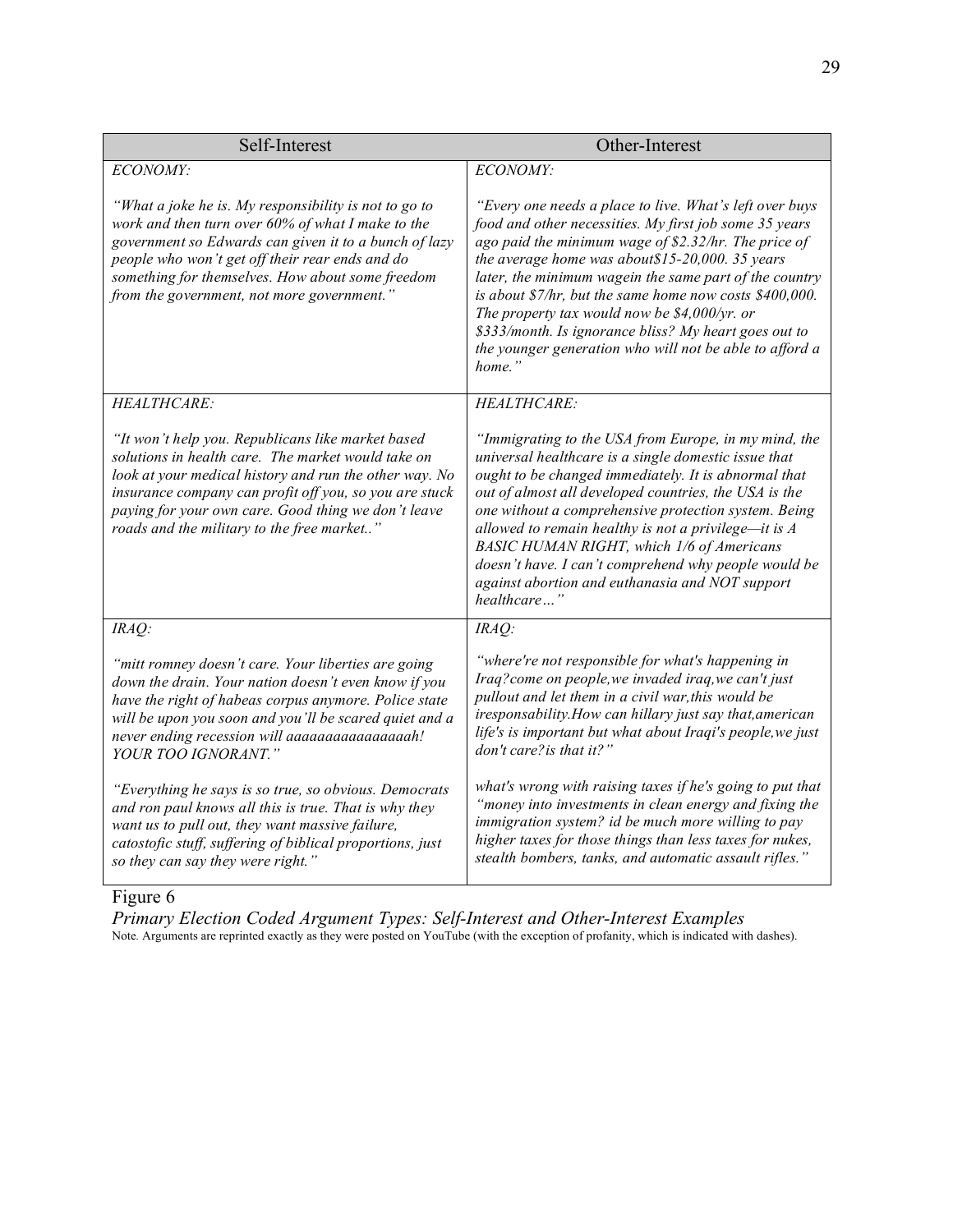#### **Study 2 Results**

#### *Primary Election: Argument Types by Issue*

Table 6 (p. 32) presents the frequency that each argument type was enlisted about Iraq, health care, and the economy in the two split-half datasets. In both halves of the primary dataset, reason-based appeals were used most frequently for discussing health care (61.5  $\&$  47.7%), but the difference was only significant in the second dataset ( $p < .05$ ). Candidate-based arguments were enlisted significantly most frequently in response to the Iraq videos across datasets (33.47%  $& 35.04\%$ ;  $p < .005$ ). In contrast with candidate arguments, which were consistently enlisted across datasets, emotion-based and endorsement-based appeals were enlisted inconsistently across the three issues and the two split-half datasets. For example, there were significantly less emotional arguments about health care than Iraq or the economy in the first dataset (7.59%; *p* < .005), and yet there were significantly more emotional arguments about health care in the second half of the data (17.02%;  $p < .005$ ). Endorsements were used significantly less frequently for health care in the first dataset than for Iraq ( $n = 33$ ) and the Economy ( $n = 34$ ), which had similar frequencies (4.14%; *p* < .005). However, endorsements were not more frequently enlisted for health care or the economy in the second dataset and were used significantly more frequently for Iraq  $(15.62\%; p < .005)$ . Enthusiasm heuristic appeals were equally present across issues in the first dataset, with no statistically significant differences observed. However significantly more enthusiastic appeals were enlisted in response to Iraq in the second dataset  $(3.36\%; p < .01)$  than for economy  $(n = 11)$  and health care  $(n = 10)$ , which had similar frequencies. Self-interested appeals were equally present in the first dataset with no statistically significant differences observed, but self-interested appeals were significantly preferred for health care in the second dataset when compared with the economy or Iraq  $(5.56\%; p < .05)$ . frequent in response to health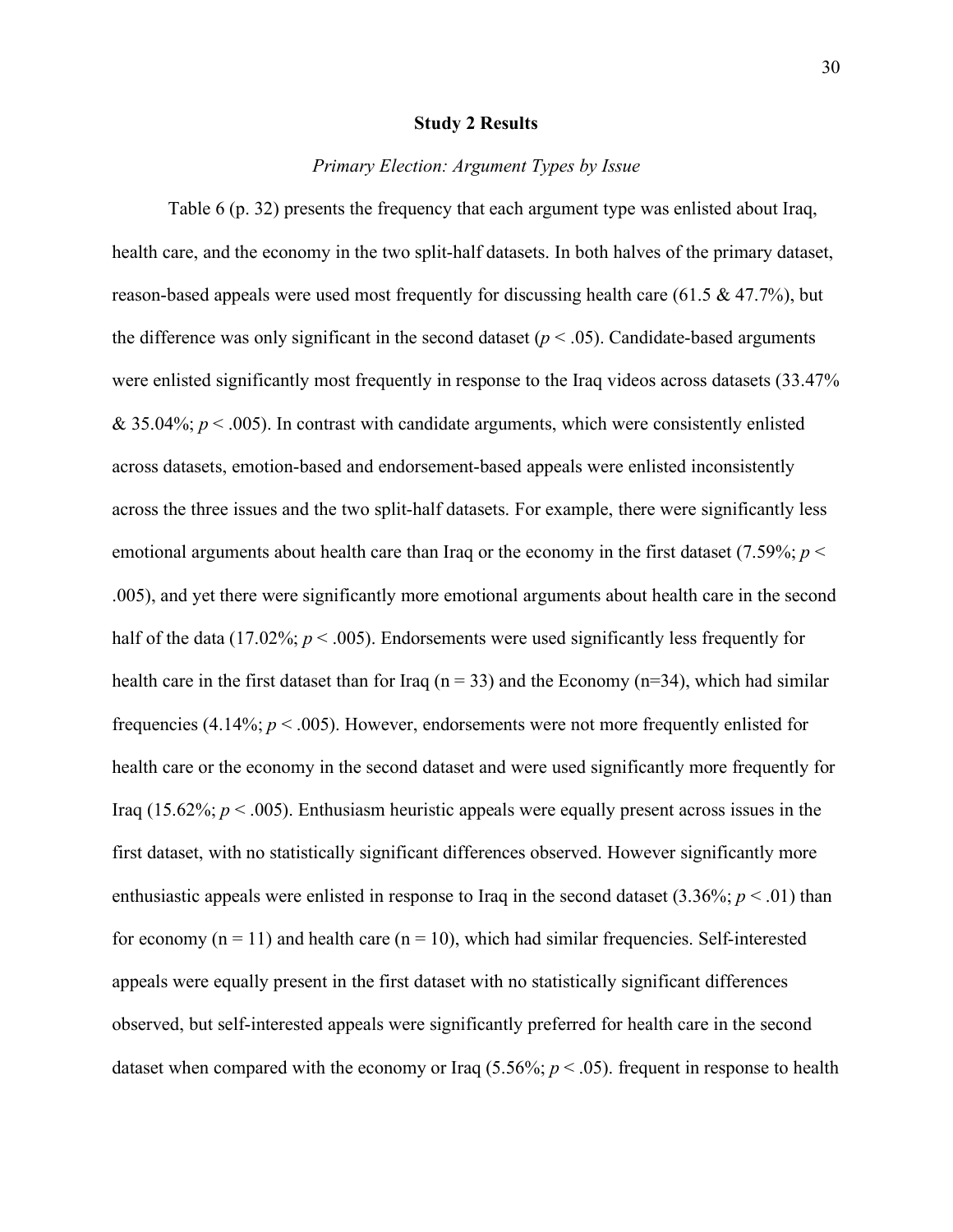care videos in both datasets (3.45% & 5.24%; *p* < .005), than they were posted about the economy or Iraq.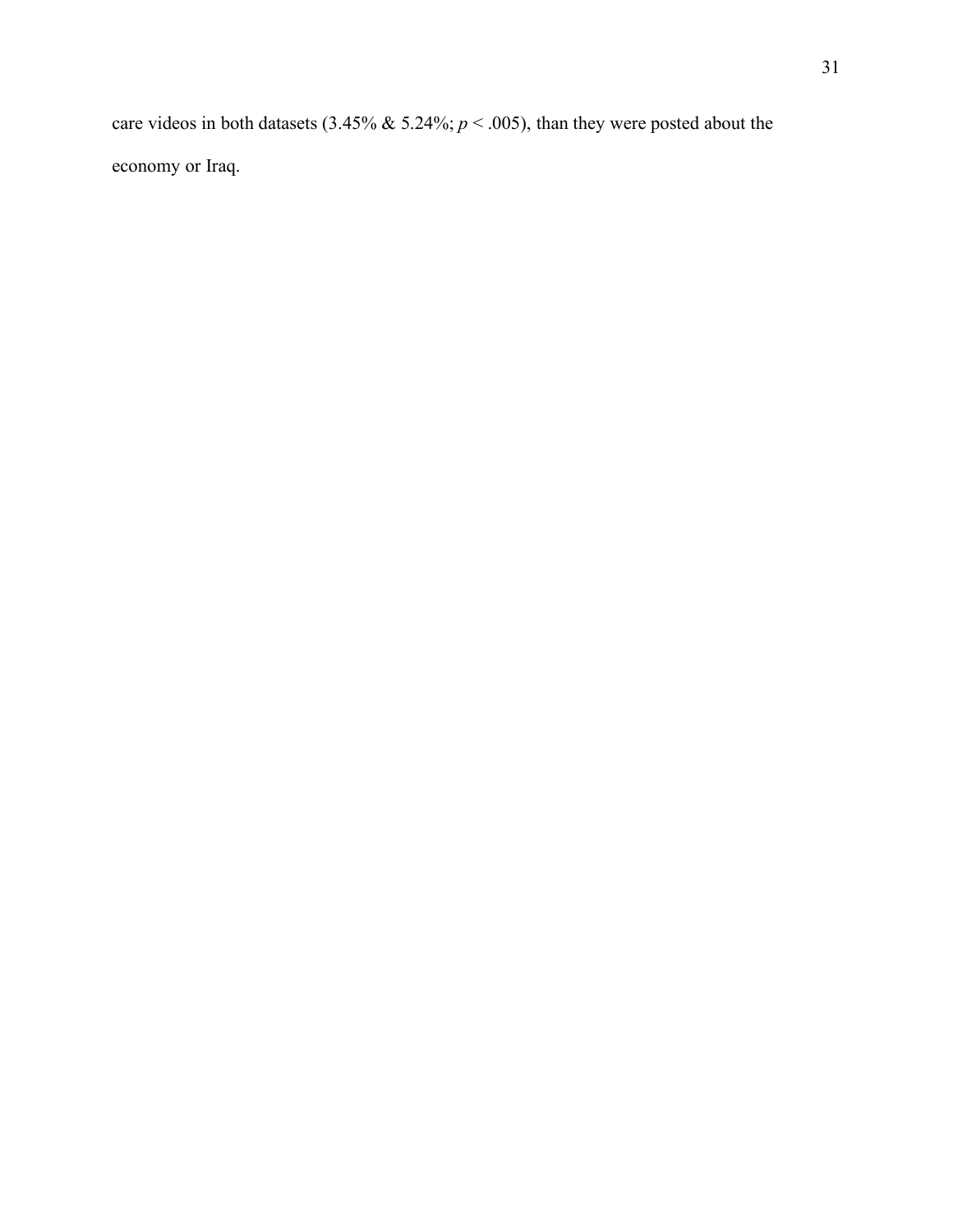Table 6

## *Split-half Analysis: Percent of Argument Types Across Primary Issues on YouTube*

|                      |         | Primary I $(\% )$ |       |                                  |         | Primary II $(\% )$ |       |                                  | I and II<br>Pooled<br>$\chi$ -Square<br>$(df=1)$ |
|----------------------|---------|-------------------|-------|----------------------------------|---------|--------------------|-------|----------------------------------|--------------------------------------------------|
| Argument-type        | Economy | Health<br>Care    | Iraq  | $\chi$ -<br>Square<br>$(df = 2)$ | Economy | Health<br>Care     | Iraq  | $\chi$ -<br>Square<br>$(df = 2)$ |                                                  |
| Reason-based         | 37.56   | 51.03             | 36.98 | $.23^{ns}$                       | 39.27   | 39.61              | 32.26 | $5.64^{ns}$                      | 7.14 <sup>c</sup>                                |
| Candidate-based      | 30.85   | 17.01             | 33.47 | $48.88^{a}$                      | 28.77   | 17.02              | 35.04 | $103.53^a$                       | $140.79^a$                                       |
| Emotion-based        | 13.68   | 7.59              | 14.67 | $25.45^a$                        | 9.36    | 17.35              | 9.93  | 6.01 <sup>b</sup>                | $20.26^a$                                        |
| Endorsement          | 8.21    | 4.14              | 7.02  | $13.82^a$                        | 15.75   | 13.58              | 15.62 | $14.78^a$                        | $17.64^a$                                        |
| Self-Interest        | 3.48    | 9.66              | 4.75  | $4.59^{ns}$                      | 3.65    | 5.56               | 2.63  | $1.55^{ns}$                      | 9.11 <sup>c</sup>                                |
| Enthusiasm-heuristic | 4.73    | 7.13              | 3.10  | $3.02^{ns}$                      | 2.51    | 1.64               | 3.36  | $10.12^{b}$                      | $3.80^{ns}$                                      |
| Other-Interest       | 1.49    | 3.45              | 0.00  | $12.01^a$                        | 0.68    | 5.24               | 1.17  | $18.35^a$                        | $22.20^a$                                        |
| Total (n)            | 402     | 435               | 484   |                                  | 438     | 611                | 685   |                                  |                                                  |

Notes. The null hypothesis for the χ-Square Goodness-of-fit analysis was equal proportions of the argument type observed for each issue. Superscript denotes the *χ*-Square probability that a Type I error was committed:  $(p < .005)^{a}$ ;  $(p < .01)^{b}$ ;  $(p < .05)^{c}$  (non-significant)<sup>ns</sup>.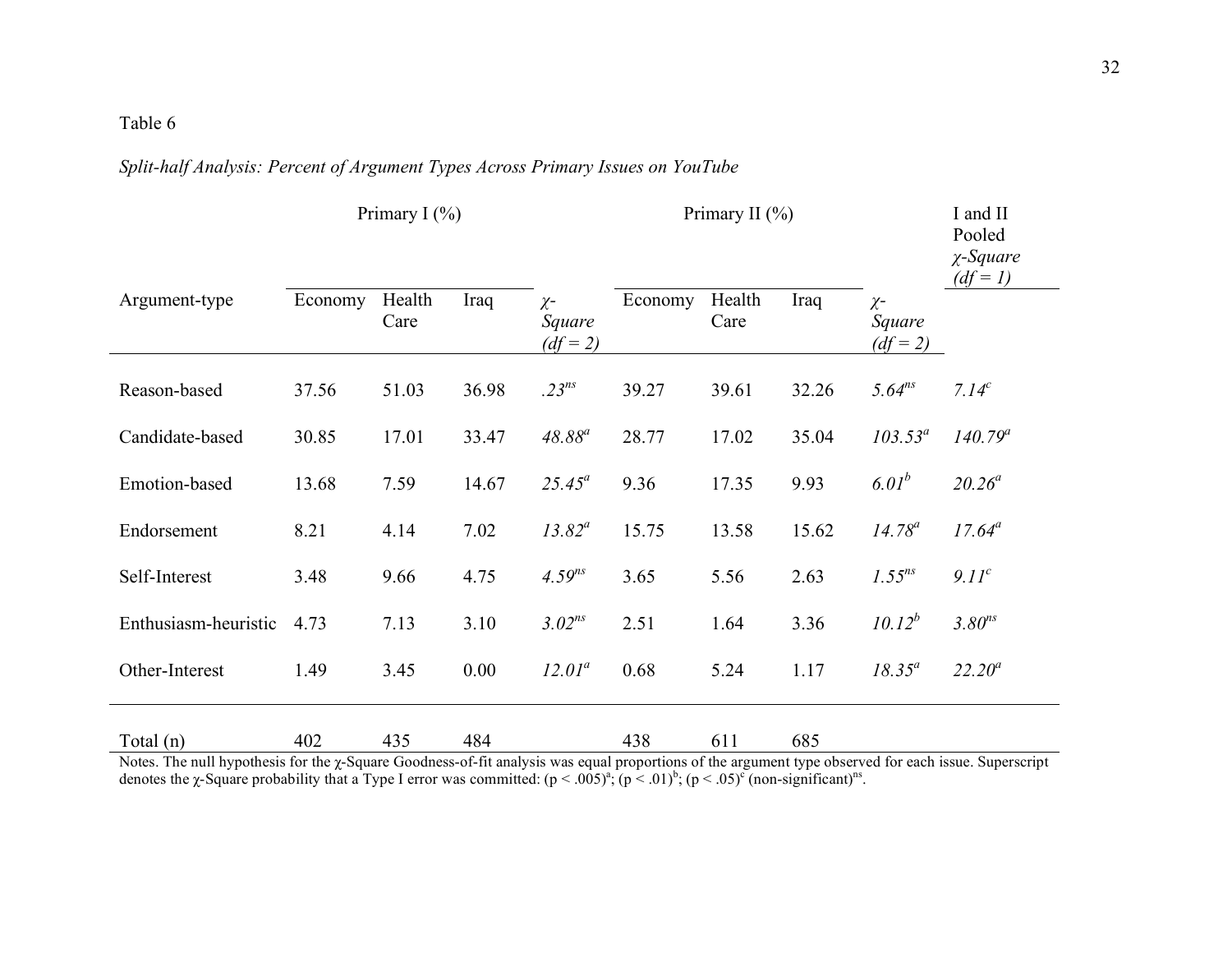The values for chi-square goodness-of-fit across the split-half datasets (the far right column of table 6) indicate that the most robust difference was YouTube participants' preference for arguing about the candidate in response to videos about Iraq  $\chi^2$  (2, *n* = 830) = 140.79, *p* < .005, followed by a preference for arguments based on other-interest for health care  $\chi^2$  (2, *n* =  $64$ ) = 22.20,  $p < .005$ . When the datasets were combined, reason-based arguments were enlisted significantly more frequently for health care across both datasets  $\chi^2$  (2, *n* = 1187) = 7.14, *p* < .05. In contrast, the frequency of use of the enthusiasm heuristic appeals became non-significant. Although the emotion-based and endorsement argument types were used at significantly different frequencies across topics when the datasets were combined, the frequencies varied by dataset. Therefore, it is difficult to draw conclusions about YouTube participants' preference for emotional or endorsement argument-types for these three political issues.

#### **Study 2 Discussion**

In study 2, examination of the frequencies of appeals enlisted by political issue suggested that YouTube persuaders significantly preferred to use arguments about the candidates' character (Aristotle's *ethos)* to discuss the issue of the war in Iraq. Given that the president is the commander-in-chief of the U.S. armed forces, appeals based on the candidate's judgment and qualifications, may have been more heavily weighted by YouTube participants when constructing arguments about Iraq, relative to other issues. The second largest difference (for argument type by political issue) was a statistically significant preference for using otherinterested appeals in response to health care videos. Given that the current debate about health care in the United States is focused on increasing access to care to create more universal benefits, it is not surprising this issue would engender other-interested arguments. However, selfinterested appeals were also enlisted in response to the issue of health care with significantly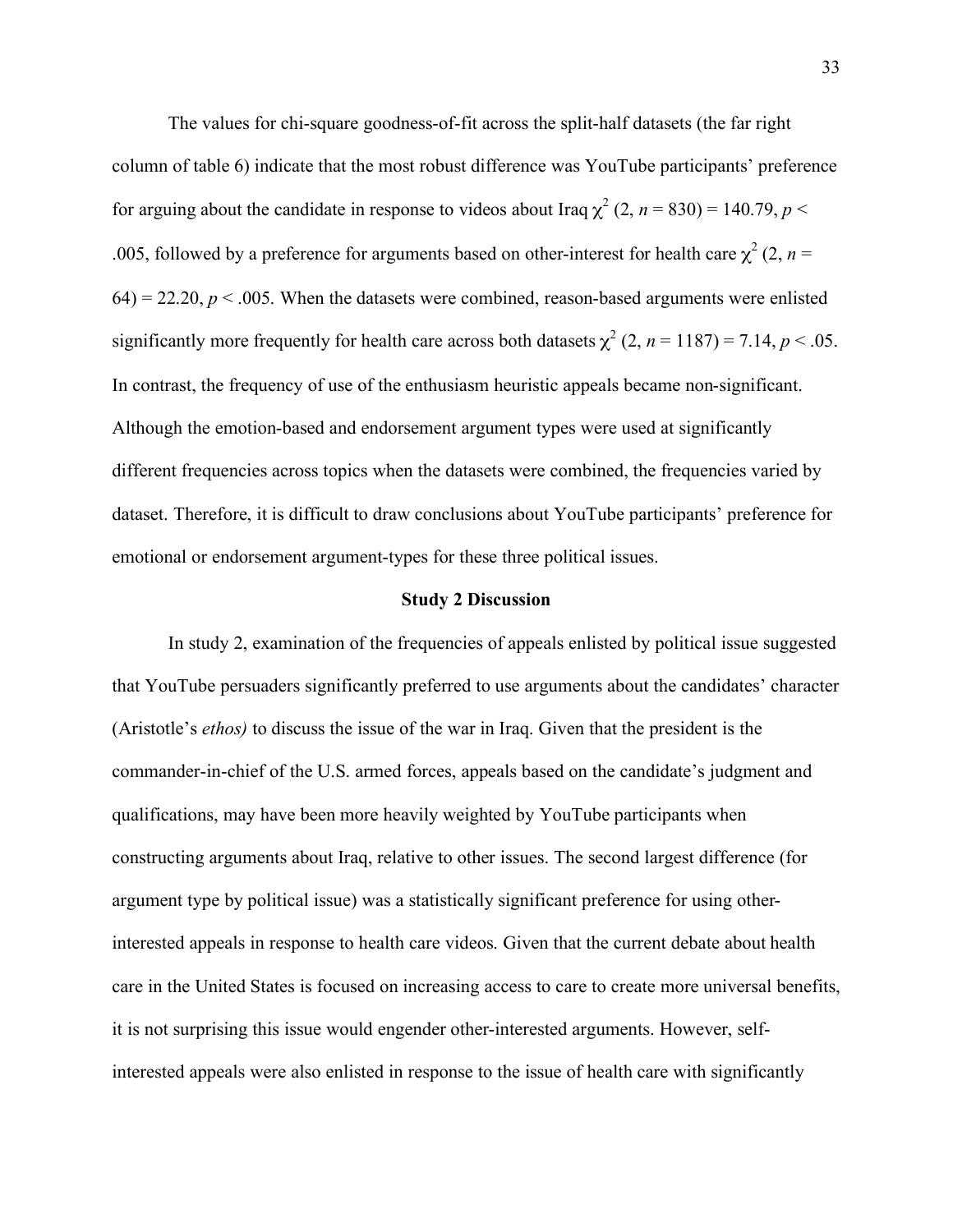greater frequency than the issues of economy or the war in Iraq  $(p < .05)$ . Therefore, even though the issues of war and the economy have been associated with self-interest in previous research studies, many YouTube persuaders may have perceived both self- and other-interested appeals as effective for the issue of health care.

Consistent across the two split-half datasets, participants also appealed to reason most frequently for health care, followed by Iraq, followed next by the economy (Note: the effect was significant at the  $p < 0.05$  level when datasets and issues were combined). Therefore results suggest that YouTube persuaders engaged most effortfully for the health care issue, by more frequently developing more complex reason-based arguments comprised of overlapping sophisticated social-emotional types (i.e., self- and other-interest) than for the issues of Iraq or the economy.

Finally, two types of arguments varied inconsistently across the two halves of the dataset: endorsements and emotion-based appeals. Therefore, based on the frequency data, the researchers could not infer whether YouTube participants perceived endorsements or appeals to emotion as more or less effective for a particular political issue.

Overall, random selection of comments ensures that any comments posted to candidates' YouTube videos during the first month of the presidential primary had an equally likely chance of being included for analysis. The high coding agreement between coders indicates there was adequate construct validity of the argument type codebook. Split-half randomization of the videos and not comments reduced error caused by partisanship while still keeping the interactive debate intact, allowing for interpretation of the persuasive appeals in context. Split-half randomization to two datasets also allowed for comparisons both between and within the argument types. The ability to use such stringent data collection and analysis methods improves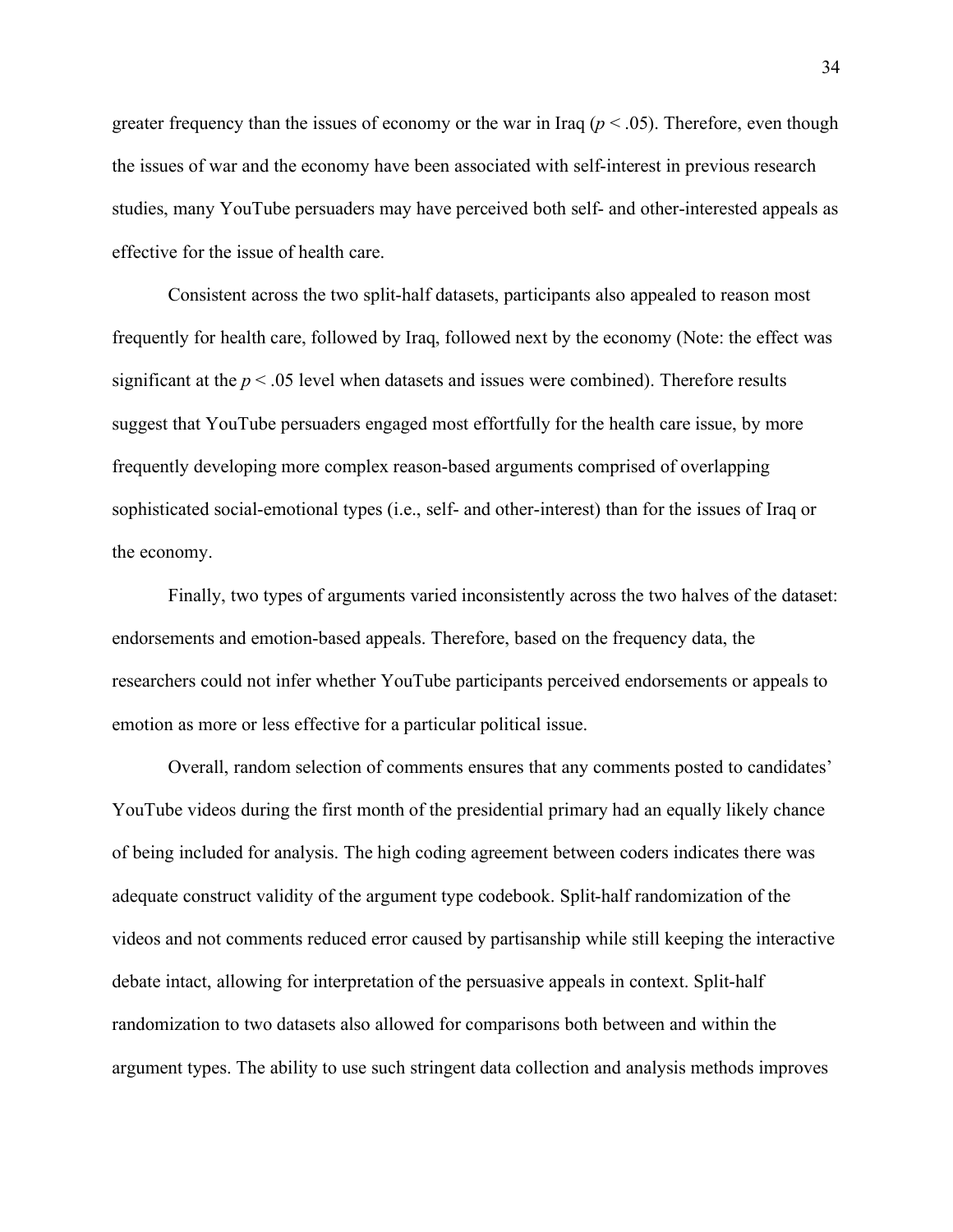the internal validity of study 2. Naturalistic observation of the comments also removes researcher influences on the behavior. Therefore, it is theoretically informative that YouTube persuaders most frequently argued about the candidates for the Iraq issue, and although it was the least frequently used argument type, persuaders significantly preferred to argue based on other-interest for health care.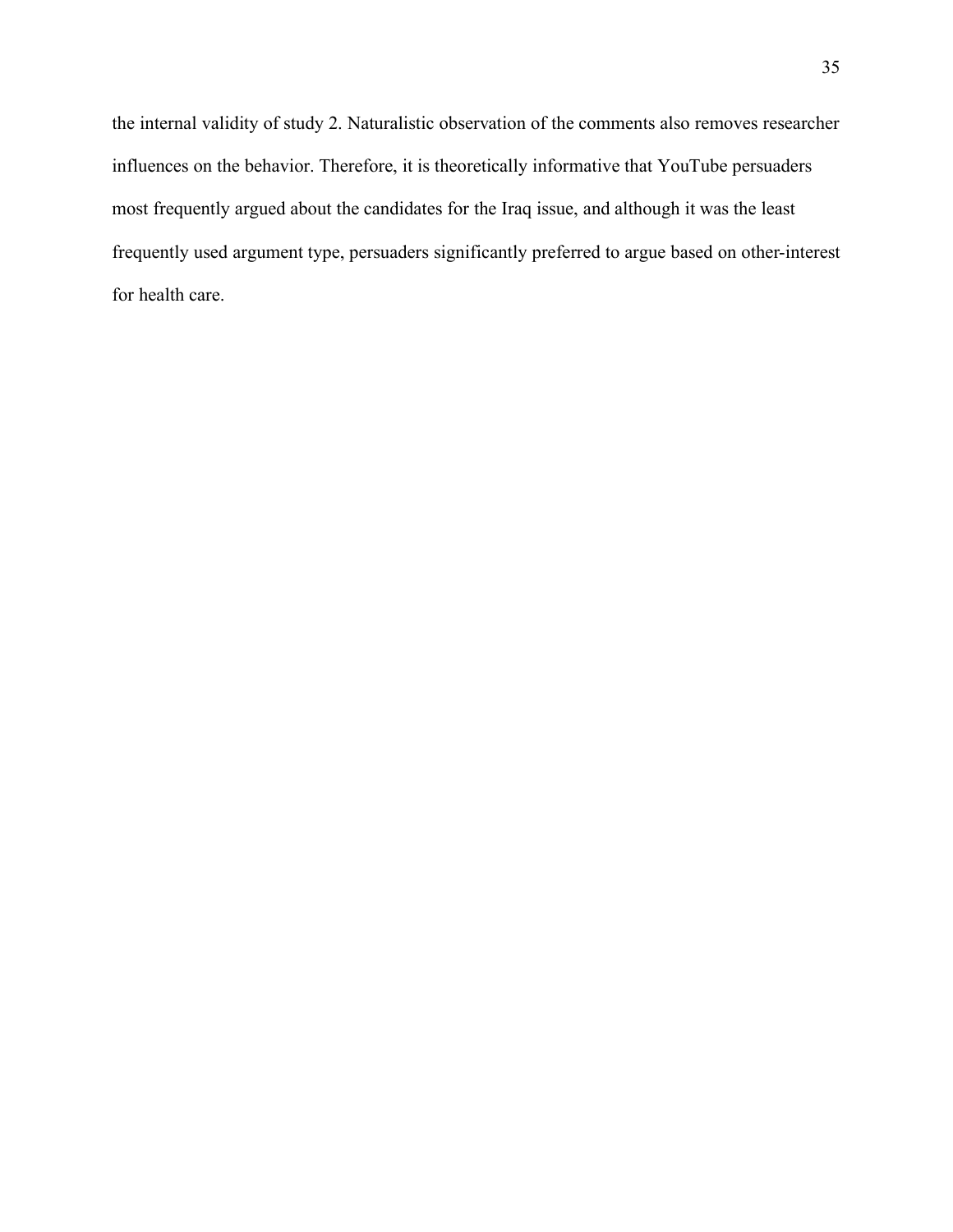#### CHAPTER 4

## STUDY 3: PRESIDENTIAL ELECTION

The final purpose of grounded theory methodology is to test hypotheses in the data. The ability to randomly collect data by time point allowed for quantitative comparisons of the proportions of data coded as an argument type by historical event. The predictive validity of the grounded theory design refers to the ability of the coding scheme to predict how YouTube persuaders would make arguments at a future point in time. To that end, another date was randomly selected in the month prior to the presidential election, and the video stimulus selected was the CSPAN video of the third presidential debate. Study 3 tests predictions about the proportions of argument types observed on YouTube based on the persuaders' involvement.

#### **Introduction: Involvement**

In their meta-analysis of involvement research, Johnson and Eagly (1989) defined involvement as a motivational factor presumed to impact persuasion by inducing higher-level processing of persuasive messages. When involvement was based on personally important values (value involvement), highly involved participants were less persuaded than less involved participants. When involvement was based on relevance to currently important goals and outcomes (outcome involvement), high-involvement participants were more persuaded than lowinvolvement participants, but only when arguments were of high-quality. The majority of involvement research manipulated message *recipient* involvement to determine its influence on attitude change, and focused on mass persuasion (one speaker to many receivers) or interpersonal face-to-face persuasion (one-to-one).

The present study examined many-to-many online *persuaders* during involvementinducing election events. The primary election dataset was comprised of responses to candidate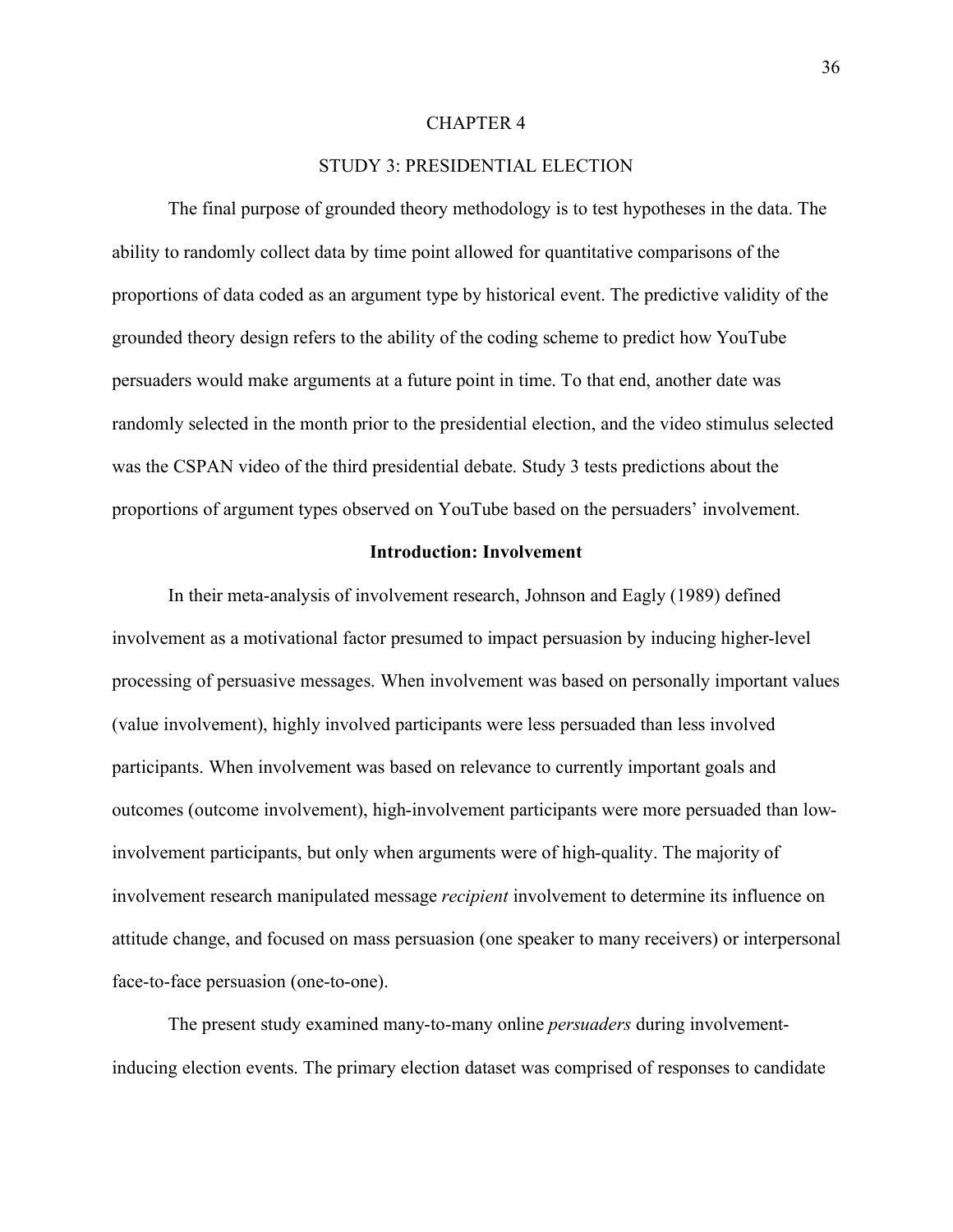videos about health care, the economy, and Iraq. The 5,982 comments posted to videos viewed by approximately 1.1 million people, indicated that the rate of participation (total comments/total views) was less than 1%. The presidential election dataset was comprised of responses to the CSPAN third presidential debate video. 29,633 comments were posted, and the video was viewed by approximately 1.3 million people, which doubled the rate of participation to 2.2%. Table 7 (p. 38) shows the traffic rankings of the election dataset video stimulus. On the randomly selected date, the final U.S. presidential debate video posted to YouTube by CSPAN (and featured by YouTube's "YouChoose" page) was the most viewed and discussed of all YouTube videos in the U.S. and in many countries around the world. The researchers believed that the minority of viewers who posted comments to YouTube differed from the majority who viewed but did not post, based on their level of involvement. Although both groups of posters (primary and election) were highly involved, the research team coded user-generated YouTube comments and made predictions about the *type* of involvement motivating persuasive behaviors over time.

#### *Impression Involvement*

Johnson and Eagly (1989) examined involvement based on a motivation to hold socially acceptable attitudes (impression involvement). For example, Zimbardo (1960) used an involvement manipulation informing participants there would be public evaluation of their views and that their attitude could reveal something important about them. In one study, impression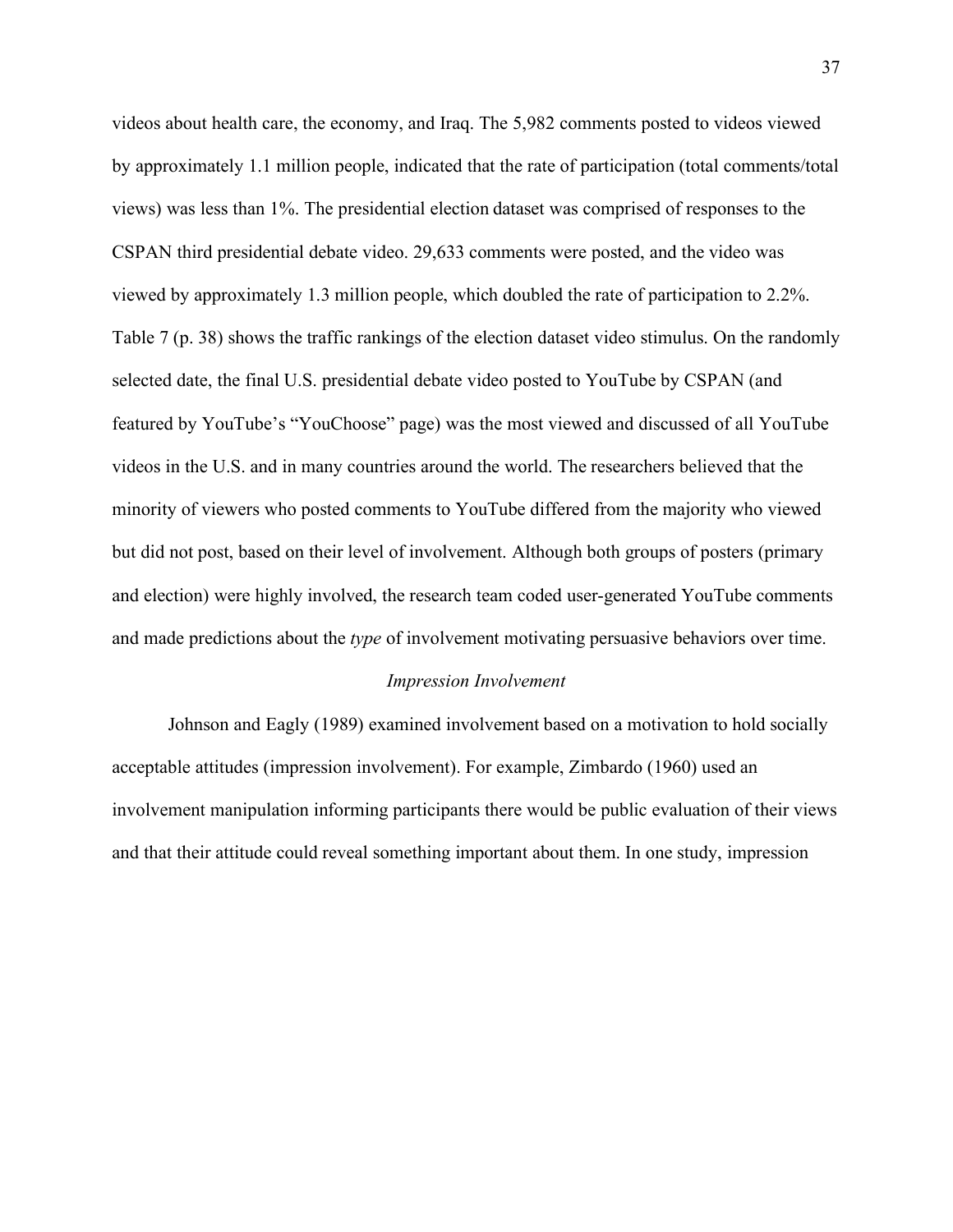## Table 7

*YouTube Presidential Debate Traffic Rankings by Country - October 19, 2008*

Video Title: Third 2008 Presidential Debate (Full Video) Video Source: CSPAN

| Posted Video Description:              | Full Video of the Third 2008 Presidential Debate with Sen. Barack<br>Obama (D-IL) and Sen. John McCain (R-AZ). |                                  |  |  |  |
|----------------------------------------|----------------------------------------------------------------------------------------------------------------|----------------------------------|--|--|--|
| Views: 1,346,880                       | Text Comments: 29,633                                                                                          | Video Responses: 668             |  |  |  |
| Ratings: 4,094                         | Favorited: 6,019 times                                                                                         | Category: News & Politics (NP)   |  |  |  |
| Discussed via text:                    | Responded via video:                                                                                           |                                  |  |  |  |
| #1 - United States (This Week)         | $#1$ - U.S. (This Month) - NP                                                                                  |                                  |  |  |  |
| $#1$ - U.S. (This Week) - NP           | #1 - U.S. (This Week) - NP                                                                                     |                                  |  |  |  |
| $#2$ - U.S. (This Month) - NP          | #2 - U.S. (Today) - NP                                                                                         |                                  |  |  |  |
| #5 - U.S. (This Month)                 | #3 - U.S. (All Time) - NP                                                                                      |                                  |  |  |  |
| #46 - U.S. (All Time) - NP             | $#3$ - U.S. (This Week)                                                                                        |                                  |  |  |  |
|                                        | #3 - U.S. (Today)                                                                                              |                                  |  |  |  |
|                                        | #4 - U.S. (This Month)                                                                                         |                                  |  |  |  |
|                                        | #29 - U.S. (All Time)                                                                                          |                                  |  |  |  |
| Video views:                           |                                                                                                                |                                  |  |  |  |
| #1 - Australia (This Week) - NP        | $#3$ - Spain (This Week) - NP                                                                                  | #27 - India (This Week)          |  |  |  |
| #1 - Canada (This Week) - NP           | #4 - New Zealand (This Week) - NP                                                                              | #27 - South Korea (This Week)    |  |  |  |
| $#1$ - Czech Republic (This Week) - NP | #5 - Netherlands (This Week)                                                                                   | #30 - Japan (This Week) - NP     |  |  |  |
| #1 - Germany (This Week) - NP          | #5 - U.S. (This Week)                                                                                          | #30 - Spain (This Week)          |  |  |  |
| #1 - India (This Week) - NP            | #6 - Israel (This Week)                                                                                        | #34 - Mexico (This Week)         |  |  |  |
| #1 - Ireland (This Week) - NP          | #6 - Canada (This Week)                                                                                        | #38 - Hong Kong (This Week) - NP |  |  |  |
| #1 - Israel (This Week) - NP           | #6 - New Zealand (This Week)                                                                                   | $#45$ - U.S. (This Month)        |  |  |  |
| #1 - Mexico (This Week) - NP           | #7 - Germany (This Week)                                                                                       | #60 - Poland (This Week)         |  |  |  |
| #1 - U.K. (This Week) - NP             | #7 - Czech Republic (This Week)                                                                                | #66 - Brazil (This Week)         |  |  |  |
| #2 - Ireland (This Week)               | #10 - Italy (This Week) - NP                                                                                   | #76 - Italy (This Week)          |  |  |  |
| $#2$ - U.S. (This Week) - NP           | #12 - Australia (This Week)                                                                                    |                                  |  |  |  |
| #2 - Netherlands (This Week) - NP      | $#14$ - U.K. (This Week)                                                                                       |                                  |  |  |  |
| #2 - Poland (This Week) - NP           | #16 - U.S. (This Month) - NP                                                                                   |                                  |  |  |  |
| #2 - Russia (This Week) - NP           | #16 - Brazil (This Week) - NP                                                                                  |                                  |  |  |  |
| #3 - France (This Week) - NP           | #16 - Russia (This Week)                                                                                       |                                  |  |  |  |
| #3 - South Korea (This Week) - NP      | #22 - France (This Week)                                                                                       |                                  |  |  |  |

Added to YouTube: October 15, 2008

Note. Third U.S. Presidential debate video traffic rankings as compared to all posted YouTube videos.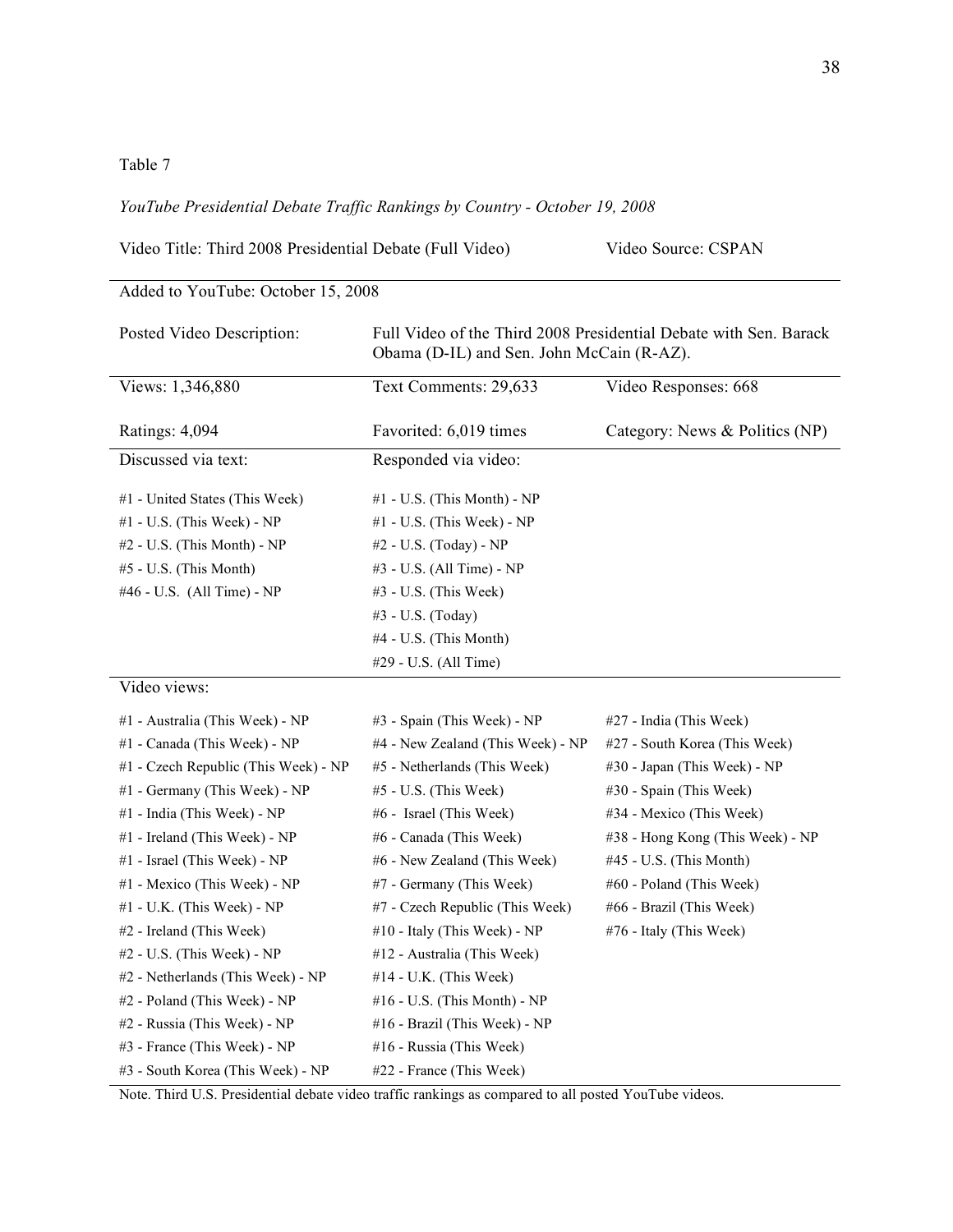involved recipients were not affected by message quality in thought, behavior, or public attitude (Leippe & Elkin, 1987). Leippe and Elkin (1987) concluded that the self-presentational motivation of these kind of impression involvement conditions encourage socially acceptable or moderate stances especially when audience views are unknown. Impression involvement may be uniquely applicable to YouTube, in that YouTube persuaders communicate with an unknown social group. During the pilot study we concluded that YouTube appeals captured by our codebook represented posters' attempts to effectively influence the diverse YouTube audience.

Psychological and communication theories describe social networks and group norms as a significant component of face-to-face persuasion. Psychologists, including Lewin (1948; 1997), Sherif and Hovland (1961), and Brewer (1999), as well as communication researchers such as Rogers (1983), highlight the value of "ingroups" and other social networks as a basis for re-education (Lewin), social judgment (Sherif & Hovland) and diffusion of innovation (Rogers). Further, Han and Shavitt (1994) conducted content analyses of cultural variability in individualist and collectivist values in United States and Korean magazines and concluded that persuasive appeals in mass communications are indicative of cultural norms. It is likely that YouTube posters enlisted persuasive strategies, consistent with personal experiences and beliefs and shaped by cultural norms, which they believed were most likely to influence others. Therefore the researchers believed that attempts to appear socially desirable were enlisted in service of the poster's appeal to YouTube culture consistent with impression involvement. Impression involvement could also explain the high proportion of reason-based appeals observed in the posts because persuaders may have been motivated to appear reasonable among unknown peers.

Data were collected during the first month of the presidential primaries when a presumed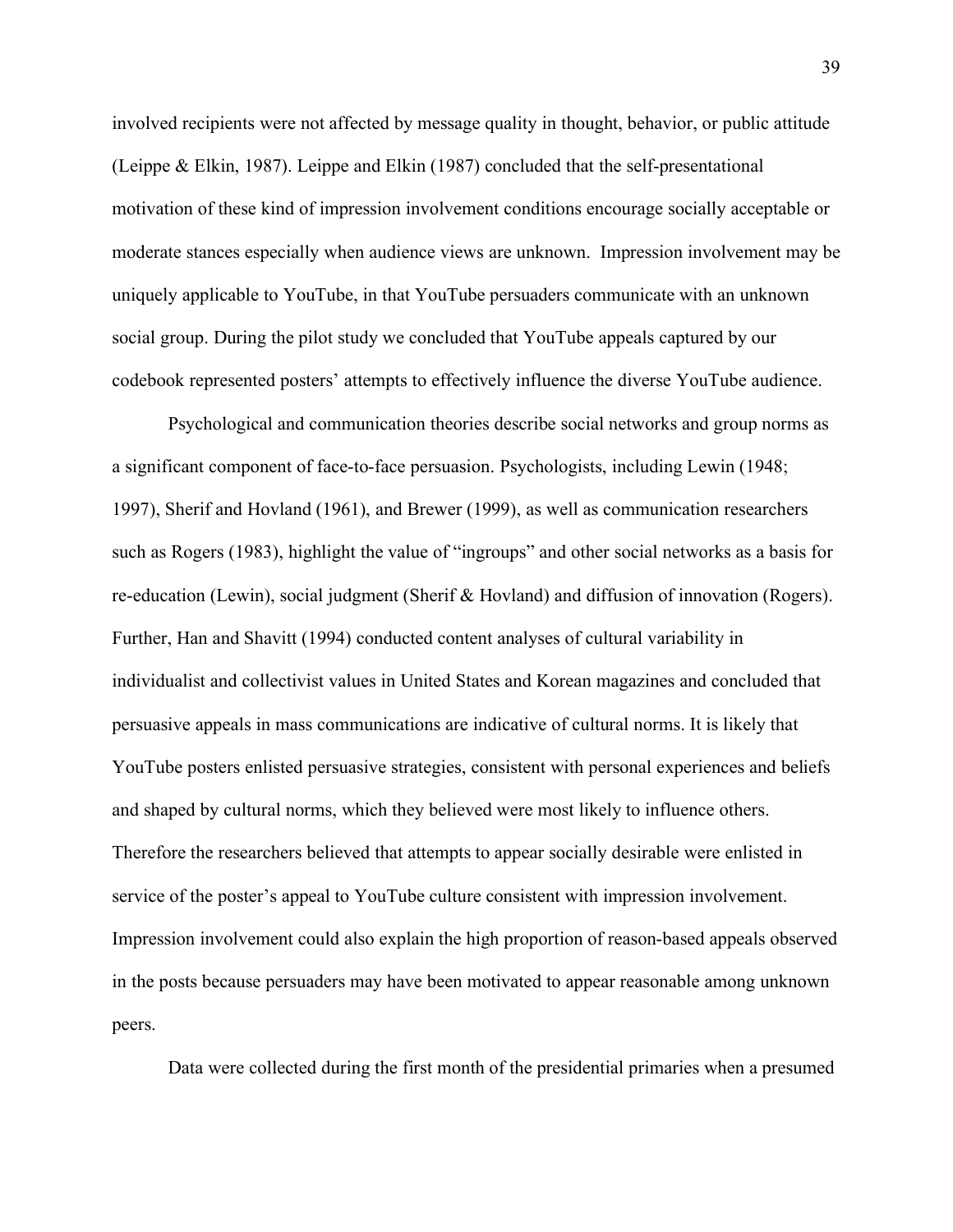involved minority of the population with Internet access sought out candidates' YouTube videos. From this minority, an even smaller number of people self-selected to post comments. Diffusion of innovations theory (DOI) explains the process by which a new alternative is communicated over a period of time among members of culture (Rogers, 1983). Rogers distinguished two channels. The mass communication persuasive channel transmits messages from one or a few sources to an audience of many, whereas the interpersonal persuasive channel involves face-toface interactions. YouTube is uniquely neither of these channels. The website includes interpersonal interactions, but they are mediated by text, do not occur face-to-face, and occur between individuals who may otherwise be strangers. The text-based interactions of those who self-select to participate is available for others to view as a mass communication, but it is less of a minority/authority source than traditional media (e.g., newspapers, radio and television), because there is a diverse sample of thousands of posters. Therefore, the public nature of YouTube is congruent with impression involvement conditions enlisted in the laboratory (e.g. Zimbardo, 1960; Leippe & Elkin, 1987). Similarly, Rogers (1983) described the DOI process as an S-curve where a minority of individuals, or "early adopters," first engages an innovation to be joined later by the majority. DOI is consistent with diffusion-based agenda setting theories (Dearing & Rogers, 1995) because of the role a minority of people play at one point-in-time in shaping the set of alternatives perceived by the majority at a later point in time. The researchers propose that YouTube participation during the first month of the presidential primaries was based on early adoption of the YouTube technology by an impression involved minority trying to influence election events with their persuasive appeals (i.e., impression involvement). Early adopters of the YouTube innovation would be motivated to enlist moderate appeals to win over the diverse and unknown audience early during the primary (Leippe and Elkin, 1987). Based on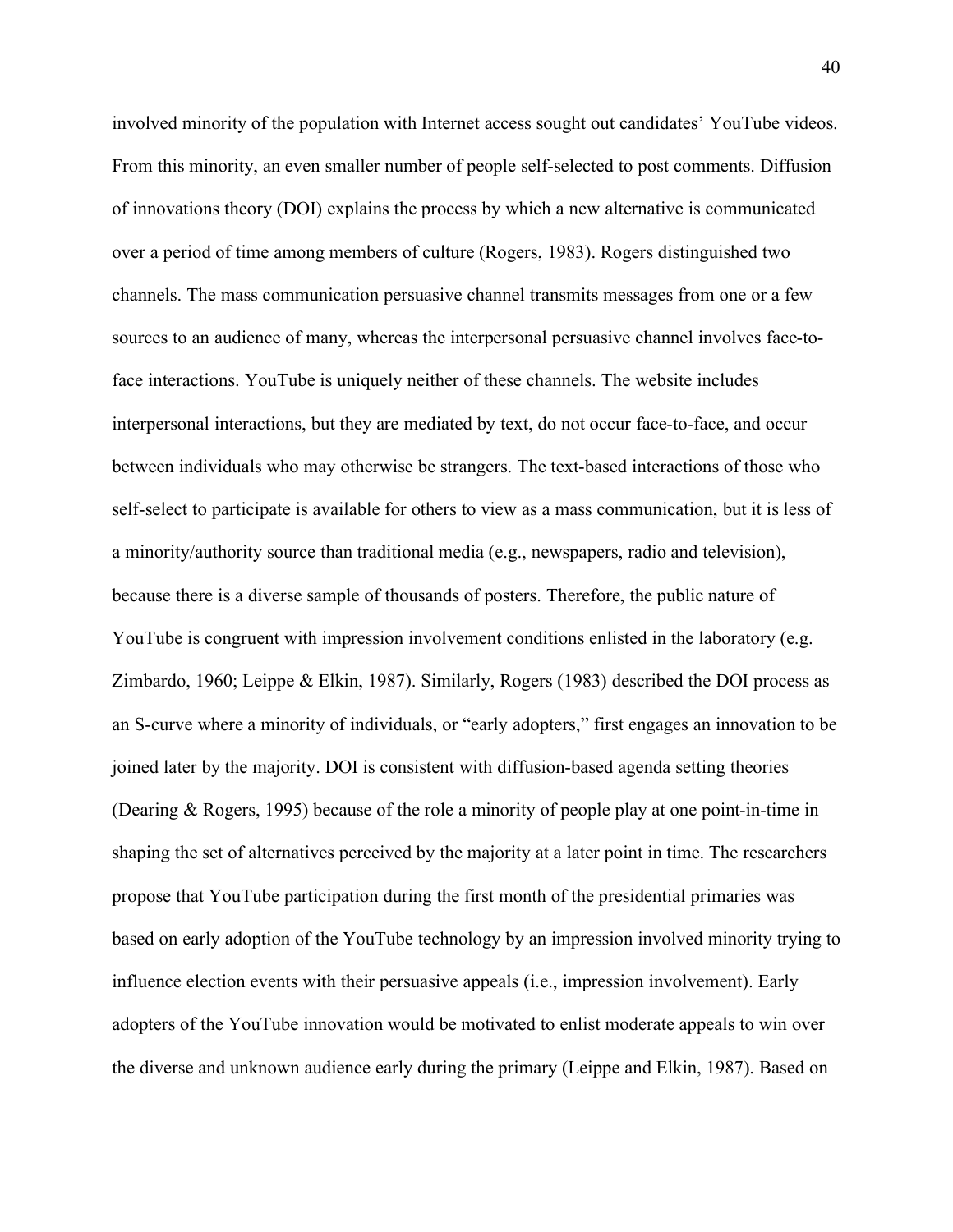the high proportion of elaborate reason-based appeals observed in studies 1 and 2, the research team predicted that the self-presentational motivation of impression involvement during the primary could be contrasted with the last month of the presidential election, when the impending outcome would instead increase participants' value- and outcome-based involvement and shift the motivation behind their persuasive appeals.

## *Value Involvement*

Involvement has been the focus of heated scientific debate (see Johnson & Eagly, 1989, 1990; Petty & Cacioppo, 1990). Among psychologists, the earliest conceptualization of value involvement was called "ego-involvement" by Hovland, Harvey, and Sherif (1957), who defined this kind of personal involvement as an individual's stand on a controversial social issue. Hovland, Harvey, and Sherif (1957) examined prohibition and repeal in a "dry" state (a local controversy at the time of study) and sought out "ego-involved" participants who had publicly committed stances on the issue, such as the Women's Christian Temperance Union (WCTU). Consistent with the present YouTube study of the presidential election, the WCTU participants were involved with political events. However, Hovland, Harvey, and Sherif (1957) recruited their participants and designed the persuasive messages in their study. In the present investigation, YouTube persuaders generated messages on their own during election events when they were motivated to do so.

Emotions may mediate agenda setting effects of political events (Miller, 2007). In one study, emotional arousal was endorsed by a majority of participants as a motive for identifying important issues (McCombs, 1999). In another study, the valence (positive and negative) and arousal of emotions, as well as judgments of the national importance of political issues, were based on content that aroused negative emotions (Miller, 2007). The theory of affective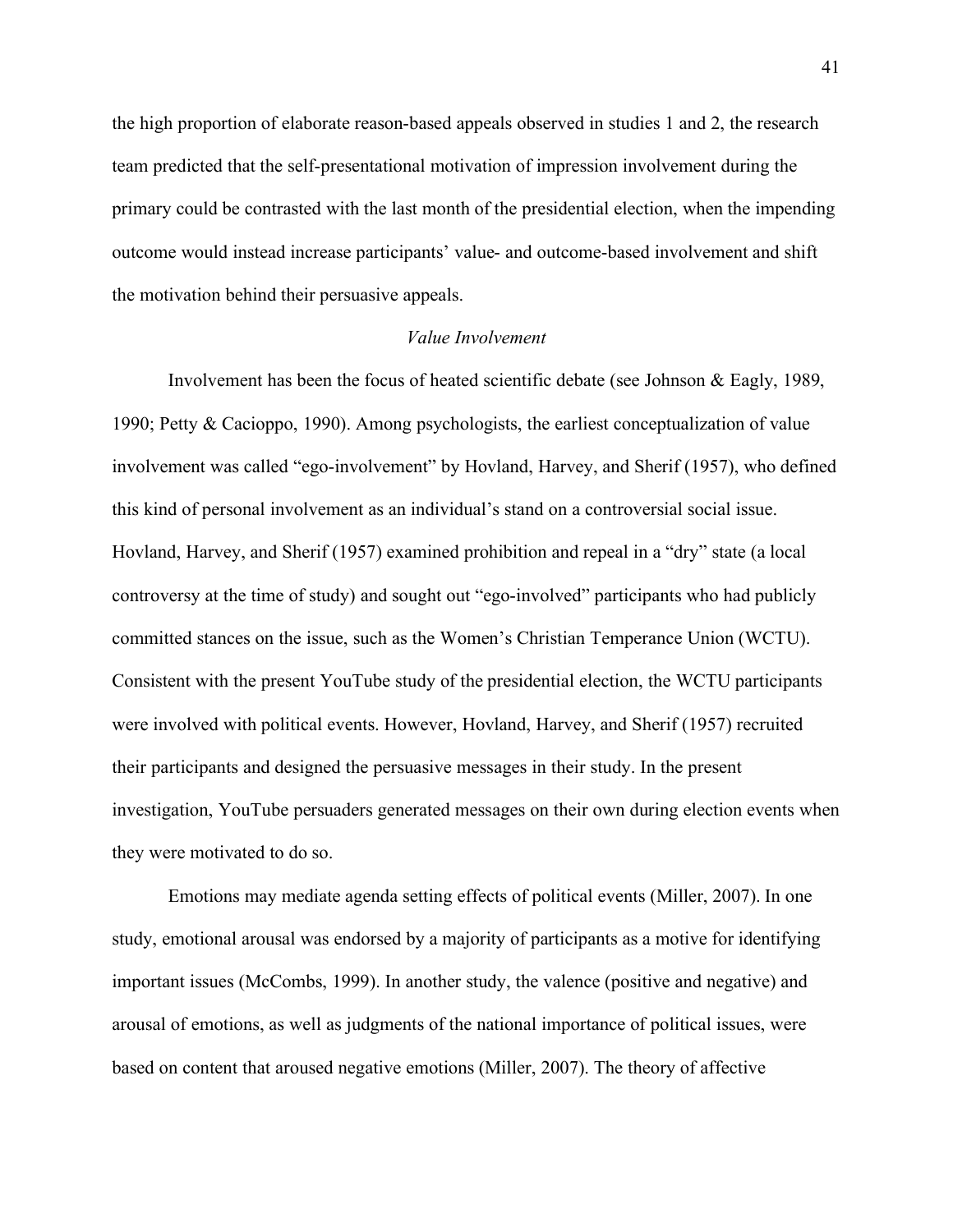intelligence (Marcus, Neuman, & MacKuen, 2000) describes two neural mediators of emotional processing, which were used to explain Miller's (2007) findings. One subsystem, called the disposition system, monitors an individual's environment for cues that all is well, producing feelings of enthusiasm. The other subsystem, called the surveillance system, monitors the environment for threats. In study 3, the research team predicted that as the election alternatives narrowed, crosscutting values and outcomes were more likely to be perceived as threatening leading to an increase in emotion-based appeals in the month before the election as compared to the primaries.

#### *Outcome Involvement*

ELM researchers introduced involvement initially by experimentally manipulating the personal relevance of a persuasive communication (Petty & Cacioppo, 1984). This involvement manipulation included telling undergraduate research participants that a college comprehensive exam requirement would either directly impact them by being implemented within 1 year, or would not impact them because the policy would be implemented in 10 years. This college sample-based manipulation to artificially induce involvement is the most commonly used operational definition of involvement in persuasion research (Johnson & Eagly, 1989; Kumkale & Albarracin, 2004). Study 3 similarly used the timeframe of impact to operationally define outcome involvement by comparing persuasive appeals on YouTube in the first month of the primaries when the election was still eleven months away to persuasive appeals during the month immediately before the election. During presidential primaries, candidates distinguish themselves from one another by taking nuanced issue stances (Kraus & Davis, 1976). However, once presidential candidates are reduced and election results more immediate, participants are likely to be motivated by outcome involvement because their election alternatives are reduced to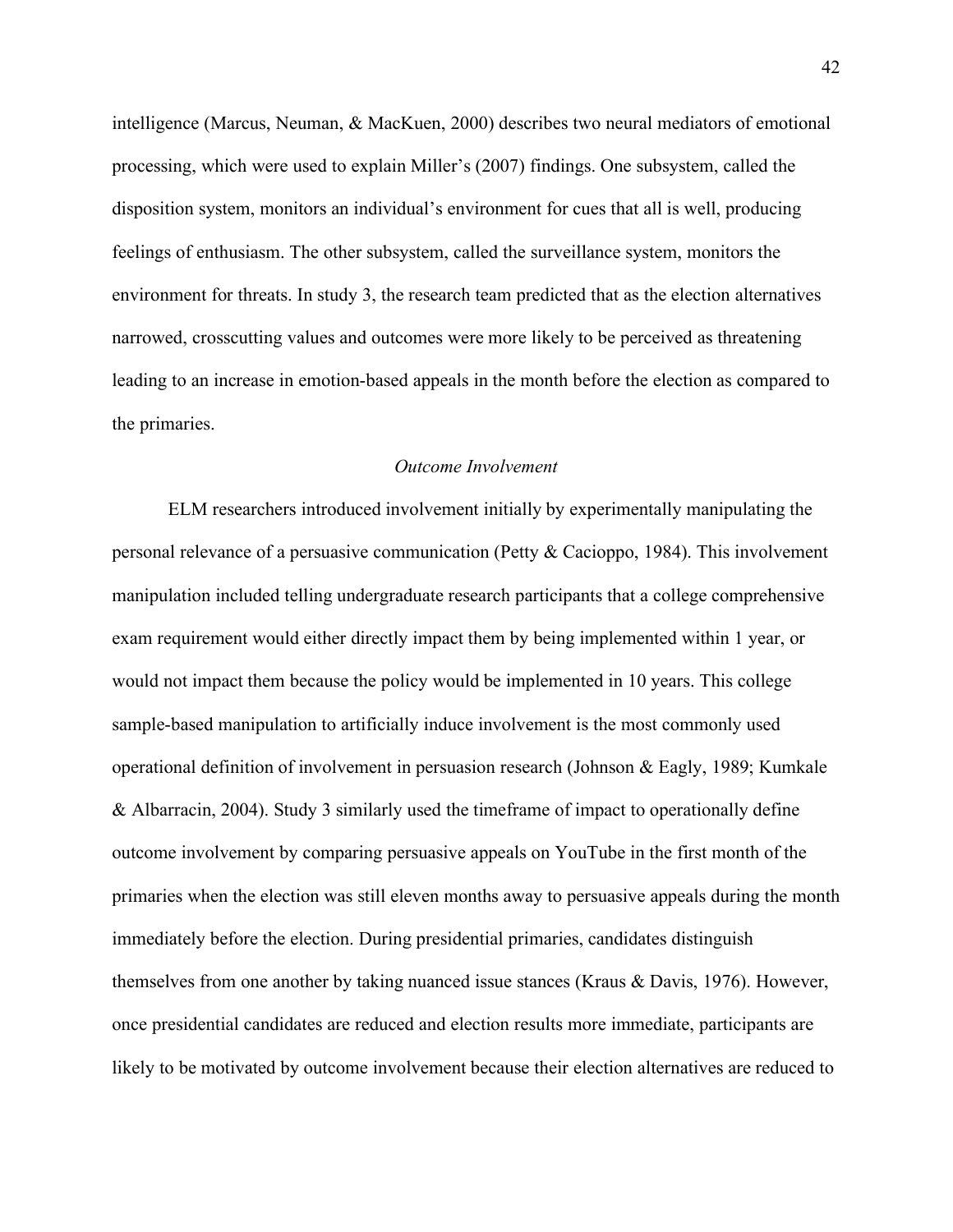the candidates winning the race. The research team predicted that when the election was at stake participants would more frequently focus their appeals on the strengths and weaknesses of the remaining major party frontrunners, Obama and McCain, than they did during the primaries.

### *Study 3 Hypotheses*

The aim of study 3 was to test predictive hypotheses about the proportions of argument types observed during the presidential primaries in comparison to during the month before the presidential election.

- 1. Early adopters of YouTube technology, who self-select into the impression involvement condition of the presidential primaries, will enlist a significantly higher proportion of reason-based arguments than later adopters during the month before the presidential election.
- 2. Due to increased threat from crosscutting values, value involvement will motivate a significantly higher proportion of emotion-based arguments during the presidential election than during the presidential primaries.
- 3. Once the presidential election agenda is reduced to two candidates, outcome involvement will motivate a significantly higher proportion of arguments about the candidates than during the presidential primaries.

#### **Study 3 Method**

#### *Theoretical Sampling*

Data were collected from YouTube at two time points. Using the randomization function of Microsoft Excel, the researchers selected one date and time during the first month of the presidential primaries (January 18) and one date and time during the month before the presidential election (October 19) for data collection. The primary dataset was randomized into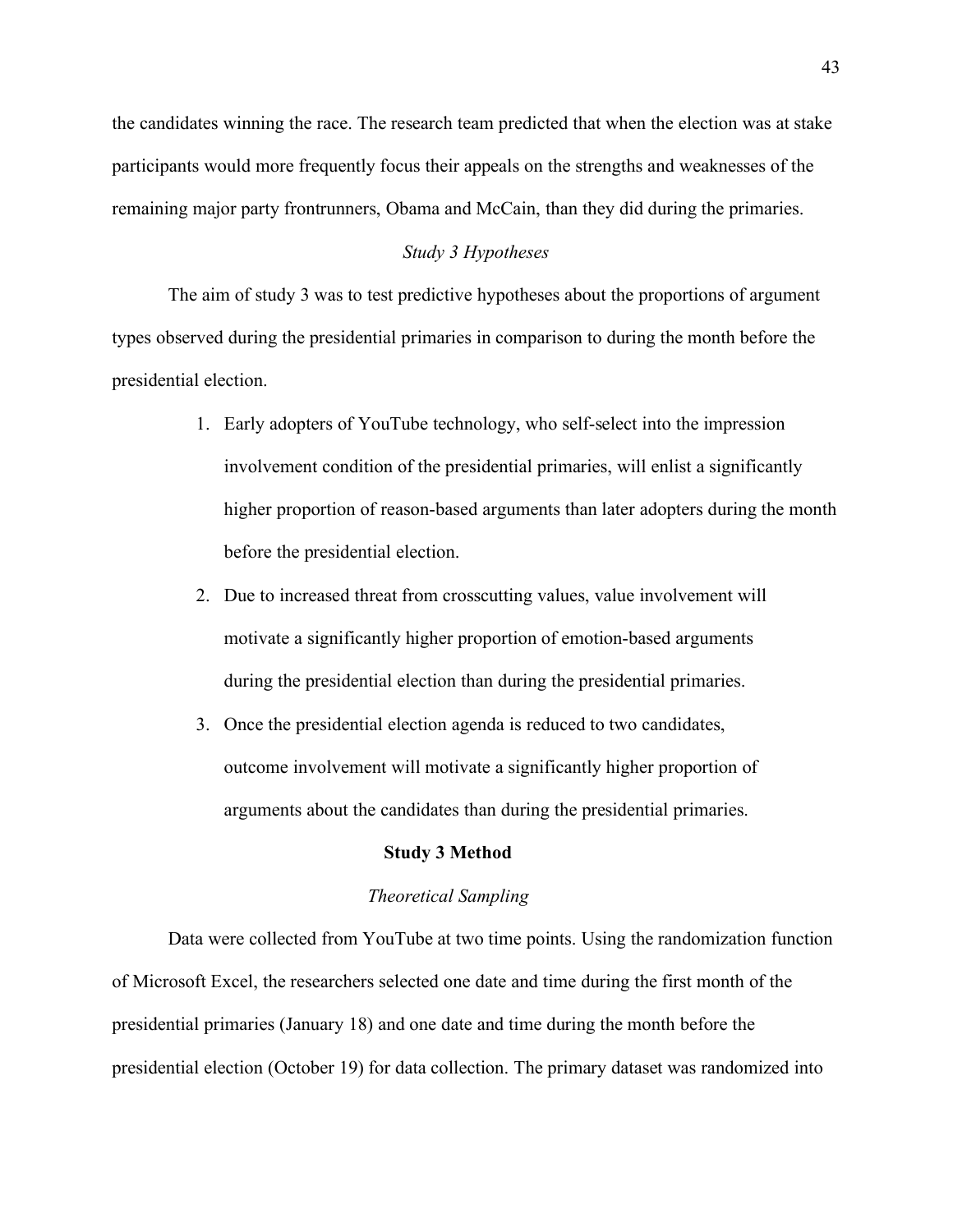two split-half datasets by video for coding. From the total 29, 633 comments posted to the presidential debate, two election datasets were randomly selected using block randomization. Use of randomization to derive two datasets for each time point allowed the researchers to stringently assess whether any significant differences in the observed proportions of persuasive appeals could be explained by chance and not historical event. As Table 7 showed, the debate video was one of the most viewed, discussed (via text), and responded to (via video) videos in the YouTube category "News and Politics" all around the world for that week. Therefore, it is likely that participants in the YouTube interaction represented many diverse political perspectives because of the popularity of the video in the U.S. and abroad.

#### *Coding Procedure*

Two undergraduate coders from studies 1 and 2 followed the same coding procedures and both coded 100% of the data to meet the assumptions of Cohen's kappa. The values for kappa in Appendix A (p. 62; study 3 overall  $\kappa$  = .86) are very robust and require "near identical" coding agreement as defined by qualitative assessments of kappa values (Landis & Koch, 1977). The coders were blind as to how the data had been coded by the other coder and to the hypotheses of the study.

#### **Study 3 Results**

#### *Primary Election: Argument Type Frequencies*

Chi-square goodness-of-fit analyses were used and confirmed that YouTube participants enlisted argument types that were significantly different from a null hypothesis of equal proportions. Consistent with impression involvement, participants significantly preferred to enlist reason-based arguments in the split-half primary dataset followed by candidate and emotional appeals. Together, these three types of arguments comprised approximately 80% of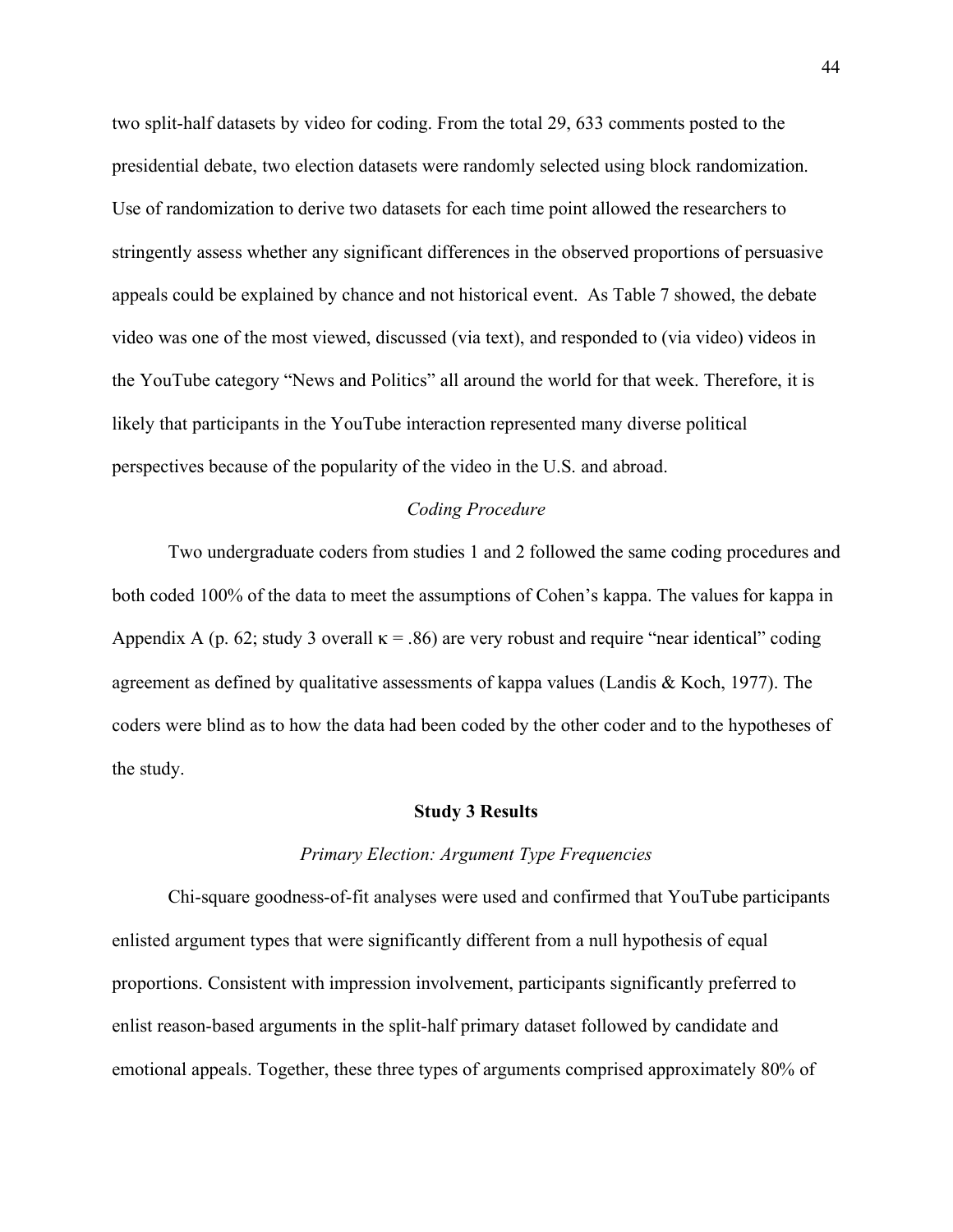the total coded comments. When the argument types were collapsed across the primary dataset issues (i.e., Iraq, health care, and the economy), YouTube participants demonstrated significant preferences among the seven argument types in both of the split-half datasets when determined via non-mutually exclusive coding: *primary I*  $\chi^2$  (6, *n* = 1321) = 1210.48, *p* < .005 and *primary*  $I\!I\!\chi^2$  (6, *n* = 1734) = 1486.29, *p* < .005; or when determined via mutually exclusive coding *primary I*  $\chi^2$  (6, *n* = 701) = 802.96, *p* < .005 and *primary II*  $\chi^2$  (6, *n* = 848) = 735.35, *p* < .005. Table 8

*Percent of Unique and Overlapping Codes for Seven Argument Types on YouTube – Primary Election*

Primary Data I (%) Primary Data II (%)

| Argument-type        | Total<br>coded | Unique<br>coding | Overlap<br>with<br>other<br>types | Total<br>coded | Unique<br>coding | Overlap<br>with<br>other<br>types |
|----------------------|----------------|------------------|-----------------------------------|----------------|------------------|-----------------------------------|
| Reason-based         | 41.79          | 47.5             | 39.67                             | 40.68          | 41.04            | 46.05                             |
| Candidate-based      | 27.25          | 24.96            | 51.39                             | 30.11          | 25.71            | 45.50                             |
| Emotion-based        | 12.04          | 8.84             | 61.01                             | 16.59          | 11.32            | 55.35                             |
| Endorsement          | 6.43           | 5.42             | 55.29                             | 13.77          | 4.13             | 57.53                             |
| Self-Interest        | 5.98           | 4.28             | 62.03                             | 4.36           | 12.97            | 66.18                             |
| Enthusiasm-heuristic | 4.92           | 7.56             | 18.46                             | 2.82           | 2.71             | 20.45                             |
| Other-Interest       | 1.59           | 1.43             | 52.38                             | 2.75           | 2.12             | 58.14                             |
| Total (n)            | 1321           | 701              |                                   | 1734           | 848              |                                   |

Although the coding was completed one argument type at a time to insure independent observations of each theoretical construct, many participants were sophisticated enough to enlist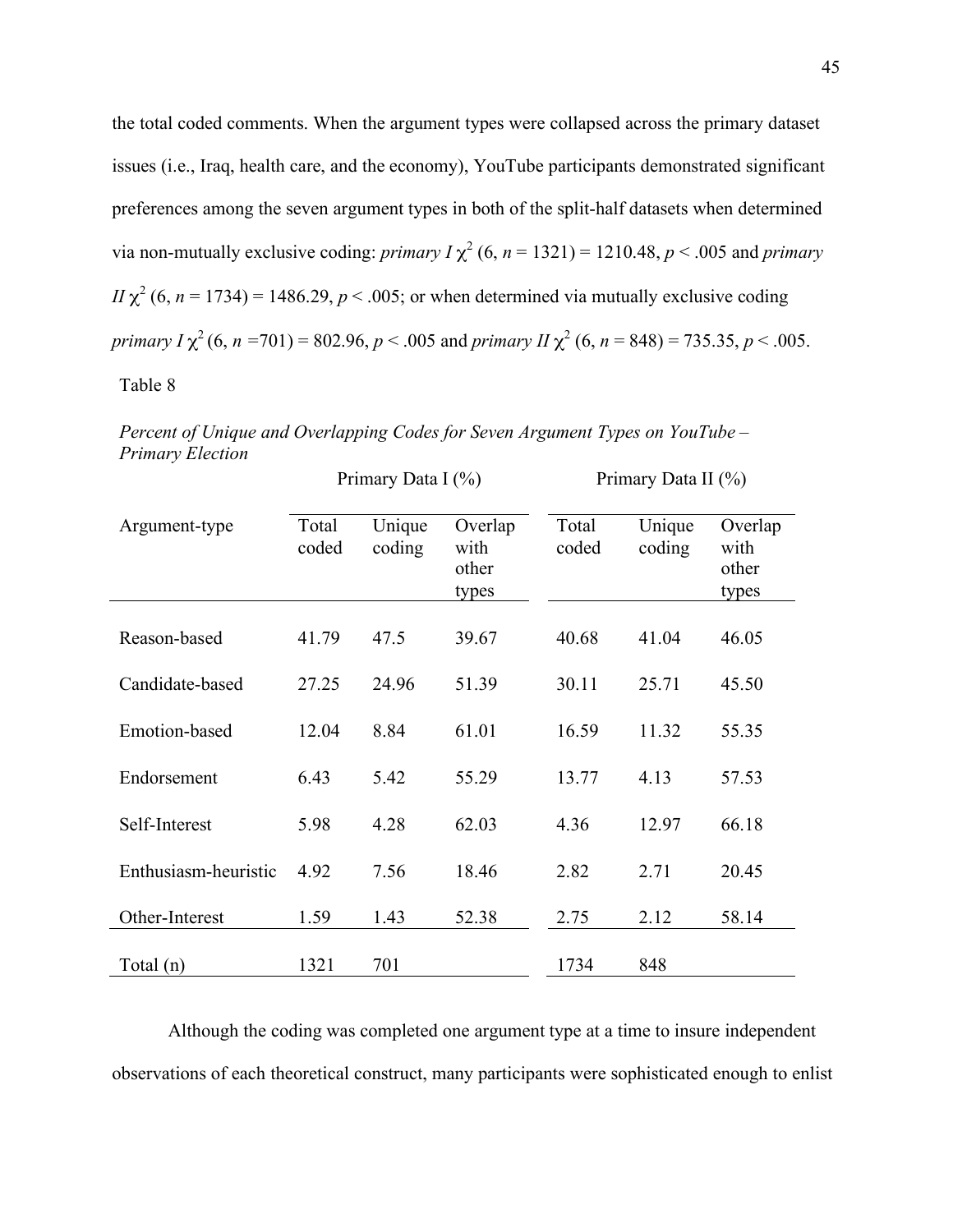more than one persuasive strategy in a single comment. Overlapping argument types ranged from a low of 18.46% for enthusiasm heuristic appeals (first split-half dataset) to a high of 66.18% for self-interested appeals (second split-half dataset), indicating that participants tended to use enthusiasm as the sole appeal, whereas self-interest was most commonly combined with other types of appeals. Examination of the differences between the frequency of comments coded with overlapping argument types and the frequency of comments that were coded as only one argument type indicates that coding the comments as more than one type did not significantly impact the coding proportions (see Table 8, p. 45). In addition, comparison of the two split-half datasets shows that the argument-type frequencies were consistent within the primary time point.

## *Presidential Election: Argument Type Frequencies*

Table 9 (p. 47) presents the coding of the two randomly selected excerpts from the total 29,633 comments posted to YouTube on October 19 in response to the third presidential debate between Obama and McCain. Chi-square goodness-of-fit analyses confirmed that YouTube participants enlisted argument types that were significantly different from a null hypothesis of equal proportions in the presidential election dataset, as they did during the primary dataset. Consistent with our hypothesis, participants most frequently enlisted candidate-based arguments in the presidential election dataset followed by reason-based and emotional appeals. Once again, these three types of arguments comprised over 80% of the total coded comments. When the argument types were collapsed across the two presidential datasets, YouTube participants demonstrated significant preferences among the seven argument types when determined via nonmutually exclusive coding: *election I*  $\chi^2$  (6, *n* = 1308) = 1019.57, *p* < .005 and *election II*  $\chi^2$  (6, *n*  $= 1620$ ) = 1297.70, *p* < .005; or when determined via mutually exclusive coding *election*  $I \chi^2$  (6,  $n = 556$ ) = 476.30,  $p < .005$  and *election II*  $\chi^2$  (6,  $n = 644$ ) = 568.13,  $p < .005$ .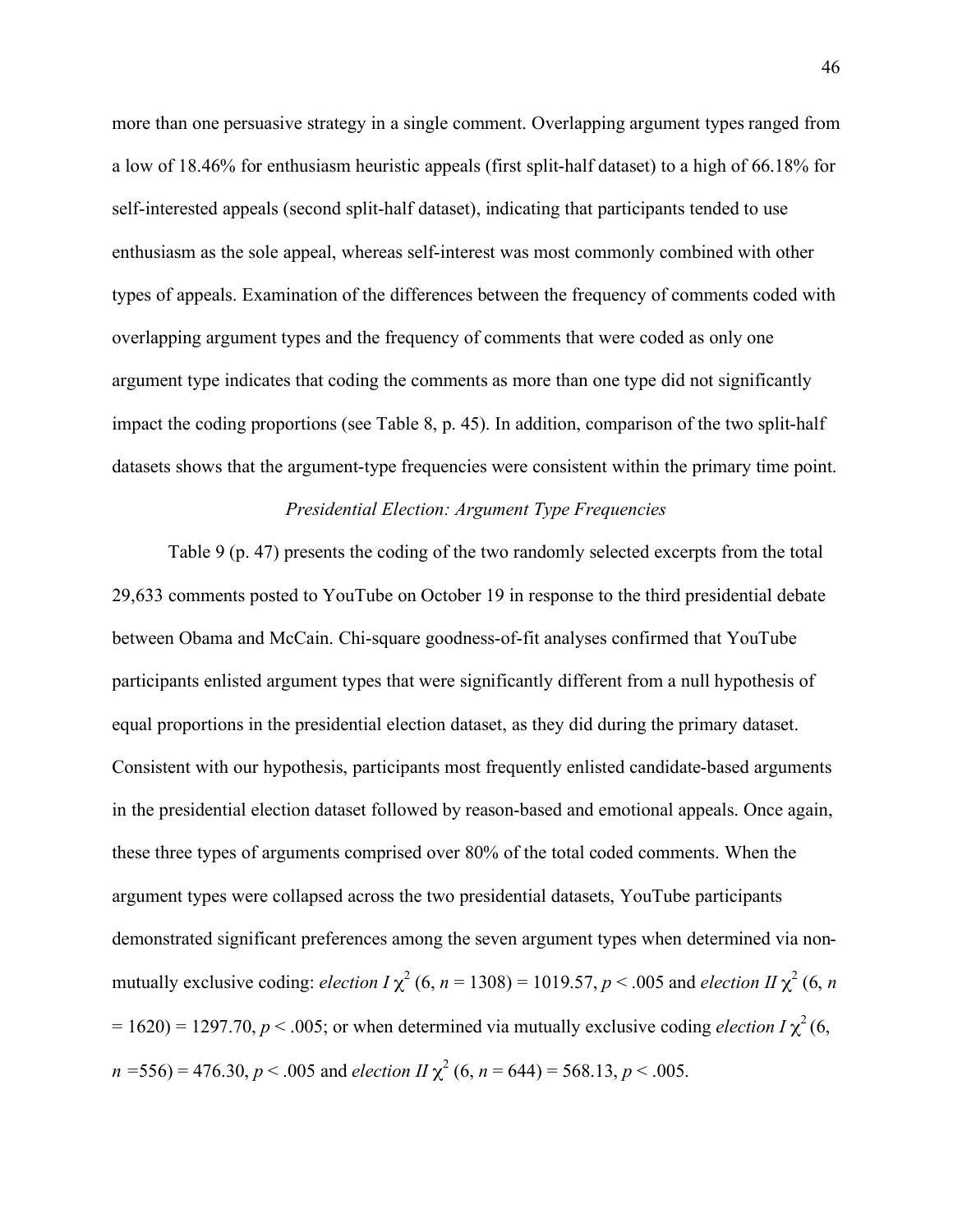#### Table 9

|                      | Election Data I $(\% )$ |                  |                                   |                | Election Data II $(\% )$ |                                   |  |
|----------------------|-------------------------|------------------|-----------------------------------|----------------|--------------------------|-----------------------------------|--|
| Argument-type        | Total<br>Coded          | Unique<br>Coding | Overlap<br>with<br>other<br>types | Total<br>Coded | Unique<br>Coding         | Overlap<br>with<br>other<br>types |  |
| Candidate-based      | 32.03                   | 33.81            | 55.13                             | 30.8           | 30.43                    | 60.72                             |  |
| Reason-based         | 30.43                   | 30.94            | 56.78                             | 31.11          | 33.7                     | 56.94                             |  |
| Emotion-based        | 22.4                    | 22.3             | 57.68                             | 23.95          | 24.07                    | 60.05                             |  |
| Self-Interest        | 7.11                    | 4.68             | 72.04                             | 6.3            | 4.35                     | 72.55                             |  |
| Endorsement          | 5.81                    | 4.14             | 69.74                             | 6.48           | 4.97                     | 69.52                             |  |
| Enthusiasm-heuristic | 1.99                    | 3.96             | 15.38                             | 0.8            | 2.02                     | 0.00                              |  |
| Other-Interest       | 0.2                     | 0.18             | 66.67                             | 0.56           | 0.47                     | 66.67                             |  |
| Total (n)            | 1308                    | 556              |                                   | 1620           | 644                      |                                   |  |

*Percent of Unique and Overlapping Codes for Seven Argument Types on YouTube – Presidential Election*

Across both datasets, overlapping argument types ranged from a low of 0% for enthusiasm heuristic appeals to a high of 72.55% for self-interested appeals (both in the second dataset). This indicates that consistent with the primary data, participants tended to use enthusiasm as the sole appeal, whereas self-interest was most commonly combined with other types of appeals. Examination of the differences between the frequency of comments coded with overlapping argument types and the frequency of comments that were coded as only one argument type, indicates that coding the comments as more than one type did not significantly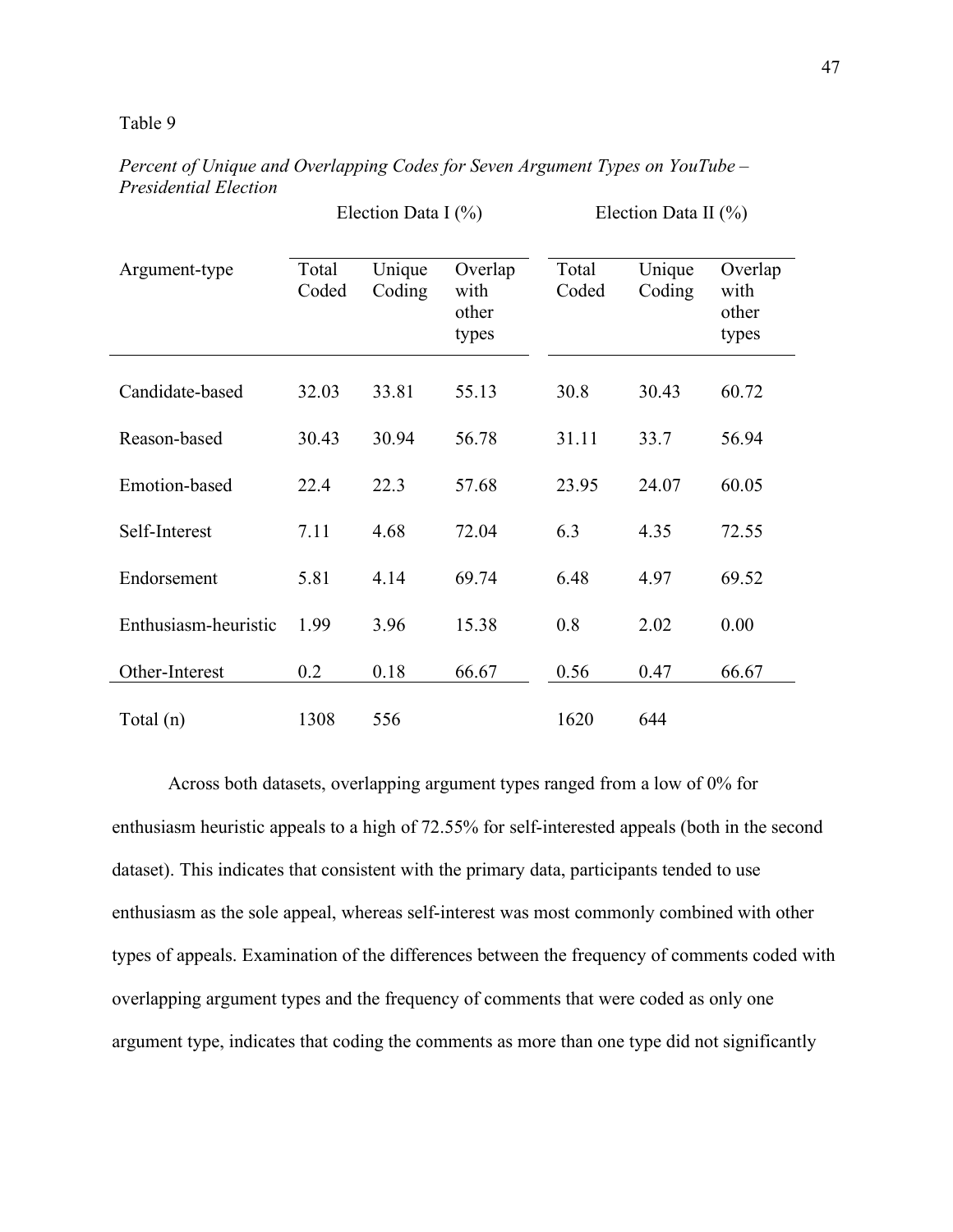impact the coding proportions. Observed proportions of the argument types were consistent across both of the randomly selected datasets.

#### *Hypothesis Tests*

Table 10 (p. 48) displays the results of the three hypothesis tests using Chi-Square. All of the researchers' hypotheses were supported. As hypothesized based on impression involvement, reason-based appeals were enlisted significantly more often during the first month of the presidential primaries than they were during the month before the election (hypothesis 1). Emotion-based appeals were enlisted significantly more often during the month before the election than they were during the first month of the presidential primaries (hypothesis 2). Finally, candidate arguments were enlisted significantly more often during the month before the election than they were during the first month of the presidential primaries (hypothesis 3).

Table 10

|                                                                                                                                                                                                                                    |         | Frequency |        |              |
|------------------------------------------------------------------------------------------------------------------------------------------------------------------------------------------------------------------------------------|---------|-----------|--------|--------------|
|                                                                                                                                                                                                                                    |         |           | Chi-   |              |
| Supported Hypotheses                                                                                                                                                                                                               | Primary | Election  | Square | Significance |
| Reason-based<br>(Primary > Electronic)                                                                                                                                                                                             | 830     | 918       | 274.47 | p < 0.05     |
| Emotion-based<br>(Election > Primary)                                                                                                                                                                                              | 1187    | 902       | 82.56  | p < 0.05     |
| Candidate-based<br>(Election > Primary)<br>Note. Controlling for the total number of comments posted at each time point, the null hypothesis<br>was equal proportions of the argument type observed for each issue with $df = 1$ . | 374     | 681       | 446.66 | p < 0.05     |

#### *Chi-Square: Argument Type Election Coding for Hypothesis Testing*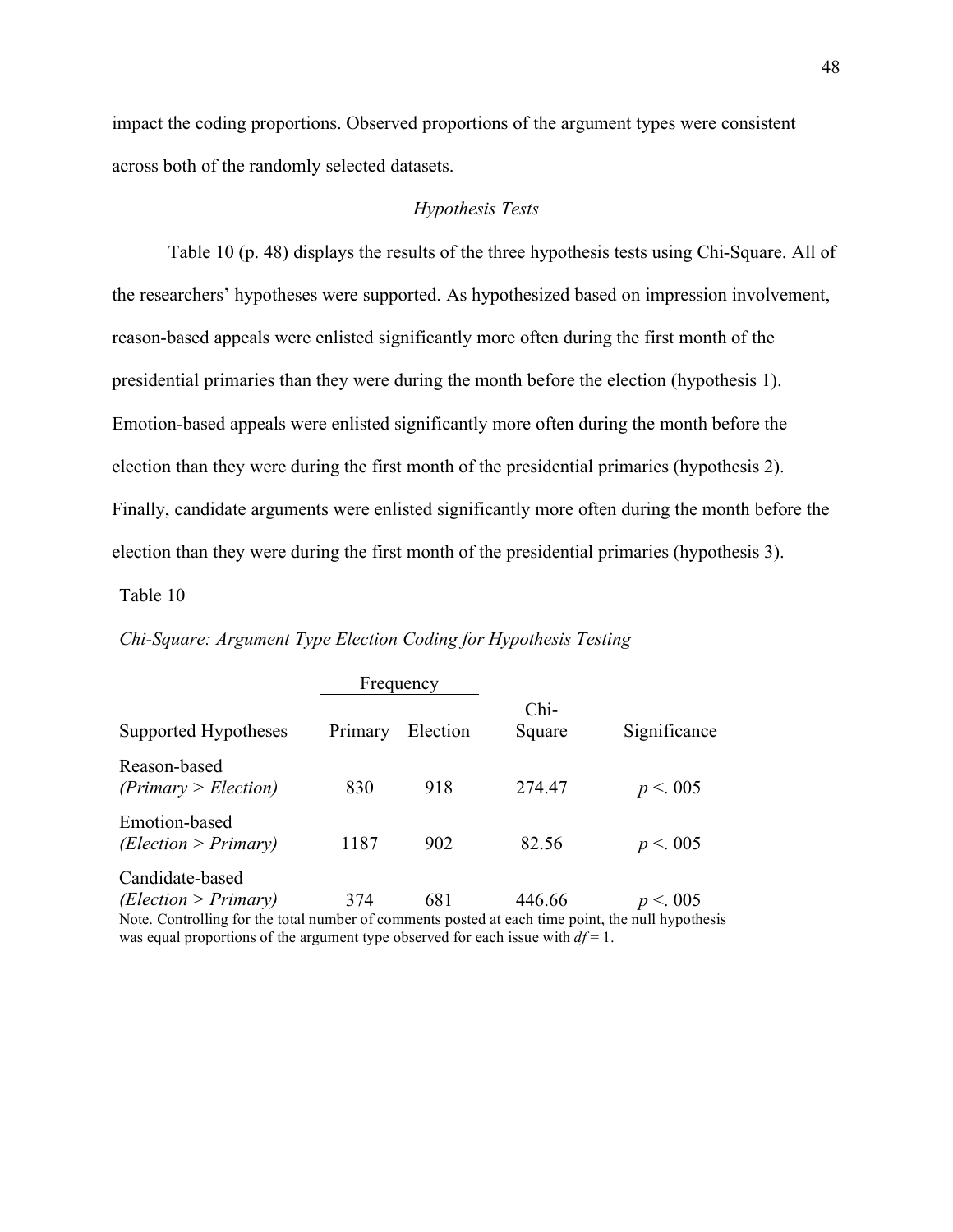#### **Study 3 Discussion**

When examined by historical event, hypotheses about the three types of involvement specified via meta-analysis by Johnson and Eagly (1990), outcome-, value-, and impressionrelevant, were supported via naturalistic observation in the context of YouTube.

With respect to hypothesis one, YouTube posters enlisted significantly more reasonbased arguments than they did right before the presidential election. During primary election data collection, when the candidate field was wide-open, the involvement type of YouTube posters was believed to be concerned with the more nuanced issue stances taken by multiple candidates. Because the use of YouTube for political content was even more novel during the primary, it was believed that the minority of individuals who sought out candidate videos *and* posted comments were motivated to enlist more moderate reason-based appeals in order to influence the YouTube audience early in the election. This self-presentational motivation, or impression involvement, is more likely to be relied upon in situations when persuaders do not know their audiences' views. In summary, it appears reasonable to assume that participants who sought out the newly available candidate media on YouTube early in the primaries *and* posted persuasive arguments, may have been trying to influence the primary election using the public forum (Rogers' S-curve; 1983). Therefore, the persuasive comments posted to YouTube on January 18, 2008 are believed to provide evidence of the impression involved persuasive behaviors of "early adopters" of the YouTube innovation.

More recently, researchers have begun work to better clarify the intersection of reason and emotion-based frames influencing political behaviors (Lakoff, 2002, 2004, 2008; Westen, 2007). Westen and colleagues used fMRI imaging to explore the neural networks that are activated by different types of political campaigns and messaging, and have concluded that the

49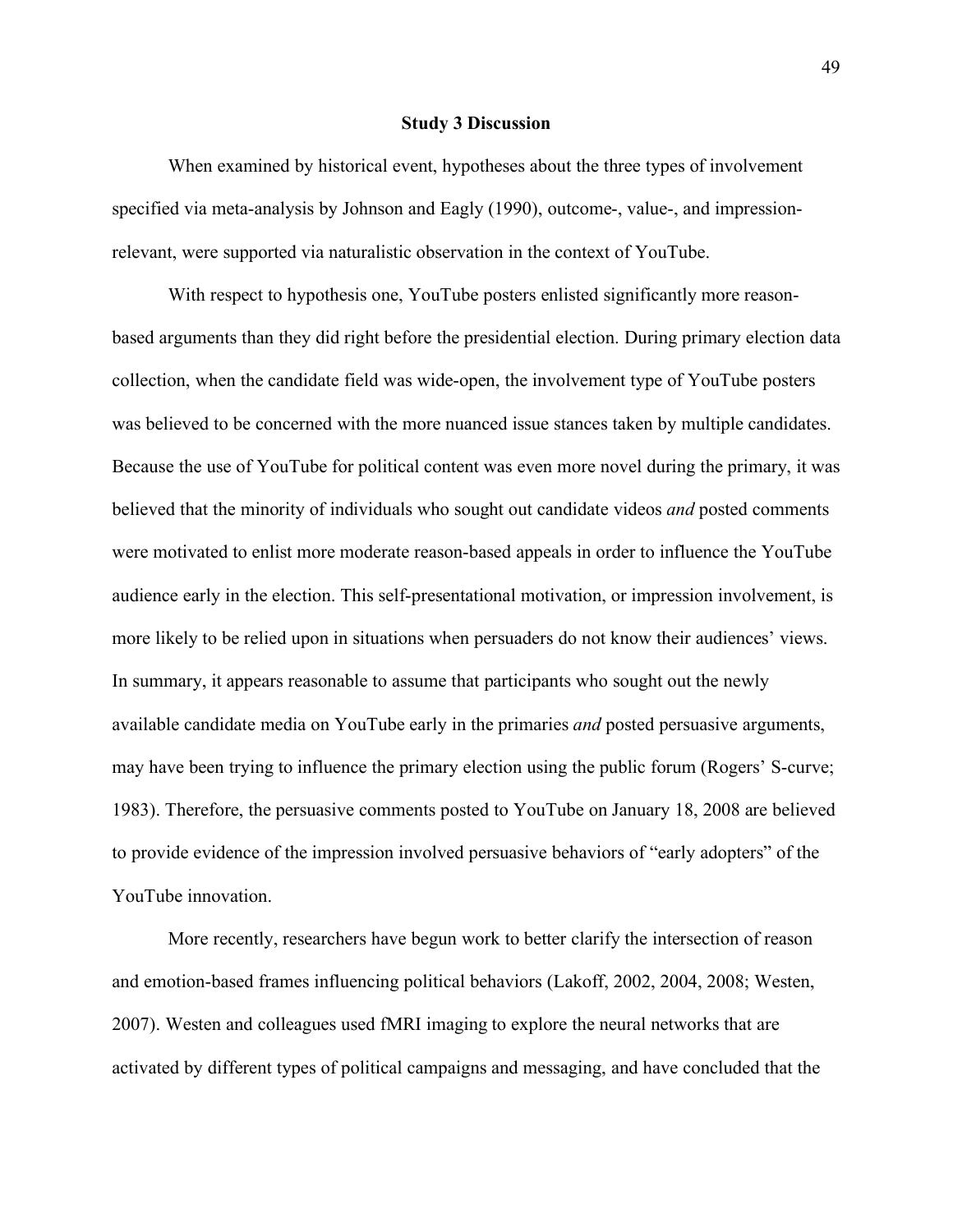most effective appeals to voters do not activate portions of the brain associated with "cold" reasoning (Westen, Blagov, Harenski, Kilts, Hamann, 2006). Like the YouTube data in the present study, the four neural activation networks observed by Westen and colleagues (2006) were based on the presentation of *text* (on slides while individuals were in the fMRI scanner) to 30 "committed partisans" during the 2004 election. However, unlike the present investigation of preferred persuasive appeals by time point, Westen et al.'s (2006) research does not indicate when during the election cycle the study was conducted, which could influence the researchers' conclusions. The test of hypothesis 2 suggests that election events account for how YouTube persuaders enlist emotion-based persuasive appeals.

Consistent with hypothesis two, findings suggest that right before the U.S. president is elected, individuals may more frequently enlist emotion-based appeals when presented with crosscutting views inconsistent with their values (value involvement) *and* when the outcome of the election is impending (outcome involvement). Emotion-based appeals were observed with significantly more frequency during the presidential election than during the primary, suggesting that individuals may perceive reason-based arguments as more effective early in the process of electing a president (impression involvement). Then the preferred persuasive style may shift when the final election is at stake.

Consistent with hypothesis three, results indicated that YouTube posters' arguments right before the election were more focused on the credibility of the candidates themselves once election alternatives were narrowed to two candidates. By the final presidential debate, the YouTube posters were limited to the issue stances taken by republican candidate John McCain and democratic candidate Barack Obama. Given that the new president of the United States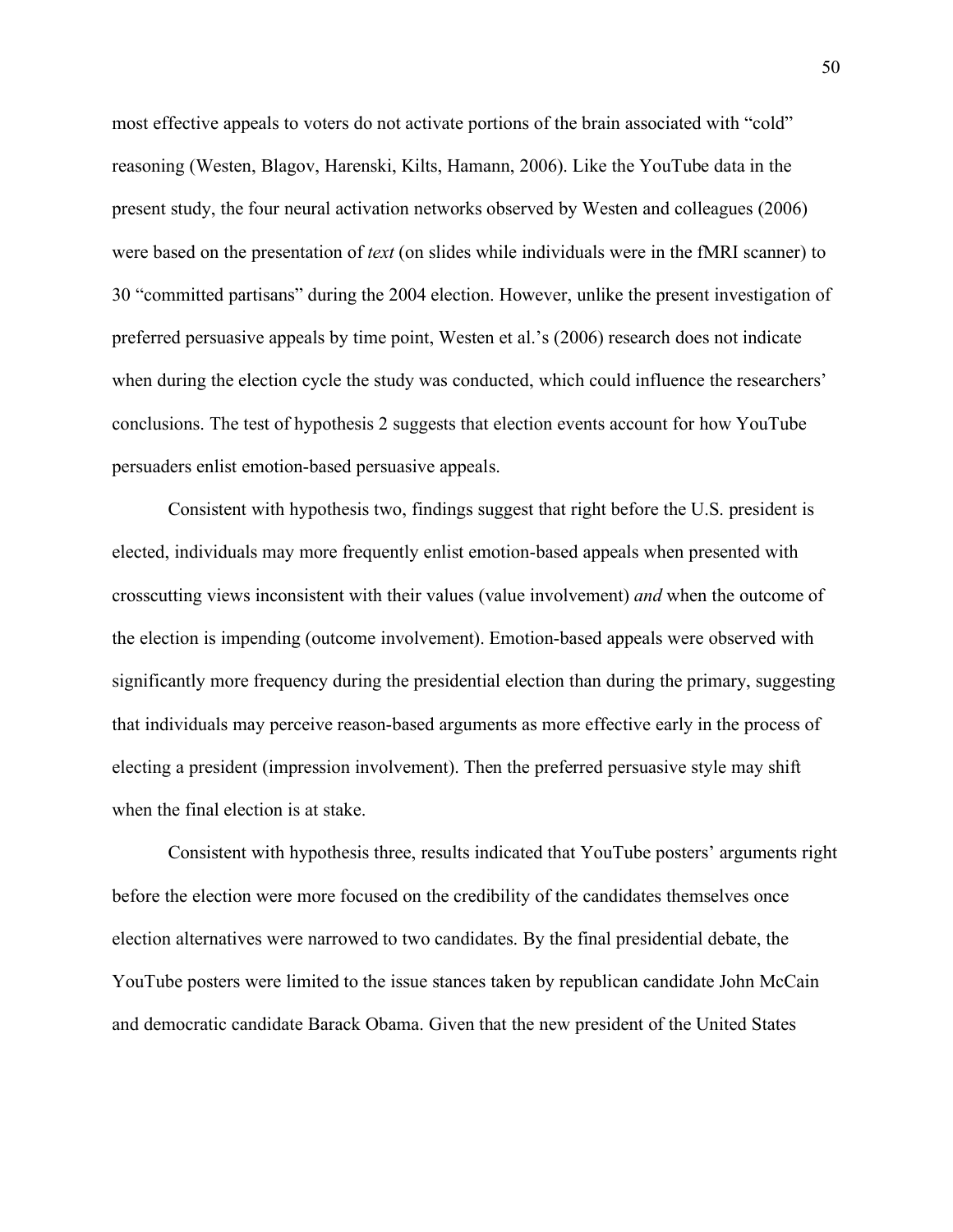would be elected in a few short weeks, YouTube posters had likely clarified their sense of the outcomes at stake in the election and focused their appeals on the candidates.

The researchers did not believe that during the primaries YouTube posters were unconcerned with their own values or with the outcome of the election. However, on January 18, 2008 the presidential election was still 11 months away, as opposed to one month away on October 19, 2008. Results of study 3 indicate that YouTube posters were significantly more likely to base their arguments on the strengths and weaknesses of the candidates or to use emotion-based appeals, such as name-calling, when the election results were imminent. Results of these hypothesis tests add empirical support for the continued development of coding procedures using theoretical sampling by time point on YouTube and for beginning to differentiate the role of involvement in motivating a minority of individuals to persuade online.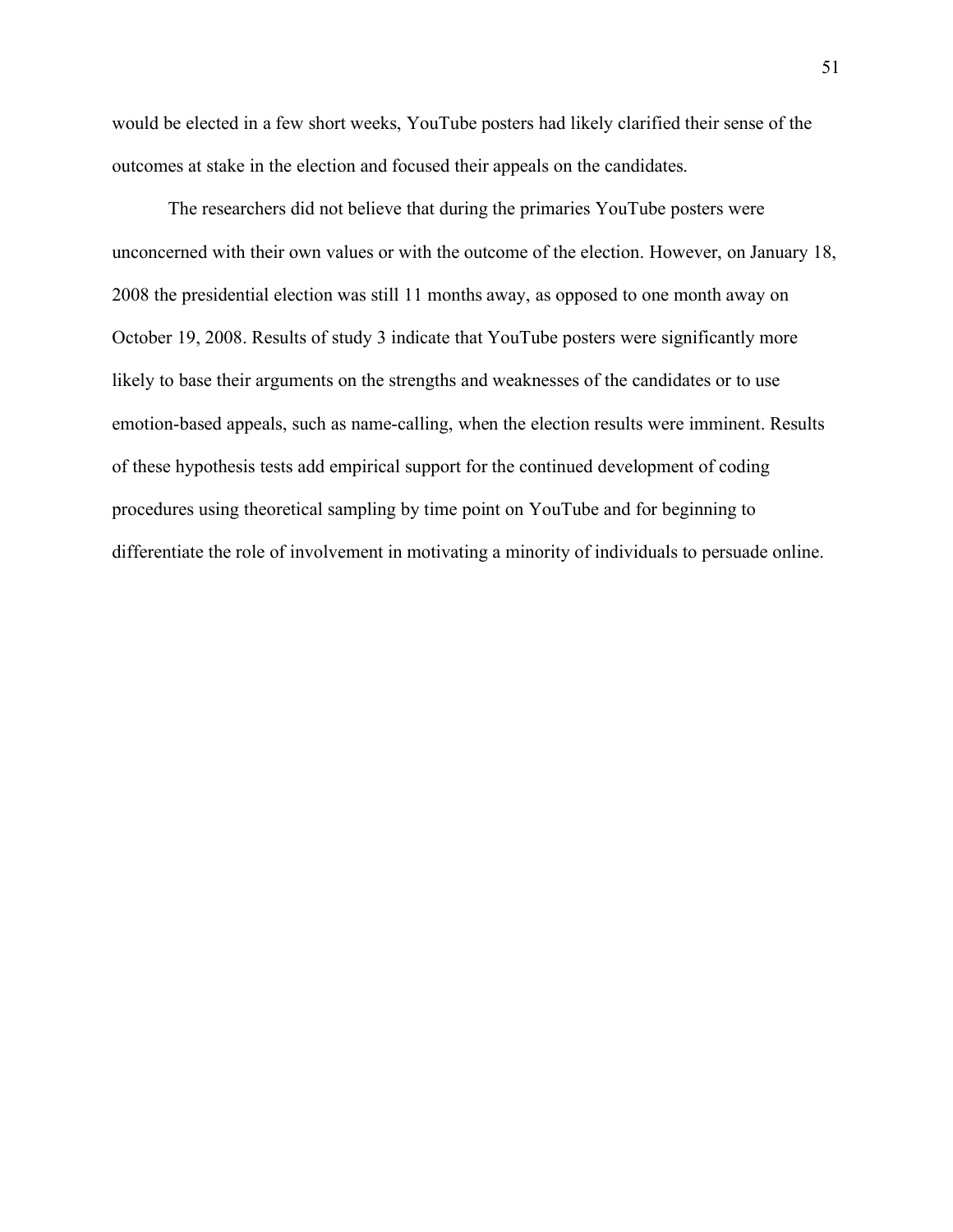#### CHAPTER 5

## GENERAL DISCUSSION

Despite finding empirical support for hypothesized differences between postings during the primary and the election, it is important to remember than any of the minority of YouTube participants who viewed videos and posted arguments were believed to be highly involved when compared with those who did not post arguments. During the pilot study the researchers observed that the majority of the highly involved YouTube posters made complex arguments including multiple argument types. For example, the enthusiasm-heuristic appeal was conceptually defined to be consistent with low-involvement and minimal effortful processing. The YouTube persuaders did not significantly prefer to use the enthusiasm-heuristic type of appeal for any particular issue, and, in fact, it was infrequently used at either data time point. Therefore, the present findings are consistent with previous ELM and HSM findings that effortful processing is associated with anonymous textual arguments where typical social source cues, such as facial expression, social identities (i.e., ethnicity, age, and gender), and tone of voice are unavailable (Chaiken & Eagly, 1983). Effortful processing is also associated with the context of multiple crosscutting views (Harkins & Petty, 1987) and conditions of highinvolvement (Johnson & Eagly, 1989). The YouTube posts were often sophisticated, referring to other poster's arguments and the positions stated by candidates in the videos. This provides evidence that many YouTube participants were engaging in effortful processing of the overall persuasive social interaction. Although these findings are consistent with dual process models based on the text-based medium, cross-cutting context, and involvement-inducing events it may surprise those who presume that no substantive debates or engaged interaction occurs on YouTube.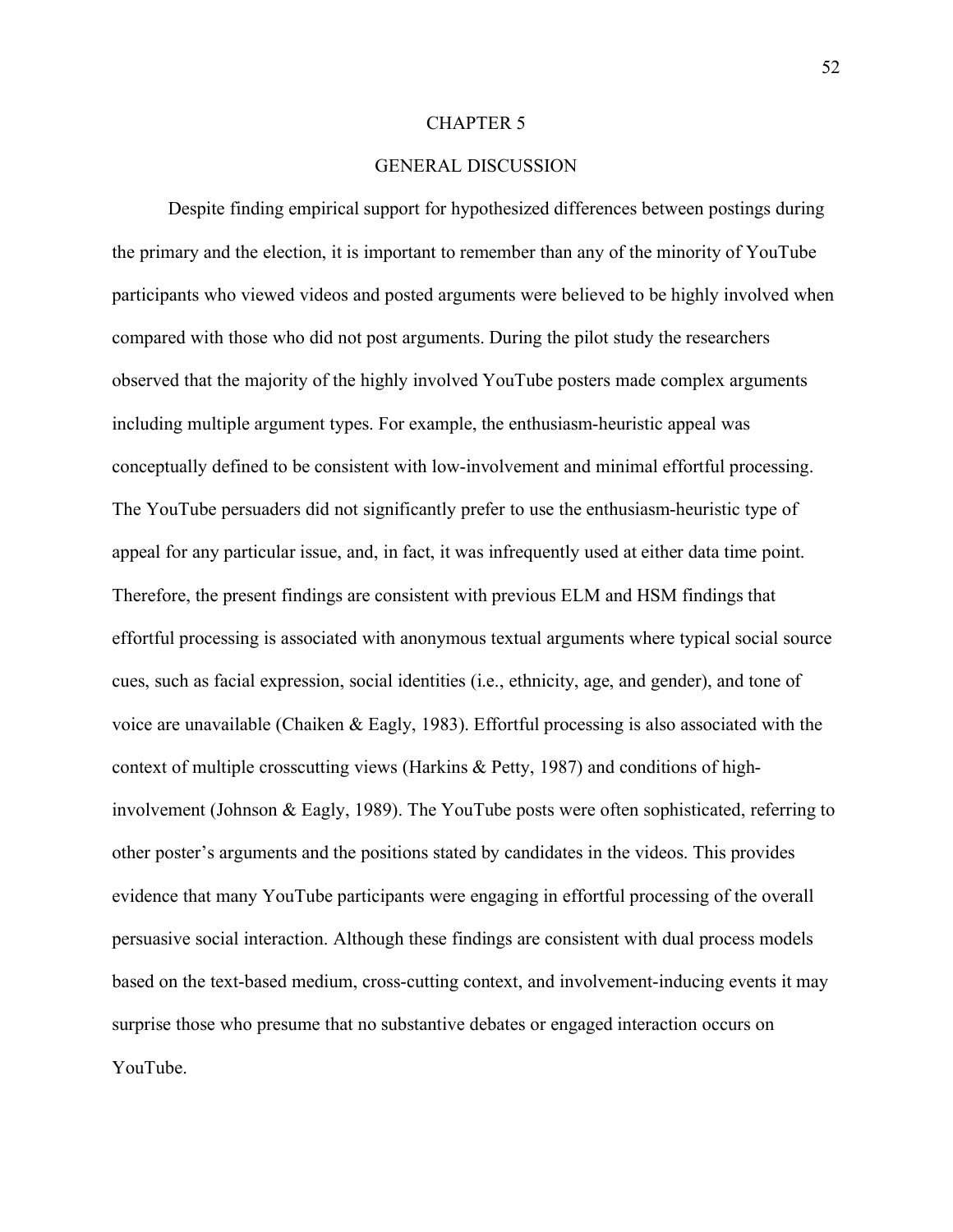It is notable that during both the primary (study 2) and the presidential election (study 3), reason-, candidate-, and emotion-based appeals comprised over 80% of the coded argument types. Therefore, the majority of  $21<sup>st</sup>$  century YouTube persuaders enlisted the three means of persuasion in the online civic discourse of the 2008 U.S. Presidential election that Aristotle described in the  $3<sup>rd</sup>$  century B.C.E. This is consistent with Aristotle's suggestion that persuasion (rhetoric) is a practical art developed to be consistent with prevailing convention (Aristotle/Kennedy, 2007; p. 28). At the same time, it appears surprising based on the considerable research about other factors that influence persuasion and political behaviors that the prevalence of these three argument types was so high compared to the other four argument types.

After data for the present study had been collected on January 18, 2008, comments posted to YouTube during the later months of the primary elections appeared to either more frequently enlist the enthusiasm-heuristic appeal, or as candidates began to win races and receive more funding for their campaigns, it is possible that staff persons began to moderate the YouTube forums and limit posts to enthusiastic appeals. Enthusiasm appeals can produce partisan loyalty via music and videos (Brader, 2005). However, because textual comments posted by multiple unknown persons are associated with higher-level scrutiny of the message, enthusiasm may have been a less effective strategy for influencing others on YouTube (Chaiken & Eagley, 1983; Harkins & Petty, 1987). It is also possible that as candidates dropped out-of-the race, YouTube participants began to engage less effortfully with the political events and issues until the month before the election. The C-SPAN third presidential debate video was selected for analysis to avoid any potential for errors caused by moderation of the posted comments by a political candidate's team.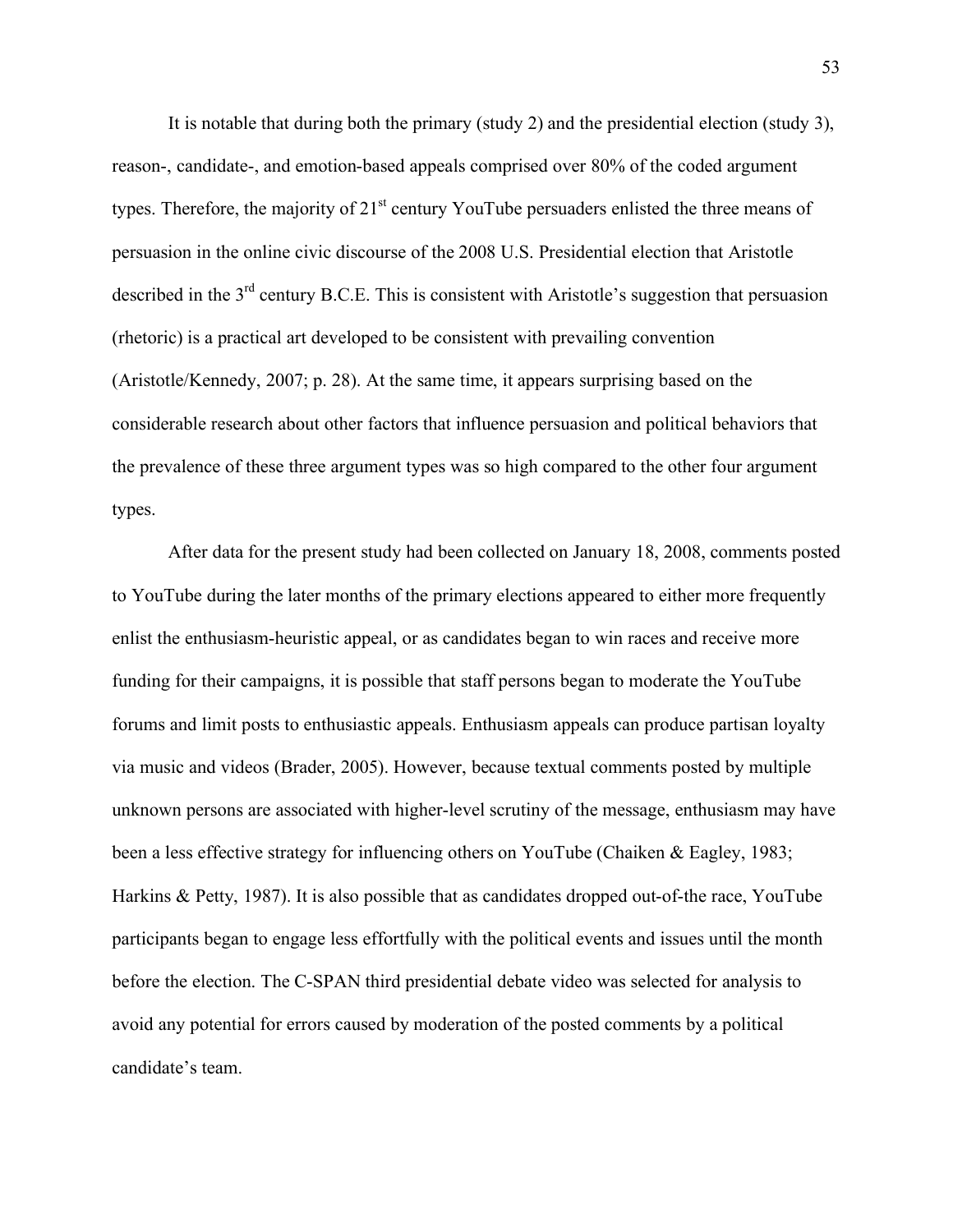#### *Recommendations for Future Research*

The strengths of the data collected from an anonymous public on the web, contrast with the strengths afforded by large-scale survey panels, experimental control, or neural imagery. Given ongoing theoretical debates, the lack of researcher influence on the data is particularly helpful for better distinguishing the roles of emotion, reason, and self-interested and otherinterested values in voter stances about war, health care and the economy. There are also limitations to the present study design, principally the lack of experimental control to make more stringent causal inferences. Because of the naturalistic observation study design, the researchers made predictive inferences about of the types of involvement influencing persuasive behavior that were empirically supported, but potential confounding variables were not controlled. Although the present study makes a novel contribution through the application of dual process models to online persuaders' arguments (instead of message receivers' processing), the classification of the argument types posted on YouTube by 1-2% of the total viewers does not inform psychologists about how or whether YouTube viewers were persuaded by the arguments. Still, it was theoretically critical to study the small minority of persuaders, (in relation to total YouTube viewers) because it could be reasonably assumed that these YouTube viewers were uniformly the most involved in influencing others.

It is likely that in the future, adopters of innovations such as YouTube as a form of social influence will increasingly impact United States historical events, encouraging psychologists make use of the Internet as a new paradigm for research (Kuhn, 1996; Lewin, 1945). It is possible that the minority of Internet users who are motivated to become bloggers, or less formal "online persuaders," will increasingly comprise a new agenda setting force beyond traditional media. As national debates become increasingly interactive online, it is a critical advance for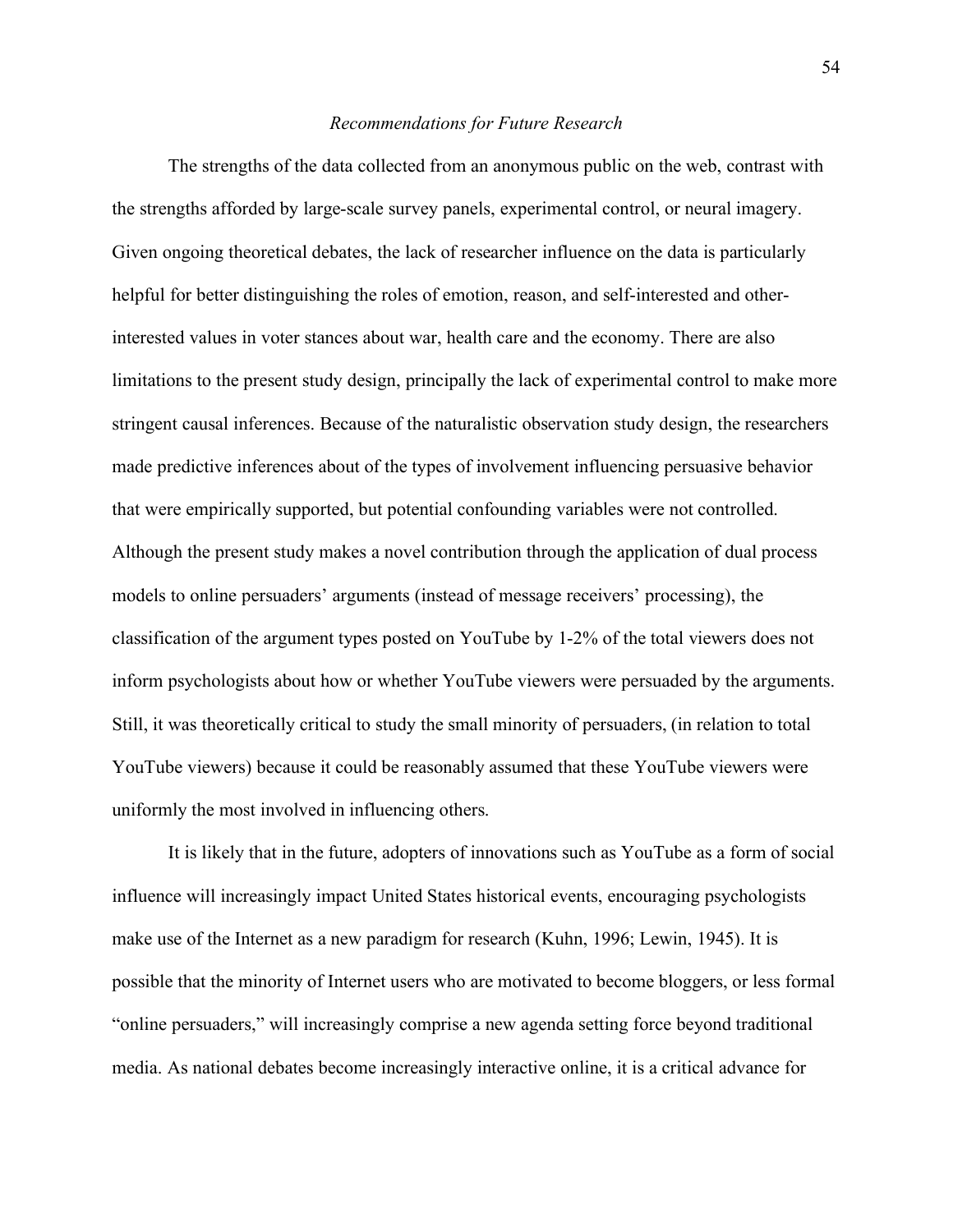scientists that behaviors are public and more readily capable of being studied than communication previously limited to face-to-face interpersonal networks.

In particular, YouTube data may be a more generalizeable dataset than could be collected from other websites and of particular interest to researchers of intergroup relations who have identified the limitations of using demographic categories to define research groups (Unger, 2005). YouTube differs from other "social networking sites" such as Facebook or MySpace. Although one must log-in to YouTube to participate in the discussions, one does not need to be a member of YouTube to see videos, or be connected to them via official candidate websites or via e-mail. Even party supporters who are solely tracking one candidate via his/her website may end up on YouTube because many websites use the site to support video media. Table 11 (p. 56) displays twenty percent of the traffic sources (i.e., other websites) to the candidates' posted primary videos. The diverse representation of traffic sources suggests that viewers and posters participation than other websites. Therefore, YouTube may provide an "instrument for studying group life" and "a more efficient and less prejudicial handling of group problems" that psychologist Kurt Lewin identified as "particularly essential in a democracy" over sixty years ago.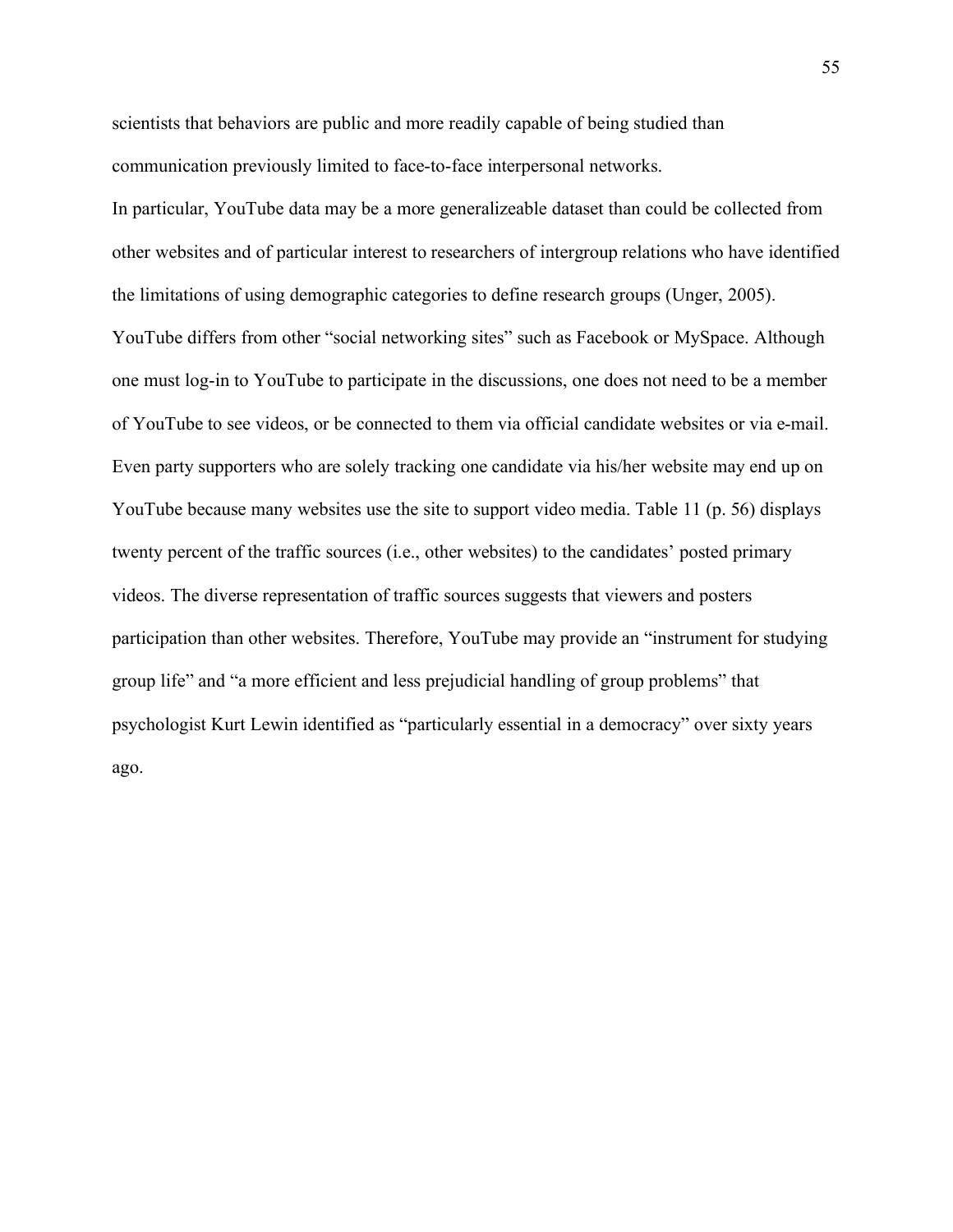## Table 11

*Twenty Percent of Traffic Sources to Primary Election YouTube Candidate Videos* - May 11, 2008

## IRAQ (Traffic to YouTube)

| <b>Candidate Controlled Sites</b>                                 | Social Networking Sites | Other Sites                         |
|-------------------------------------------------------------------|-------------------------|-------------------------------------|
| barackobama.com (57,352)                                          | myspace.com (7,220)     | prisonplanet $(3,213)$              |
| mikehuckabee.com (23,713)                                         | facebook.com (3)        | infowars.com $(2,602)$              |
| ronpaul2008.com (10,080)                                          |                         | hillaryhub.com (1268)               |
| kucinich.us (4,364)                                               |                         | nationalreview.com (808)            |
| myspace.com/johnmccain (4,340)                                    |                         | democraticunderground.com (150)     |
| dennis4president.com (455)                                        |                         | politico.com (149)                  |
| johnedwards.com (338)                                             |                         | time.com $(95)$                     |
| hillaryclinton.com (102)                                          |                         | prezvid.com (20)                    |
|                                                                   |                         | dailykos.com (19)                   |
|                                                                   |                         | blog.electromneyin2008.com (8)      |
|                                                                   |                         | daggerclan.net (3)                  |
| HEALTH CARE (Traffic to<br>YouTube)                               |                         |                                     |
| Candidate Controlled Sites                                        | Social Networking Sites | Other Sites                         |
| mikehuckabee.com (20,757)                                         | friendster.com (696)    | crooksandliars.com (1,833)          |
| barackobama.com (17,548)                                          | myspace.com (379)       | jwharrison.com (356)                |
| johnedwards.com (13,630)                                          | imedexchange.com (12)   | dailykos.com (205)                  |
| ronpaul2008.com (8,475)                                           | care2.com $(9)$         | firedoglake.com (204)               |
| kucinich.us $(1,044)$                                             |                         | drudgereport.com (165)              |
|                                                                   |                         | ronpaulstances.com (100)            |
|                                                                   |                         | expertvoter.com (79)                |
|                                                                   |                         | thephoenix.com (50)                 |
|                                                                   |                         | blog.thehill.com (45)               |
|                                                                   |                         | ronpaulforpresident2008.com (13)    |
|                                                                   |                         | lairoflove.blogspot.com (2)         |
| ECONOMY (Traffic to YouTube)<br><b>Candidate Controlled Sites</b> | Social Networking Sites | Other Sites                         |
| mikehuckabee.com (37,823)                                         | myspace.com (53)        | video.stumbleupon.com (282)         |
| ronpaul2008.com (1,139)                                           |                         | dailykos.com (148)                  |
| barackobama.com (794)                                             |                         | blog.electromneyin2008.com (113)    |
| johnedwards.com (512)                                             |                         | democraticunderground (54)          |
| myspace.com/denniskucinich (46)                                   |                         | bobgeiger.blogspot.com (49)         |
| hillaryclinton.com (34)                                           |                         | sayit.edublogs.org (35)             |
| dennis4president.com (29)                                         |                         | blackvoices.com (22)                |
|                                                                   |                         | michiganformccain.blogspot.com (20) |
|                                                                   |                         | kogo.com(19)                        |
|                                                                   |                         | mitbbs.com $(13)$                   |
|                                                                   |                         | nyformitt.blogspot.com (12)         |
|                                                                   |                         | mydd.com(11)                        |
|                                                                   |                         | godlikeproductions.com (10)         |
|                                                                   |                         | grist.org $(9)$                     |
|                                                                   |                         | politicomafioso.blogspot.com (5)    |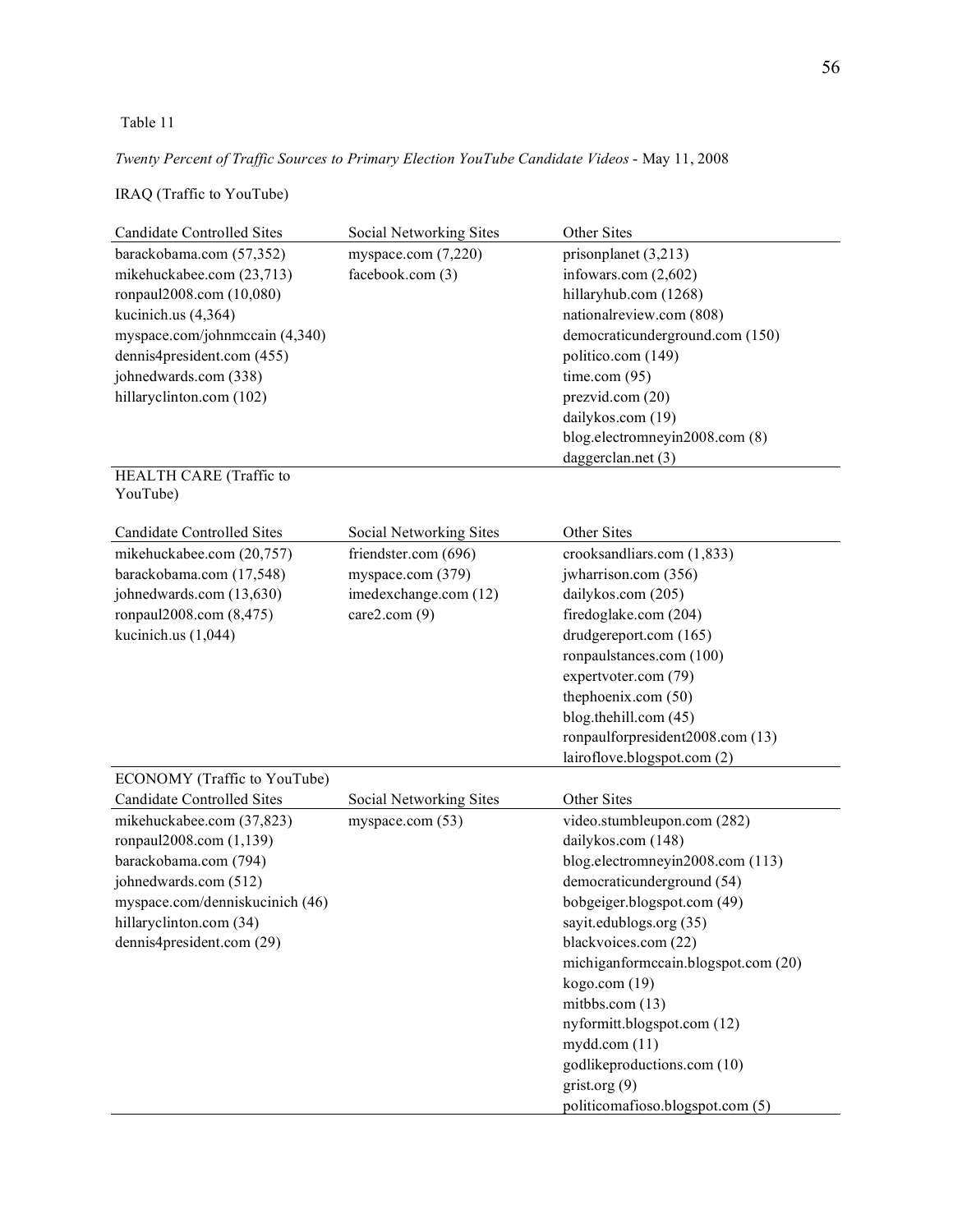.In conclusion, grounded theory recommendations for conducting ecologically valid research online in the future include theoretical sampling in an interpretable context (such as the historical events selected for the present study) and moving from qualitative data-driven analysis to predictive quantitative analysis. Psychological scientists may note that behaviors of interest are capable of being observed in a way that was previously practically not feasible. Perhaps even more important, although the strengths of online data include affordability and accessibility, the biggest scientific contribution of a dataset such as YouTube is that the sources of error, such as social desirability bias and researcher influences, are systematically different from some of the most commonly employed research designs. Many of the sources of error on YouTube are perhaps yet to be discovered. Nonetheless, as the role of interactive Internet media in American life continues to become more prominent, the potential to naturalistically observe user-generated content may provide an increasingly important complement to other research designs in psychology.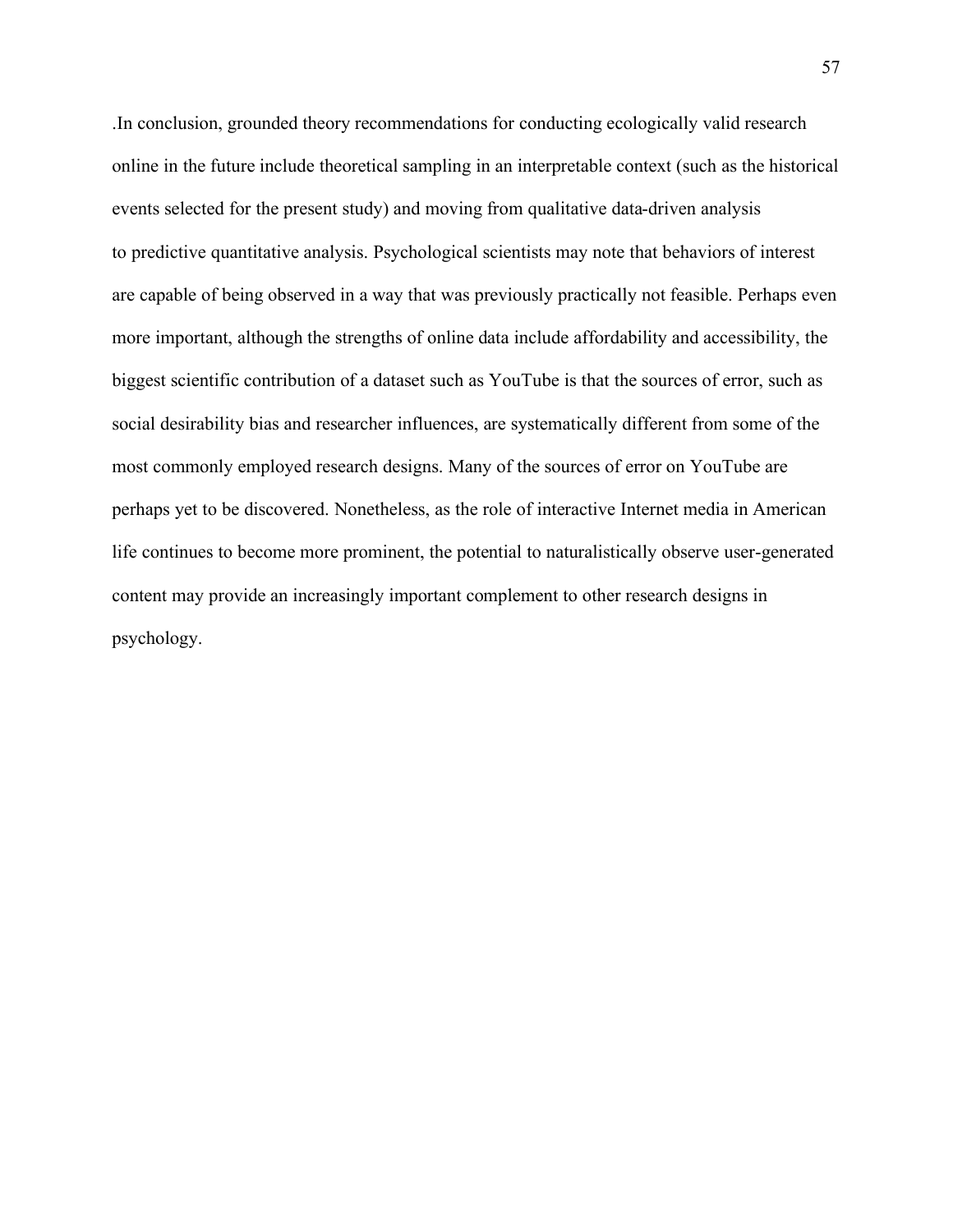#### REFERENCES

Alexa.com. Retrieved June 26, 2009, from www.alexa.com/siteinfo/youtube.com

- Aristotle, & Kennedy, G.A. (trans.). (2007). *On Rhetoric: A theory on civic discourse* (2<sup>nd</sup> ed.). New York: Oxford University Press.
- Bakeman, R. (2000). Behavioral observation and coding. In H.T. Reis and C.M. Judge (Eds.). *Handbook of research methods in social and personality psychology.* (pp. 138-159). New York: Cambridge University Press.
- Barker, D.C. (2005). Values, frames, and persuasion in presidential nomination campaigns. *Political Behavior, 27*, 375-394.
- Berk, M., Gaylin, D., & Schur, C. (2006). Exploring the public's views on the healthcare system: A national survey on the issues and options. *Health Affairs, 25*, 596-606.
- Blendon, R. J., & Altman, D. E. (2006). Voters and health care in the 2006 election. *The New England Journal of Medicine, 355*, 1928-1932.
- Blendon, R.J., Altman, D.W., Deane, C., Benson, J.M., Brodie, M., & Buhr, T. (2008). Health care in the 2008 presidential primaries. *The New England Journal of Medicine, 358*, 414- 422.
- Brader, T. (2005). Striking a responsive chord: How political ads motivate and persuade voters by appealing to emotions. *American Journal of Political Science, 49*, 388-405.
- Brewer, M.B. (1997). The social psychology of intergroup relations: Can research inform practice? *Journal of Social Issues, 53,* 197-211.
- Bronfenbrenner, U. (1977). Toward an experimental ecology of human development. *American Psychologist, 32*, 513-531.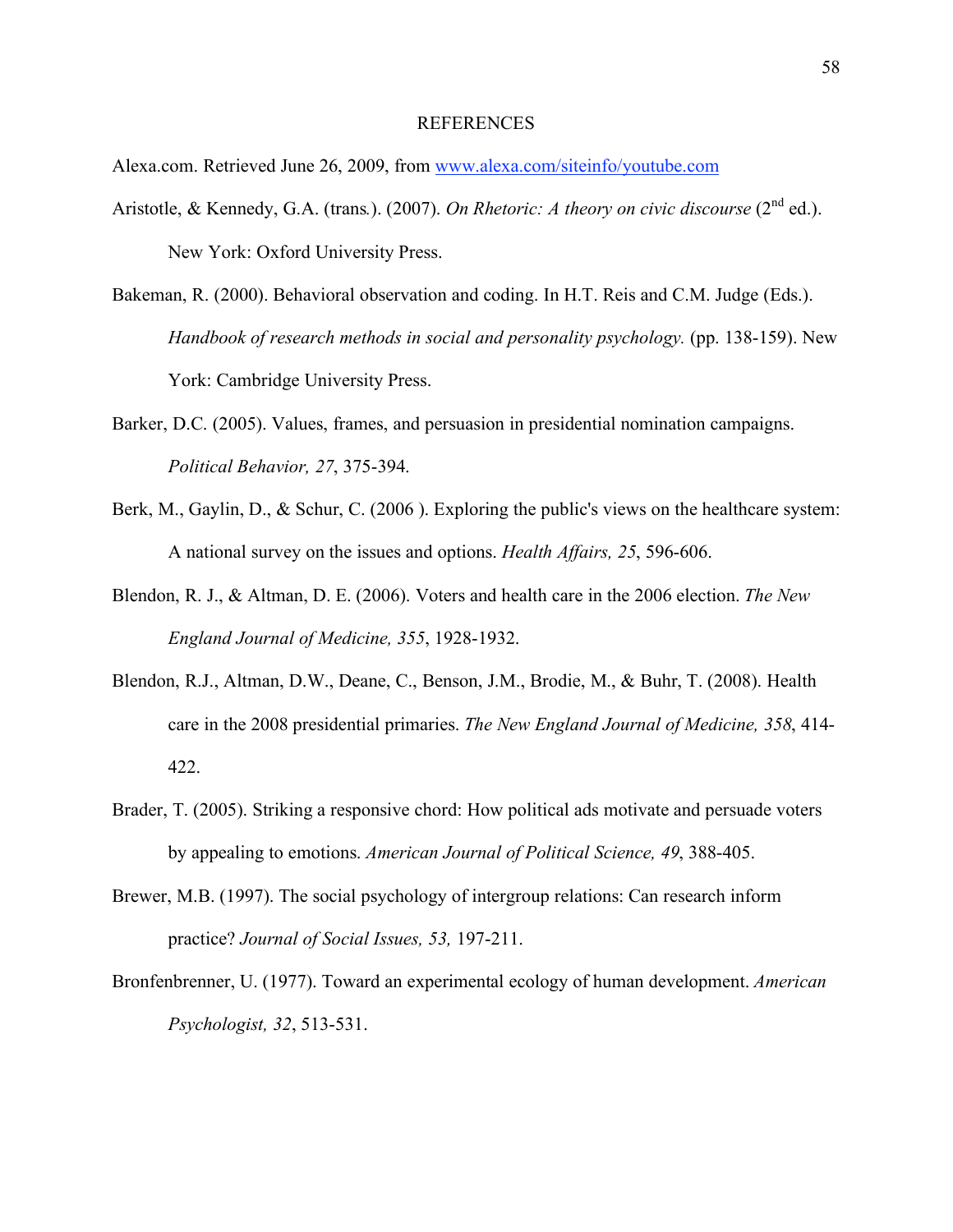- Cartensen, L.L., Gottman, J.M., & Levenson, R.W. (1995). Emotional behavior in long-term marriage. *Psychology and Aging, 10*, 140-149.
- Chaiken, S. (1980). Heuristic versus systematic information processing and the use of source versus message cues in persuasion. *Journal of Personality and Social Psychology, 39*, 752-766.
- Chaiken, S., & Eagly, A.H. (1983). Communication modality as a determinant of persuasion: The role of communicator salience. *Journal of Personality and Social Psychology, 45*, 241-265.
- Chaiken, S., & Trope, Y. (Eds.). (1999). *Dual-process theories in social psychology.* New York: Guilford Press.
- Cobb, M.D., & Kuklinski, J.H. (1997). Changing minds: Political arguments and political persuasion. *American Journal of Political Science, 41*, 88-121.
- Cohen, J. (1960). A coefficient of agreement for nominal scales, *Educational and Psychological Measurement, 20*, 37-46.
- Dearing, J.W., & Rogers, E.M. (Eds.). (1996). *Communication Concepts, Volume 6: Agenda-Setting.* Thousand Oaks, CA: Sage Publications.
- Downs, A. (1957). *An economic theory of democracy.* New York: Harper & Row.
- Feldman, S. (1982). Economic Self-Interest & Political Behavior. *American Journal of Political Science, 26*, 446-466.
- Floyd, F.J., O'Farrell, T.J., Goldberg, M. (1987). Comparison of marital observational measures: The marital interaction coding system and the communication skills test. *Journal of Consulting and Clinical Psychology, 55*, 423-429.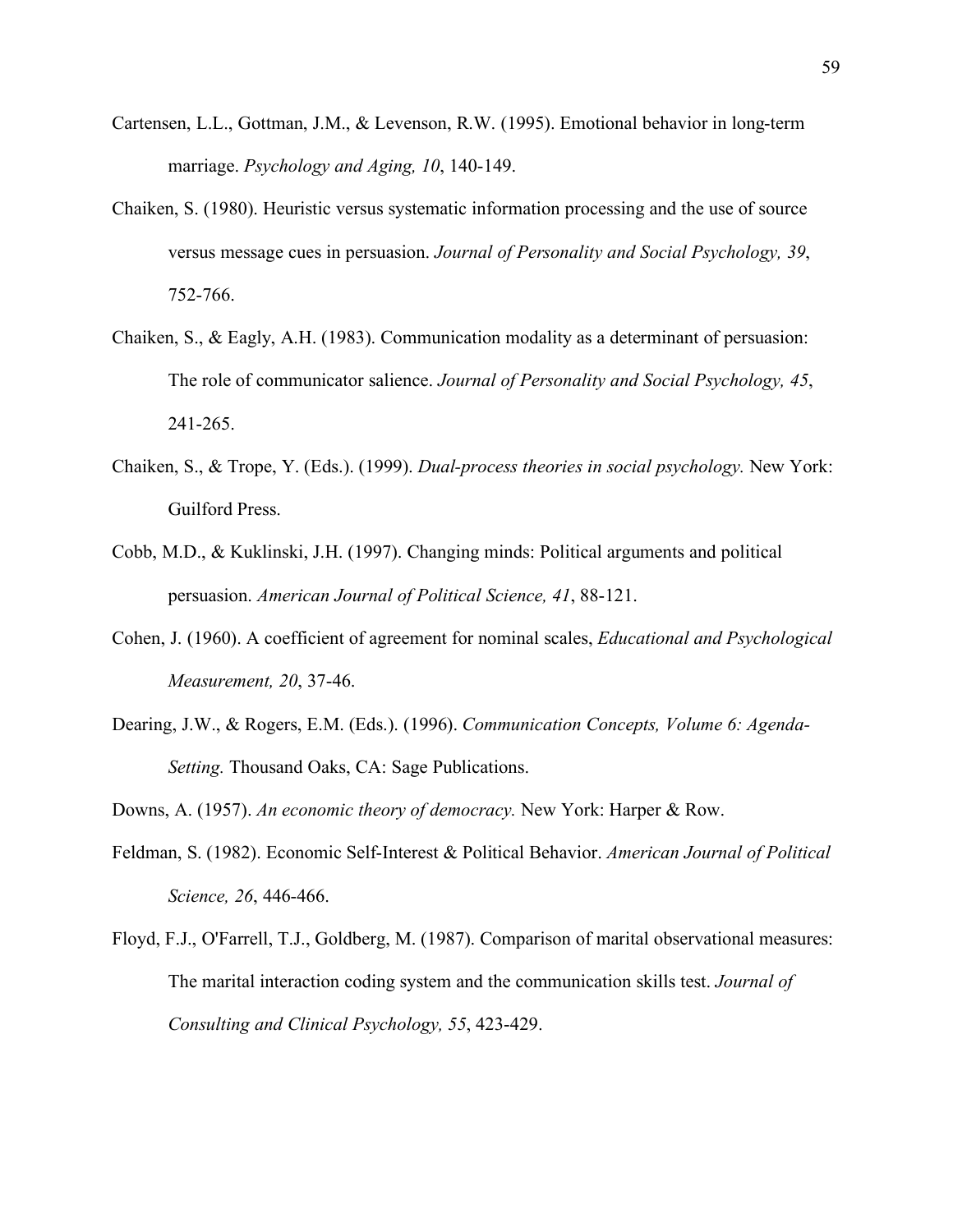- Forgas, J.P. (2007). When sad is better than happy: Negative affect can improve the quality and effectiveness of persuasive messages and social influence strategies. *Journal of Experimental Social Psychology, 43*, 513-528.
- Gaines, B.J., Kuklinski, J.H. & Quirk, P.J., Peyton, B. & Verkuilen, J. (2007). Same facts, different interpretations: Partisan motivation and opinion on Iraq. *Journal of Politics, 69,*  957-974.
- Glaser, B. G. & Strauss, A. L. (1967). *The Discovery of Grounded Theory: Strategies for Qualitative Research.* Aldine Publishing Company: Chicago.
- Glaser, B. (1992). *Basics of Grounded Thoery Analysis: Emergence v Forcing.* Mill Valley, CA: Sociology Press.
- Gottman, J.M., & Levenson, R.W. (1992). Marital processes predictive of later dissolution: Behavior, physiology, and health. *Journal of Personality and Social Psychology, 63,* 221- 233.
- Greenwald, A.G., & Banaji, M.R. (1995). Implicit social cognition: Attitudes, self-esteem, and stereotypes. *Psychological Review, 102*, 4-27.
- Gross, K. (2008). Framing persuasive appeals: Episodic and thematic framing, emotional response, and policy opinion. *Political Psychology, 29*, 169-192.
- Grossman, L. (2006). Time person of the year: You. *Time, 168,* 38-41.
- Guadagno, R.E. & Cialdini, R.B. (2002). Online persuasion: An examination of gender differences in computer-mediated interpersonal influence. *Group Dynamics: Theory, Research, and Practice, 6,* 38-51.
- Han, S., & Shavitt, S. (1994). Persuasion and culture: Advertising appeals in individualistic and collectivistic societies. *Journal of Experimental Social Psychology, 30,* 326-350.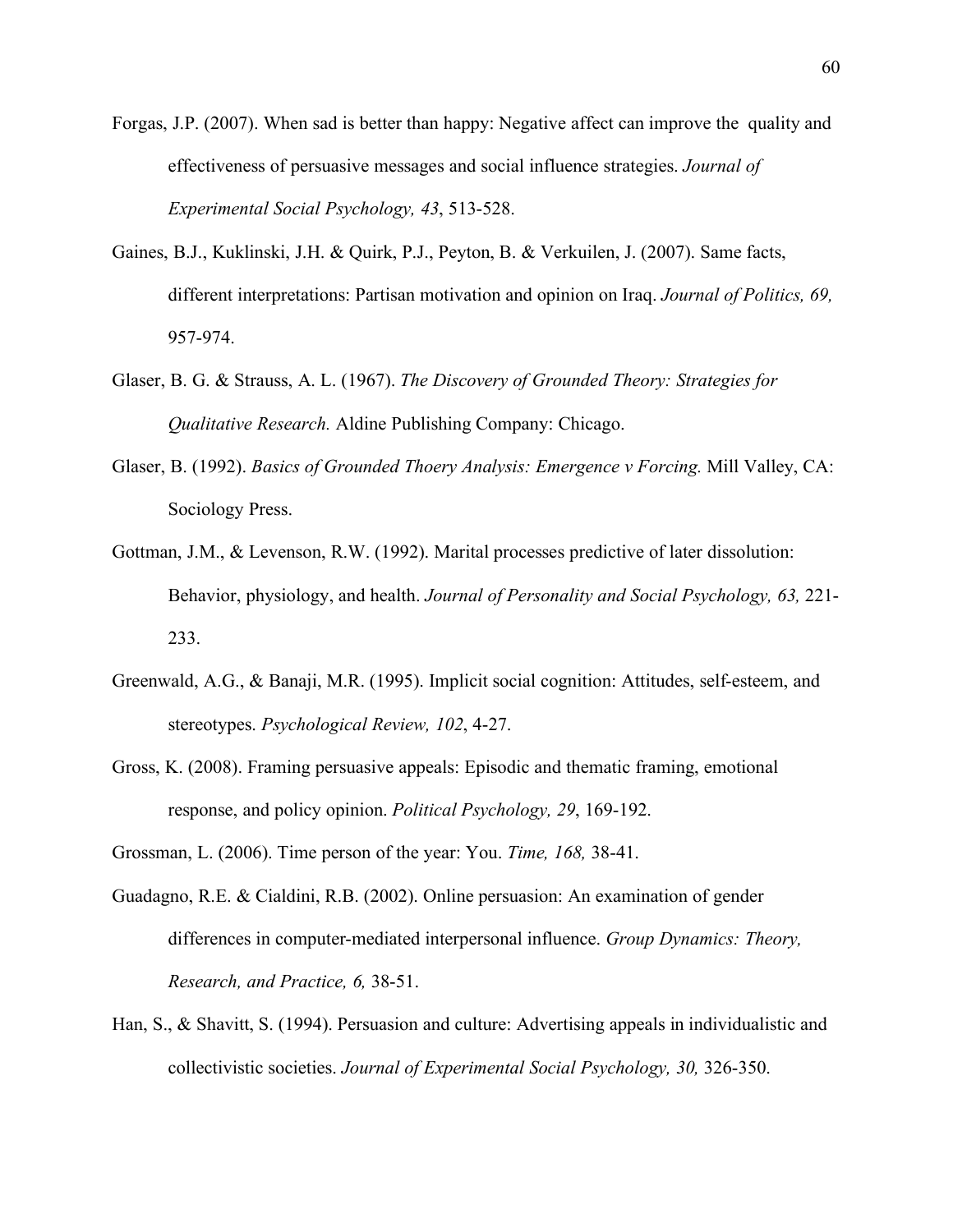- Harkins, S.G. & Petty, R.E. (1987). Information utility and the multiple source effect. *Journal of Personality and Social Psychology, 52,* 260-268.
- Horrigan, J., Garrett, K., & Resnick, P. (2004). The Internet and democratic debate. *PEW Internet & Family Life Project*, 1-37.
- Hovland, C.I., Harvey, O.J., & Sherif, M. (1957). Assimilation and contrast effects in reactions to communication and attitude change. *Journal of Abnormal Social Psychology, 55*, 244- 252.
- Johnson, B.T., & Eagly, A.H. (1989). Effects of involvement on persuasion: A meta-analysis. *Psychological Bulletin, 106,* 290-314.
- Keelan, J., Pavri-Garcia, V., Tomlinson, G., & Wilson, K. (2007). YouTube as a source of information on immunization: A content analysis. *Journal of the American Medical Association, 21,* 2482-2484.
- Kraus, S., & Davis, D. (1976). *The effects of mass communication on political behavior.* University Park, PA: Pennsylvania State University Press.
- Krosnick, J., & McGraw, K. (2002). Psychological political science versus political psychology true to its name: A plea for balance. In K. Monroe (Ed.), *Political Psychology* (pp. 79- 94). Mahwah, NJ: Lawrence Erlbaum Associates, Inc.
- Kuhn, T. (1996). *The structure of scientific revolutions* (3<sup>rd</sup> ed.). Chicago: University of Chicago Press.
- Kumkale, G.T., & Albarracin, D. (2004). The sleeper effect in persuasion: A meta-analytic review. *Psychological Bulletin, 130*, 143-172.
- Lakoff, G. (2002). *Moral Politics: How liberals and conservatives think.* Chicago, IL: The University of Chicago Press.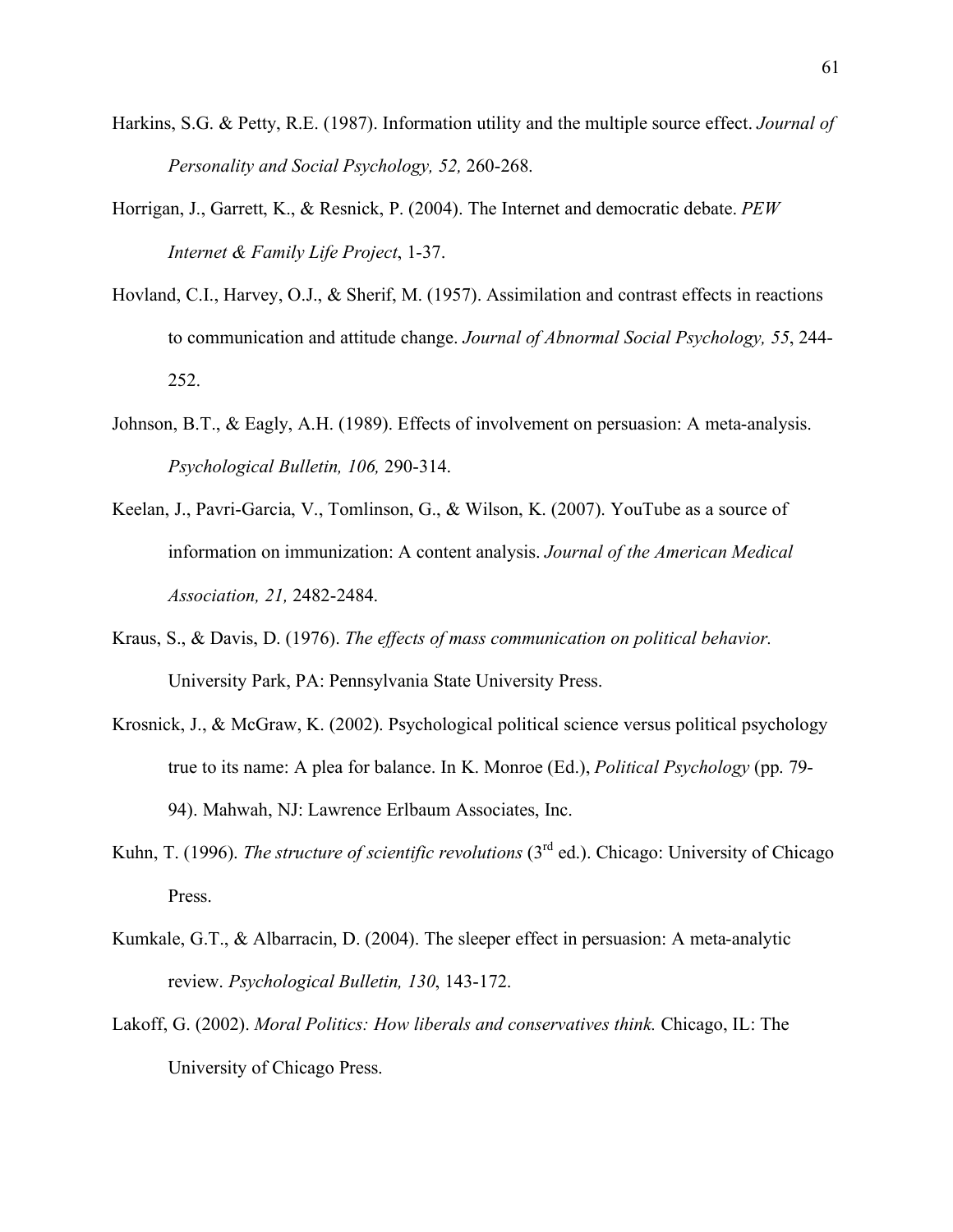- Lakoff, G. (2004). *Don't think of an elephant: Know your values and frame the debate The essential guide for progressives*. White River Junction, VT: Chelsea Green.
- Lakoff, G. (2008). *The political mind: Why you can't understand 21<sup>st</sup>-century American politics with an 18th-Century Brain*. New York: Penguin Group.
- Landis, J.R., & Koch, G.G. (1977). The measurement of observer agreement for categorical data. *Biometrics, 33*, 159-174.
- Lau, R., Brown, T., & Sears, D. O. (1978). Self-Interest and Civilians' Attitudes toward the Vietnam War. *The Public Opinion Quarterly, 42*, 464-483.
- Leippe, M.R., & Elkin, R.A. (1987). When motives clash: Issue involvement and response involvement as determinants of persuasion. *Journal of Personality and Social Psychology, 52,* 269-278.
- Lewin, K. (1945). The research center for group dynamics at Massachusetts Institute of Technology. *Sociometry, 8*, 126-136.
- Lewin, K. (1948/1997). *Resolving social conflicts: Selected papers on group dynamics.* (G.W. Lewin, Ed.). Washington D.C.: American Psychological Association.
- Lewis-Beck, M.S., & Paldam, M. (2000). Economic voting: an introduction. *Electoral Studies, 19,* 113-121.
- Marcus, G.E., Neuman, W.R., & MacKuen, M. (2000). *Affective intelligence and political judgment.* Chicago: The University of Chicago Press.
- McCombs, M. (1999). Personal involvement with issues on the public agenda. *International Journal of Public Opinion Research, 11*, 152-168.
- Miller, D.T., & Ratner, R.K. (1998). The disparity between the actual and assumed power of self-interest. *Journal of Personality and Social Psychology, 74,* 53-62.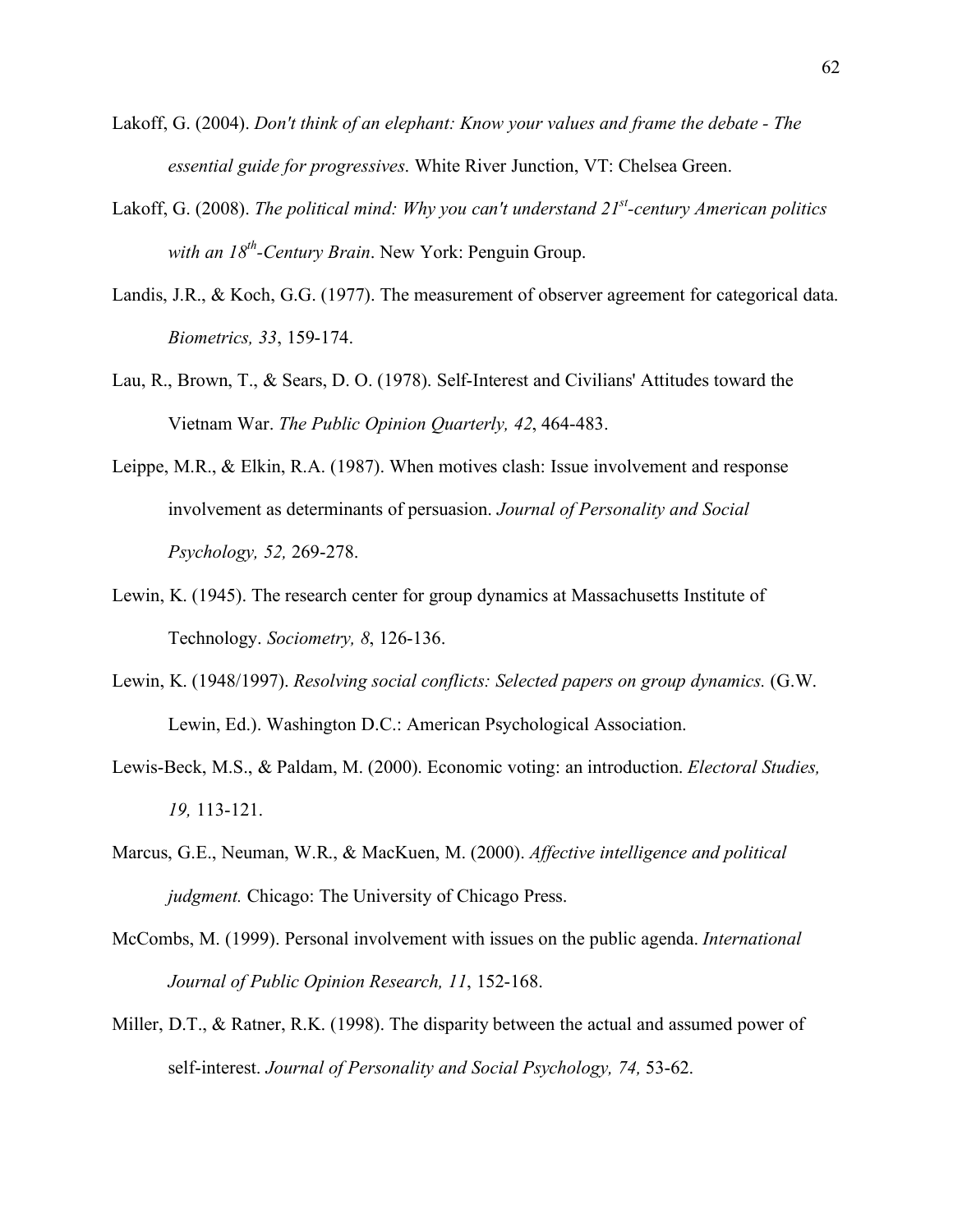Miller, D. (1999). The norm of self-interest. *American Psychologist, 54,* 1053-1060.

- Miller, J.M. (2007). Examining the mediators of agenda setting: A new experimental paradigm reveals the role of emotions. *Political Psychology, 28*, 689-717.
- Mutz, D. C., & Martin, P. S. (2001). Facilitating communication across lines of political difference: The role of mass media. *American Political Science Review, 95*, 97-114.
- Mutz, D. C., & Mondak, J. J. (2006). The workplace as a context for cross-cutting political discourse. *The Journal of Politics, 68*, 140-155.
- Petty, R.E., & Brinol, P. (2008). Persuasion: From single to multiple to metacognitive processes. *Perspectives on Psychological Science, 3*, 137-147.
- Petty, R.E., & Cacioppo, J.T. (1984). The effects of involvement on responses to argument quantity and quality: Central and peripheral routes to persuasion. *Journal of Personality and Social Psychology, 46*, 69-81.
- Petty, R.E., & Cacioppo, J.T. (1986). *Communication and persuasion: Central and peripheral routes to attitude change*. New York: Springer-Verlag.
- Petty, R.E., Wegener, D.T., Fabrigar, L.R. (1997). Attitudes and attitude change. *Annual Review of Psychology, 48,* 609-647.
- Petty, R.E., & Wegener, D.T. (1999). The elaboration likelihood model: Current status and controversies. In S. Chaiken, & Y. Trope (Eds.), *Dual process theories in social psychology* (pp. 41-72). New York: Guilford Press.
- Rains, S.A. (2007). The impact of anonymity on perceptions of source credibility and influence in computer-mediated group communication. *Communication Research*, *34*, 100-125.
- Rains, S.A., & Scott, C.R. (2007). To identify or not to identify: A theoretical model of receiver responses to anonymous communication. *Communication Theory, 17,* 61-91.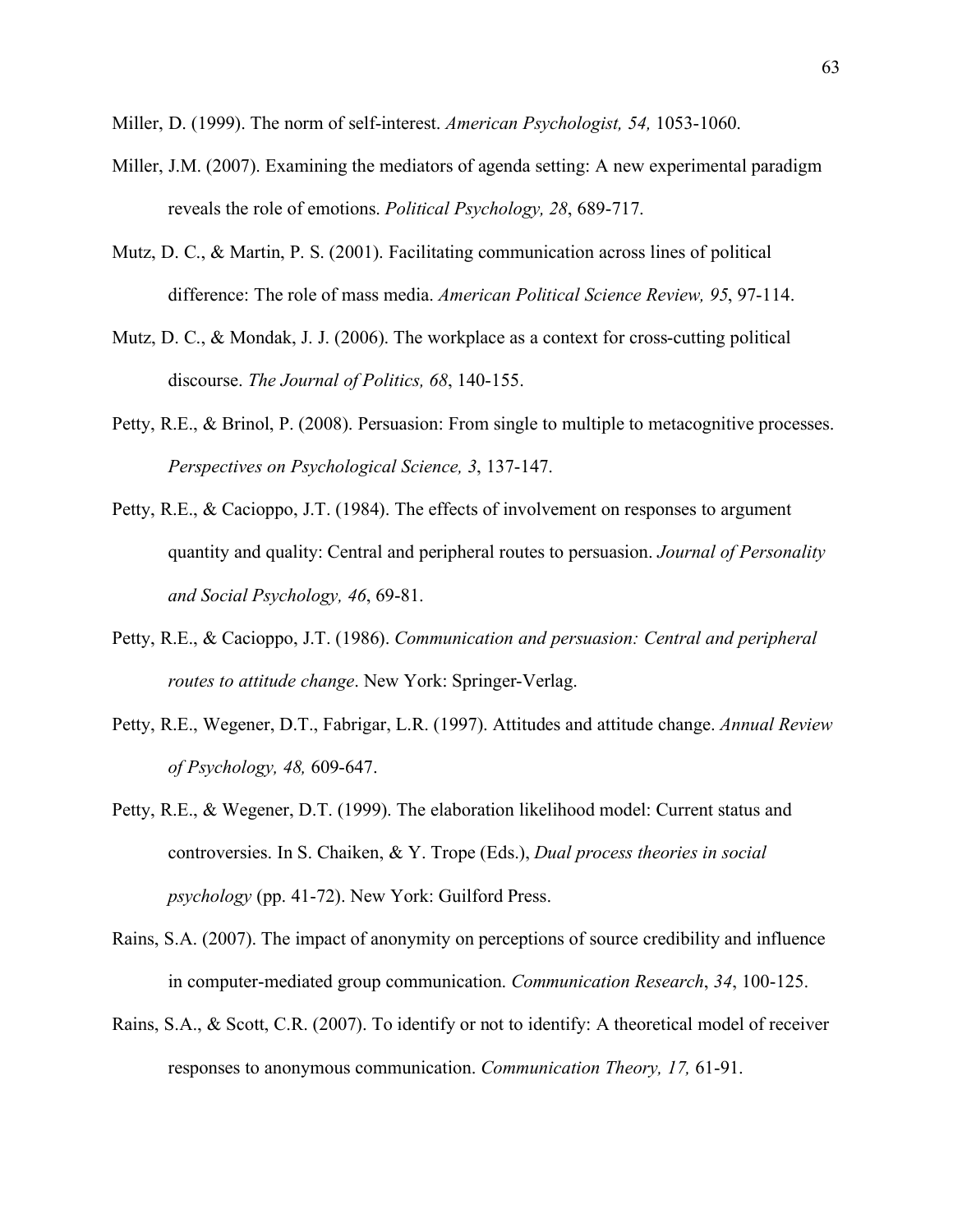Rogers, (1983). *Diffusion of Innovations* (3rd Ed.). New York: The Free Press.

Rosenberg, S., & Leyden, P. (2007). The 50-year strategy. *Mother Jones, Nov/Dec,* 63-67.

- Shamay-Tsoory, S.G., Aharon-Peretz, J. & Perry, D. (2008). Two systems for empathy: A double dissociation between emotional and cognitive empathy in inferior frontal gyrus versus ventromedial prefrontal lesions. *Brain, October 29*, 1-11.
- Sherif, M., & Hovland, C. I. (1961). *Social judgment: Assimilation and contrast effects in communication and attitude change.* New Haven: Yale University Press.
- Smith, A. & Rainie, L. (2008). The Internet and the 2008 election. *PEW Internet and American Life Project,* 1-19.
- Stiff, J.B., & Mongeau, P.A. (Eds.). (2003). *Persuasive Communication* ( 2nd ed.). New York: Guilford Press.
- Stroud, D. (2008). Social networking: An age-neutral commodity Social networking becomes a mature web application. *Journal of Direct, Data and Digital Marketing Practice, 9*, 278- 292.
- Tversky, A., & Kahneman, D. (1974). Judgment under uncertainty: heuristics and biases. *Science, 185,* 1124-1131.
- Tourangeau, R., & Yan, T. (2007). Sensitive questions in surveys. *Psychological Bulletin, 133,* 859-883.
- Unger, R. (2005). The limits of demographic categories and the politics of the 2004 presidential election. *Analysis of Social Issues and Public Policy, 5*, 153-163.
- Westen, D., Blagov, P.S., Harenski, K., Kilts, C. & Hamann, S. (2006). Neural bases of motivated reasoning: An fMRI study of emotional constraints on partisan political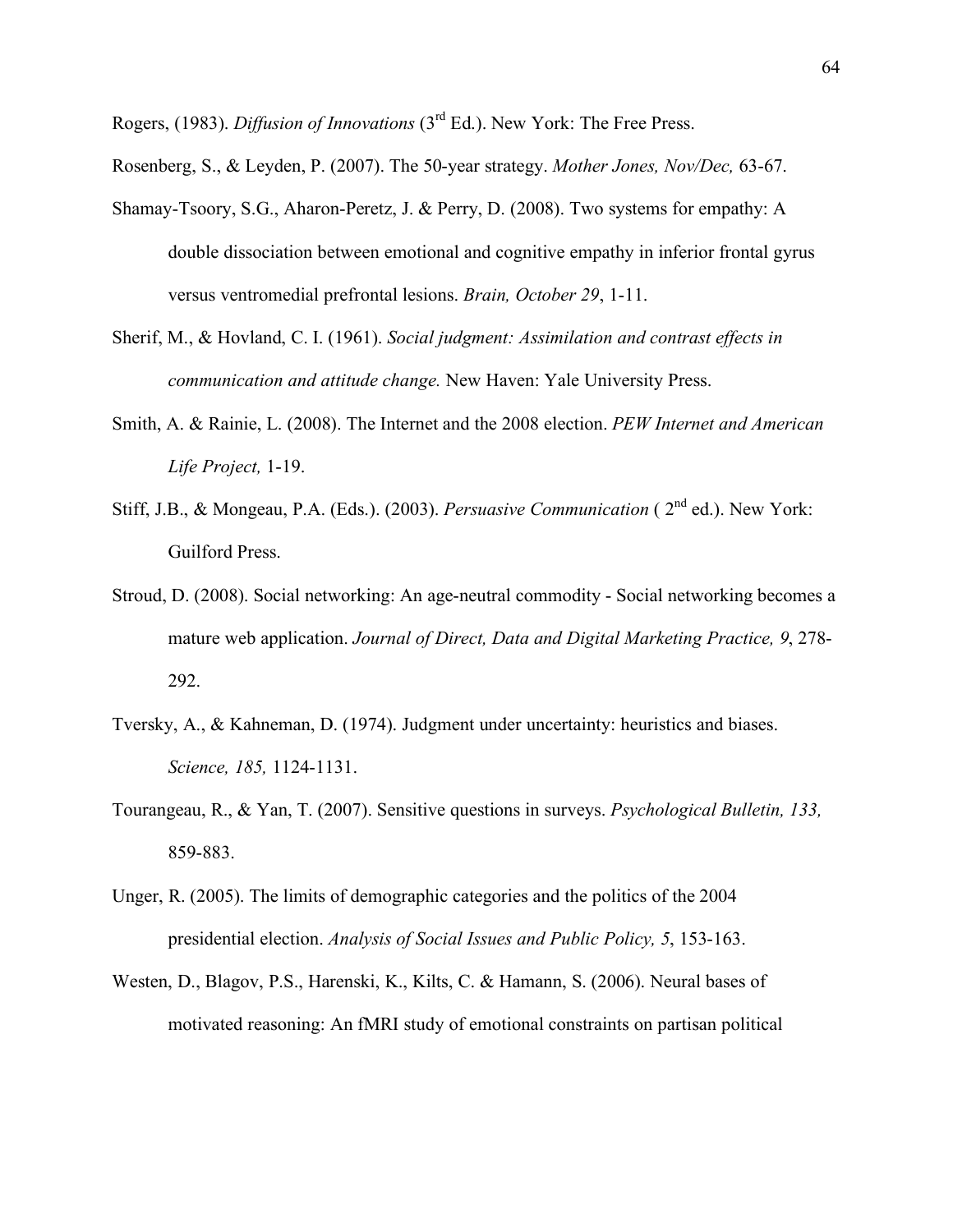judgment in the 2004 U.S. presidential election. *Journal of Cognitive Neuroscience, 18,*  1947-1958.

- Westen, D. (2007). *The Political Brain: The role of emotion in deciding the fate of the nation*. New York: Public Affairs.
- YouTube. (2008). Nielsen/NetRatings. Retrieved July 1, 2008, from http://www.youtube.com/t/advertising.
- Zaller, J.R. (1992). *The nature and origins of mass opinion.* Cambridge, UK: Cambridge University Press.
- Zimbardo, P. (1960). Involvement and communication discrepancy as determinants of opinion conformity. *Journal of Abnormal and Social Psychology, 60*, 86-94.